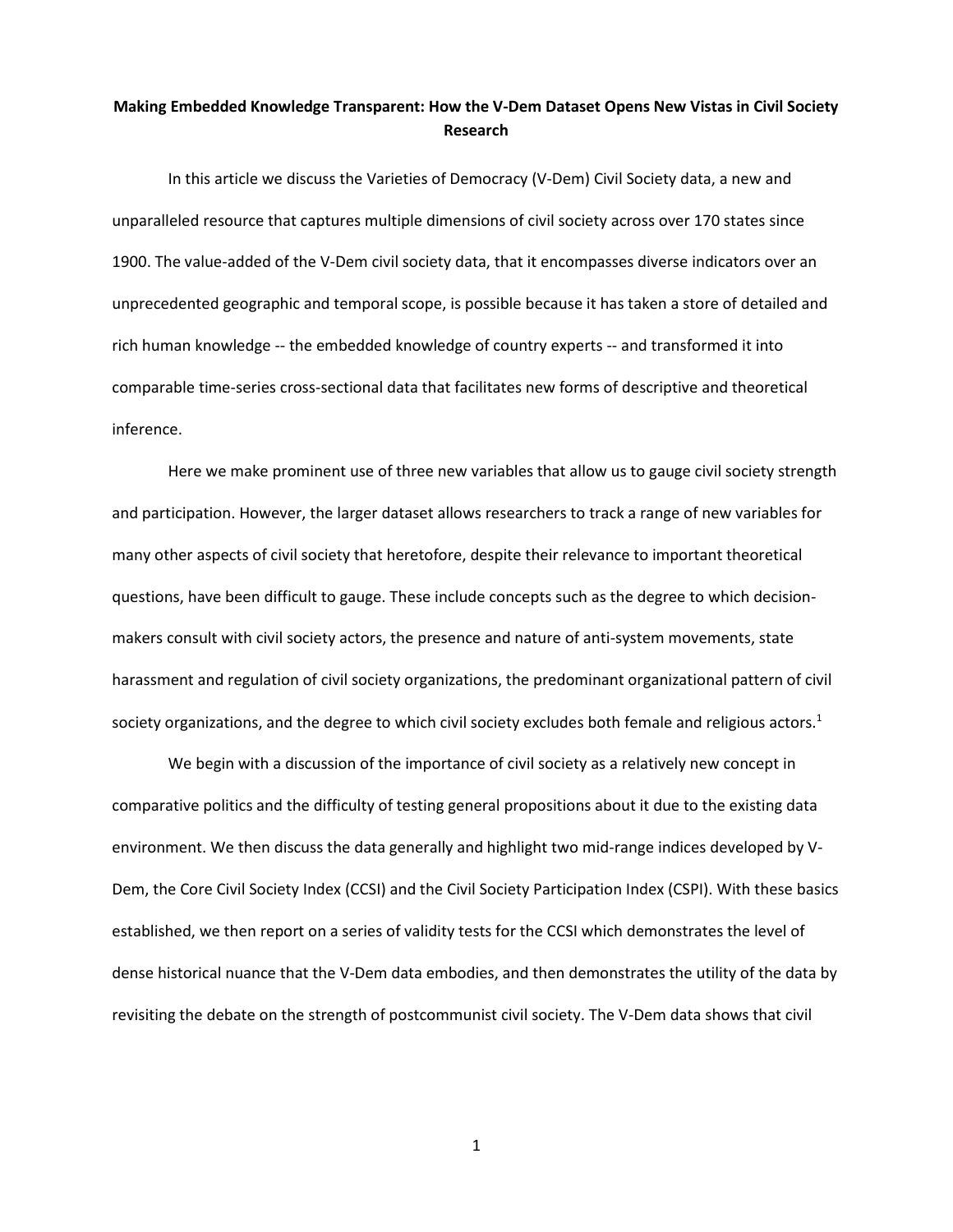society in the region exhibits a great deal of variation, that it is neither universally strong nor weak, and that greater caution is warranted in generalizing about civil society in the postcommunist region.

## **The Emergence of Civil Society as a Key Concept in Comparative Politics**

Civil society has been an important concept in both political theory and the study of regimes and regime change in modern political science. It played a critical role in the conceptualization of modern society in the political thought of the Scottish Enlightenment<sup>2</sup> and German Idealism.<sup>3</sup> It has also received a great deal of attention in contemporary critical theory.<sup>4</sup> However, in many regards the notion of civil society that we employ in political science today has two parents, the Italian Marxist Antonio Gramsci<sup>5</sup> and the French aristocrat Alexis de Tocqueville.<sup>6</sup> From Gramsci we continue to think of civil society as a realm of contestation, where organized social actors challenge the power of the state and other social forces. From Tocqueville we draw the notion that civil society is the integument of democracy. Instead of stoking reactionary nightmares of democracy as mob rule, Tocqueville explored how an engaged and organized citizenry enables more egalitarian, mass-based forms ofrule.

In modern comparative politics civil society reemerged as a central concept of analysis in the 1980s to describe the reemergence of protest movements and underground organizations under authoritarian regimes. This analysis is neo-Gramscian in nature, in that it sees civil society as an emergent realm of contestation with dictatorship. What was novel about this approach was that civil society was posited to coexist with authoritarian regimes and that this held the potential to liberalize, if not democratize them. Among the earliest and most influential in this regard was Alfred Stepan who observed such development first-hand in Brazil in its resistance to military dictatorship.<sup>7</sup> In Eastern Europe, Andrew Arato made similar observations on the emergence of new oppositional social actors as the impetus for change in state socialist regimes. $8$ This observation was significant because the essence of the state-socialist project was the abolition of civil society.9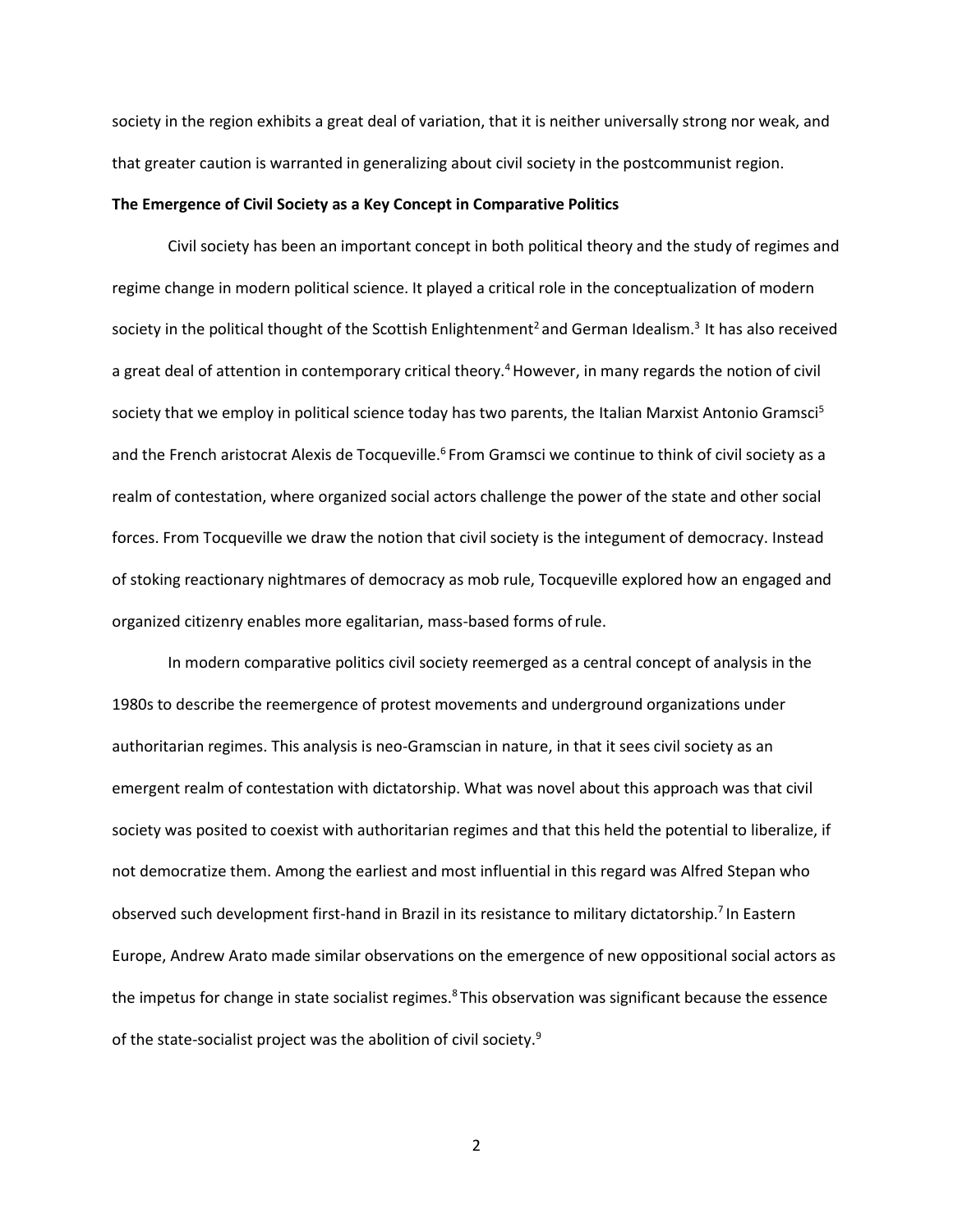With the third wave of democratization this neo-Gramscian notion of a contentious civil society was integrated into influential actor-centered process models of democratic transition. O'Donnell and Schmitter refer to the response of social actors to new opportunities opened up by liberalization as "the exploding layers of society."<sup>10</sup> Such mobilization is a decisive factor in the extension of liberalization into democratic transition. Przeworski takes this further, pinpointing whether civil society accepts the liberalization of constraints on speech and organization or whether it presses for further concessions as the key juncture in democratic transition. $11$ 

The neo-Tocquevillian notion of civil society drew its inspiration from the study of mass political behavior and consideration of the forms of political culture most congruent with democracy. This line of reasoning was opened by Almond and Verba<sup>12</sup> who saw an expansive layer of activist citizenry as central to democracy and was advanced by Putnam, $13$  whose account of civic participation and government performance across Italy placed associational life at the center of the forms of social capital necessary for effective governance. Inglehart and his collaborators<sup>14</sup> have linked a complex of values including citizen-level engagement with pro-democratic political cultures. While such foundational accounts of democratic political culture did not explicitly conceptualize this in terms of civil society, it has been recognized as such by others.<sup>15</sup>

While there has been widespread adoption and acceptance of neo-Gramscian notions of an "insurgent civil society" as a fundamental actor in contemporary democratization and a neo-Tocquevillian notion of a "regularized civil society of social interests" as a critical sphere in durable democracy, there have also been a number of dissenting views. Several accounts have disputed the notion of cultural congruence with democracy, arguing that the causal relationship is inverted and that social trust and citizen engagement is less central to democratic success than theorized.<sup>16</sup> Others raise the specter of an activist civil society as a means for authoritarian mass movements to overthrow democracy.17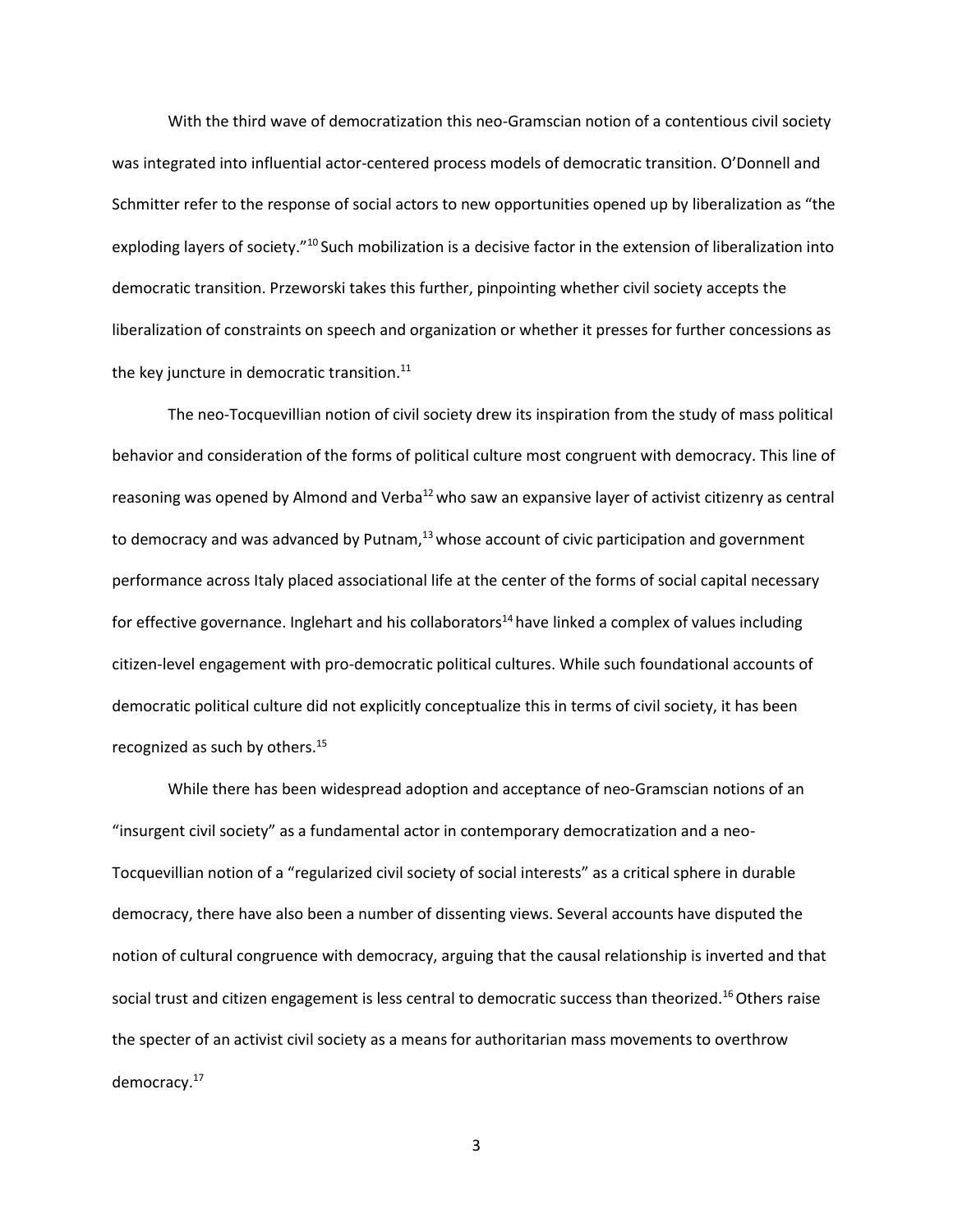The notion of a badly behaved and overactive civil society contradicts the idea that civil society mobilization is an essential element in overcoming the inertia of authoritarianism. Such controversies find strong echo in the literature on postcommunist democratization where one set of scholars pose the problem of "weak" civil society as problematic for the building of durable democracy, $18$  whereas as others have seen an active and engaged civil society as an mechanism for democratic consolidation<sup>19</sup> or as an essential component of defeating neo-authoritarian challenges to full democratization.<sup>20</sup>

Our ability to settle such fundamental questions have been to some degree impeded because the data at our disposal is limited. Theories are advocated and refuted on the basis of a relatively small number of cases, by cross-sectional data that cannot capture the full political dynamics of such relationships, constrained samples which lead to concerns about bias on the basis of what has been omitted, or different sources that present different assessments of fundamental qualities. The V-Dem data goes a long way in remedying such problems by collecting data that was previously understood as too expensive to collect or even unobservable. The team has been able to do this by accessing the "embedded knowledge" of experts and render it visible for researchers. This represents a step forward in addressing many thorny, unresolved research questions. For instance, the literature on the strength of postcommunist civil society and it ramifications lacks a consensus on whether civil society in the region is weak or developed. We will return to this particular question later in the article, but before that it is worthwhile to document the state of the data environment prior to the publication of the new V-Dem data.

## **The Existing Data Environment**

Data to measure civil society, until now, has been difficult to collect and apply in cross-national analysis. The discussion that follows introduces the extant indicators and their limitations for doing time-series, cross-sectional type analysis. This is in no way meant to diminish the importance of the work of these authors, their measures, or the analyses based on them. Following this discussion, we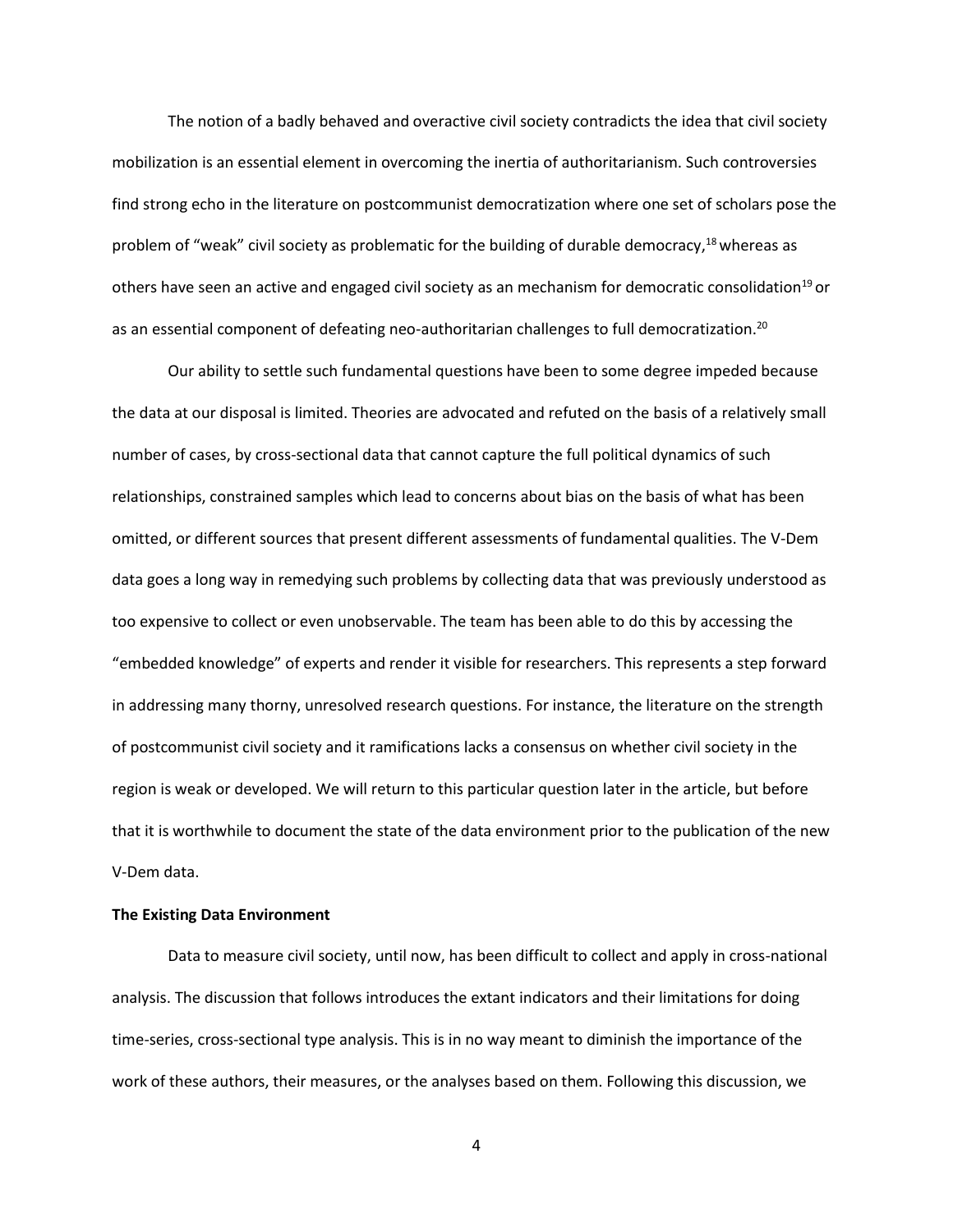then discuss the potential liabilities that data-poor environments can pose for making generalizable inference.

The most common measurement of civil society uses questions from the World Values Survey (WVS) on organizational and protest behavior. WVS and the various regional surveys and attitudinal barometers it has inspired are a major resource in the study of political culture. The surveys have now been conducted for over thirty years in six waves and have included as many as 50-60 countries in individual waves. $21$  However, the WVS is only repeated every five years due to resource constraints, alternates two different questions on organizational behavior, and does not always include the same countries, posing major challenges for studying civil society in any sort of panel or country-year set-up for a global sample.

Event history coding of protest is also an important means to study the development of civil societies in a small number of contexts over time. Such coding is very difficult and expensive to replicate over a large number of countries. The most extensive, ambitious, and sustained project of this sort has compiled annual data for four countries over a thirty year period.<sup>22</sup> Some have also examined the registration of new organizations from statistical annuals or registries on a national level but these figures are limited in that they do not track exit or activism, and are hard to collect in comparable terms across countries.<sup>23</sup>

Several organizations have tried to remedy these problems by measuring different components across civil societies. One of the most ambitious is the Civicus Civil Society Index that looked at four different dimensions of civil society -- "the organisational structure of civil society, civic engagement, perception of impact, practice of values and the enabling environment."<sup>24</sup>The most recent Civicus CSI round covered 35 countries for the period 2008-11.<sup>25</sup> Work on this measure has been suspended and has been replaced by the Civicus Civil Society Enabling Environment Index or EEI.<sup>26</sup>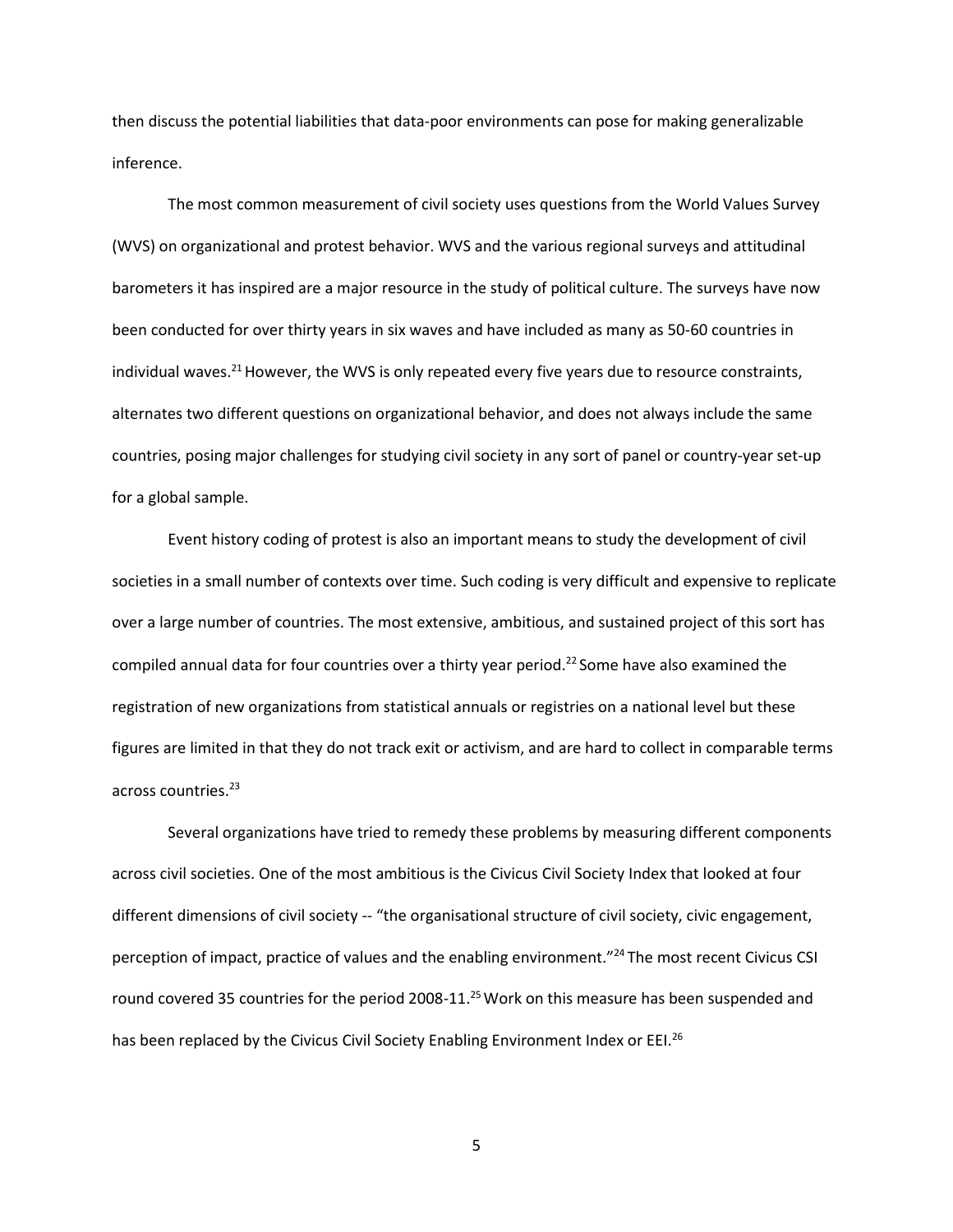The EEI measures the "conditions that impact on the capacity of citizens… to participate and engage in the civil society arena in a sustained and voluntary manner." The first report issued in 2013 included 108 countries. The measure is composed of 53 indicators compiled over the period from 2005- 2012, which capture three major dimensions (socio-economic, socio-cultural, and governance) broken into 17 sub-dimensions. While very ambitious in scope and useful for policy-makers and activists, this measure, by its nature, has limited utility for statistical investigation except in basic cross-sectional analysis.<sup>27</sup>

Two different organizations compiled a Global Civil Society Index. In 2002 the Center for the Study of Global Governance at the London School of Economics published rankings for 33 countries in Europe and the Americas circa 2000<sup>28</sup> and the Center for Civil Society Studies at Johns Hopkins University published an index for sixteen countries also around 2000.<sup>29</sup> Disaggregated components were compiled for thirty-six countries in an updated version.<sup>30</sup>

USAID's Civil Society Organization Sustainability Index (CSOSI) examines six dimensions -- the legal environment, organizational capacity, financial viability, advocacy, service provision, infrastructure, and public image -- and ranks them on a scale from one to five. The CSOSI is an average of the components. They have compiled the index for postcommunist Europe for the years 1997-2011 and for twenty countries in Sub-Saharan Africa in 2009-2011.<sup>31</sup>

Freedom House's *Nations in Transit*<sup>32</sup> also calculates a civil society score for the postcommunist countries. It ranks civil society on a scale from one to seven based on nine open-ended questions answered by experts. The ranking on the scale is originally determined by the author of an expert report and is then reviewed by outside readers and a board of academic advisors. Rankings are available for 1995 and 1997-2013.<sup>33</sup>

The Bertelsmann Transformation Index produces 49 scalar measures using expert opinion which are then compiled into a series of indices which gauge the extent to which the countries in question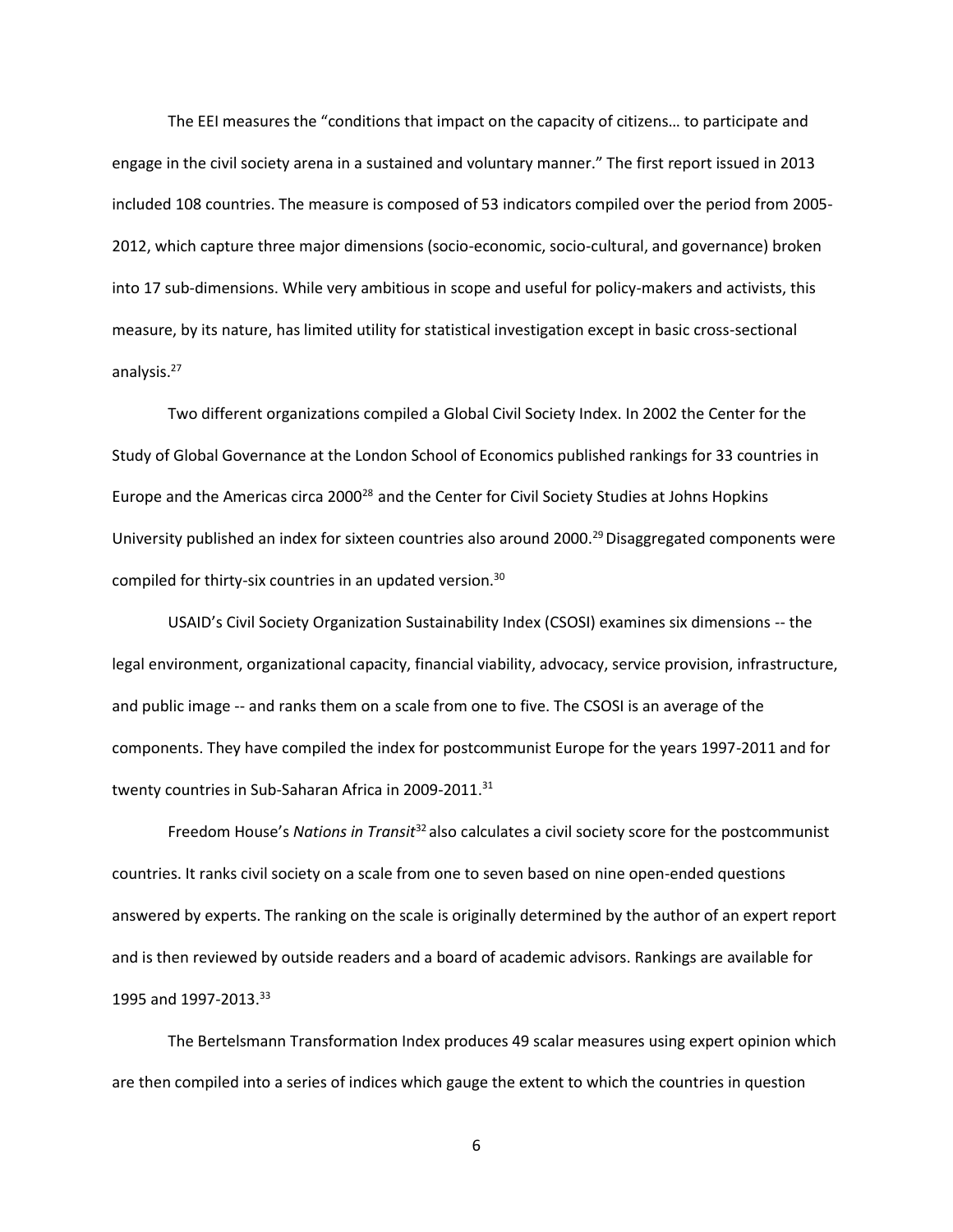have transformed into liberal democratic market systems. After a pilot study in 2003, it has been compiled biennially since 2006 for 129 developing and transitional countries. It has four indicators relevant to the study of civil society – organizational freedom, the presence of interest group networks, social self-organization, and a civil society tradition.<sup>34</sup>

Last but not least, the International Institute of Social Studies in The Hague has created a set of Indicators of Social Development" (ISD) that measure aspects of civil society. They have compiled a civic participation indicator for 209 countries at five year intervals from 1990 to 2010. Seventeen percent of the observations are missing. It is compiled from a variety of answers to values and attitudes surveys, data on international non-governmental organizations, the Civicus CSI, and data on communications technology.<sup>35</sup> The coverage of the sub-indicators is subject to a higher degree of missingness than the indicator itself. This problem is addressed through the use of percentile matching techniques rather than imputation.<sup>36</sup> They have also compiled an indicator of "clubs and associations" from values and attitudes surveys. It is subject to a very high degree of missing observations  $-$  fifty-five percent.<sup>37</sup>

Despite the valiant efforts of those who have sought to measure civil society prior to V-Dem, the paucity of data going back in time, limited coverage of countries, and the inconsistent coverage of the same factors, hinders both good descriptive inference about and the conclusive testing of general propositions on the impact of civil society. Such problems immediately raise issues of sample bias. Are the results of tests the product of the properties of the particular countries or time periods for which we have limited data? Even renowned datasets like the World Values Survey, which strive to provide data from many regions of the globe, often over-represents Western societies, other rich societies, or those with a strong state and statistical capacity, at the expense of poorer areas and those with poorer statistical infrastructure. Given the constraints they face on funding, what they have accomplished is remarkable, but its limits represent a potential problem in supporting generalizable propositions.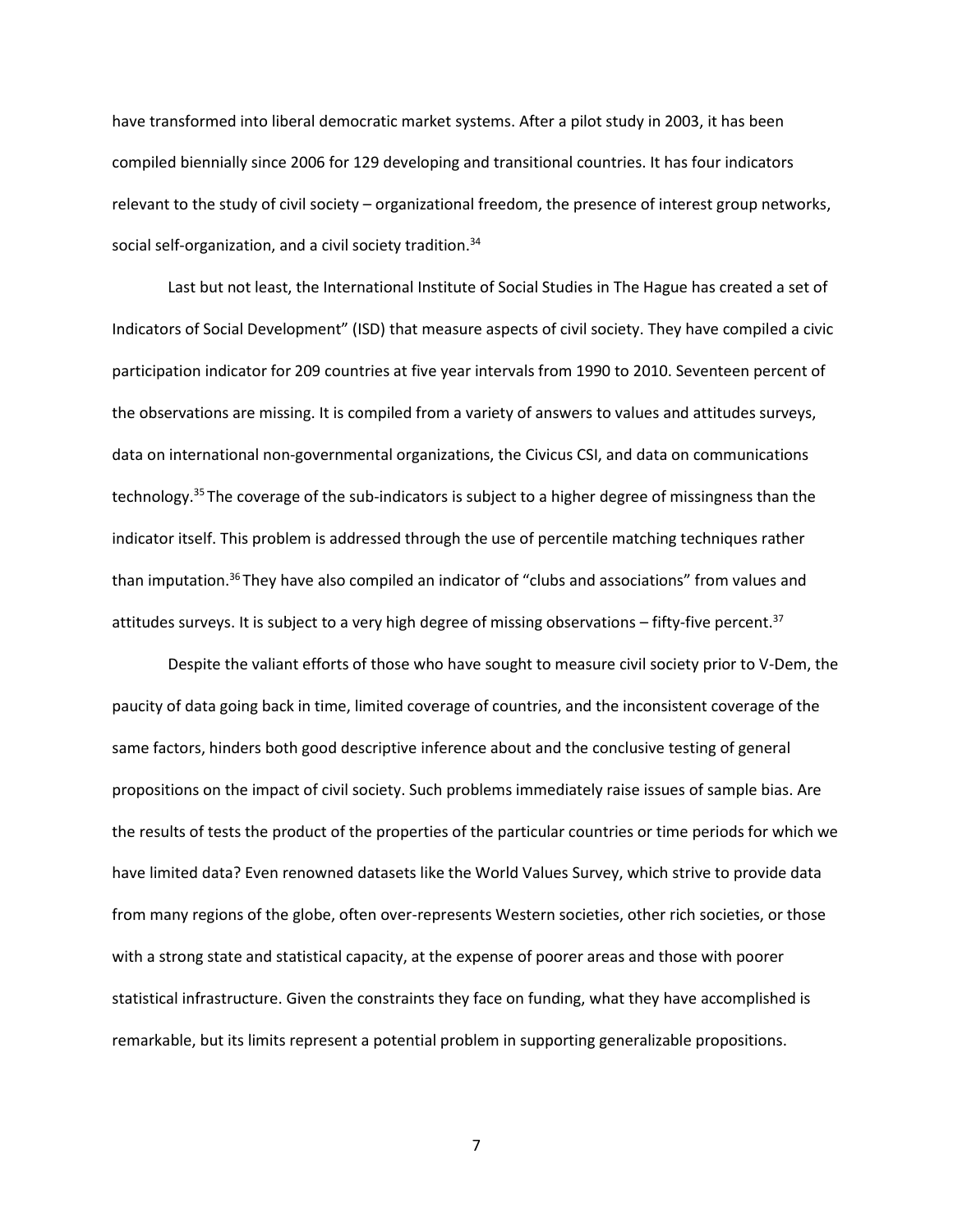Problems of sample bias are also a concern in the case of some of the most innovative theoretical work on civil society. Take for example Sheri Berman's brilliant account of how the Nazis were able to take control of highly developed civil society organizations in Weimar Germany and use them to take power.<sup>38</sup>This is inference based on one, albeit highly influential, case. Similarly, Dylan Riley has also explored how civil society in the interwar period in Italy, Romania, and Spain constituted the "foundation of fascism." $39$  Both authors argue that active civil societies unchecked by political organization are at the root of these democratic breakdowns. Both use thickly descriptive case analyses to convincingly demonstrate the causal links they theorize and for this reason the thesis they propound is influential. Yet at the same time, the theory is based on only four cases with no variation on the dependent variable.

But is civil society really a threat to democracy? Were the aristocratic enemies of democracy that Tocqueville rejected correct in hindsight? Or does the problem of selection on the dependent variable require us to be much more cautious about generalizing on this basis despite compelling withincase evidence? Such questions are now answerable using the V-Dem data and two working papers from the V-Dem team show that on balance, civil society insulates democracies from breakdown. Bernhard, Hicken, Reenock and Lindberg, looking at a global sample from 1900 to 2010 show that civil society has a strong positive effect on democratic survival.<sup>40</sup> Cornell, Møller, and Skaaning directly look at the interwar period and find the same thing.  $41$  Both papers also show that the interaction of V-Dem civil society variables with the degree of political party institutionalization is also not significant, so they provide no global or interwar evidence that political party strength (as perhaps the best indicator available of political organization) plays any mediating role on the impact of civil society on the survival of democratic regimes.

Thus V-Dem radically changes how we can study the impact of civil society on a range of outcomes. As noted above, and will be demonstrated below in our examination of the debate on civil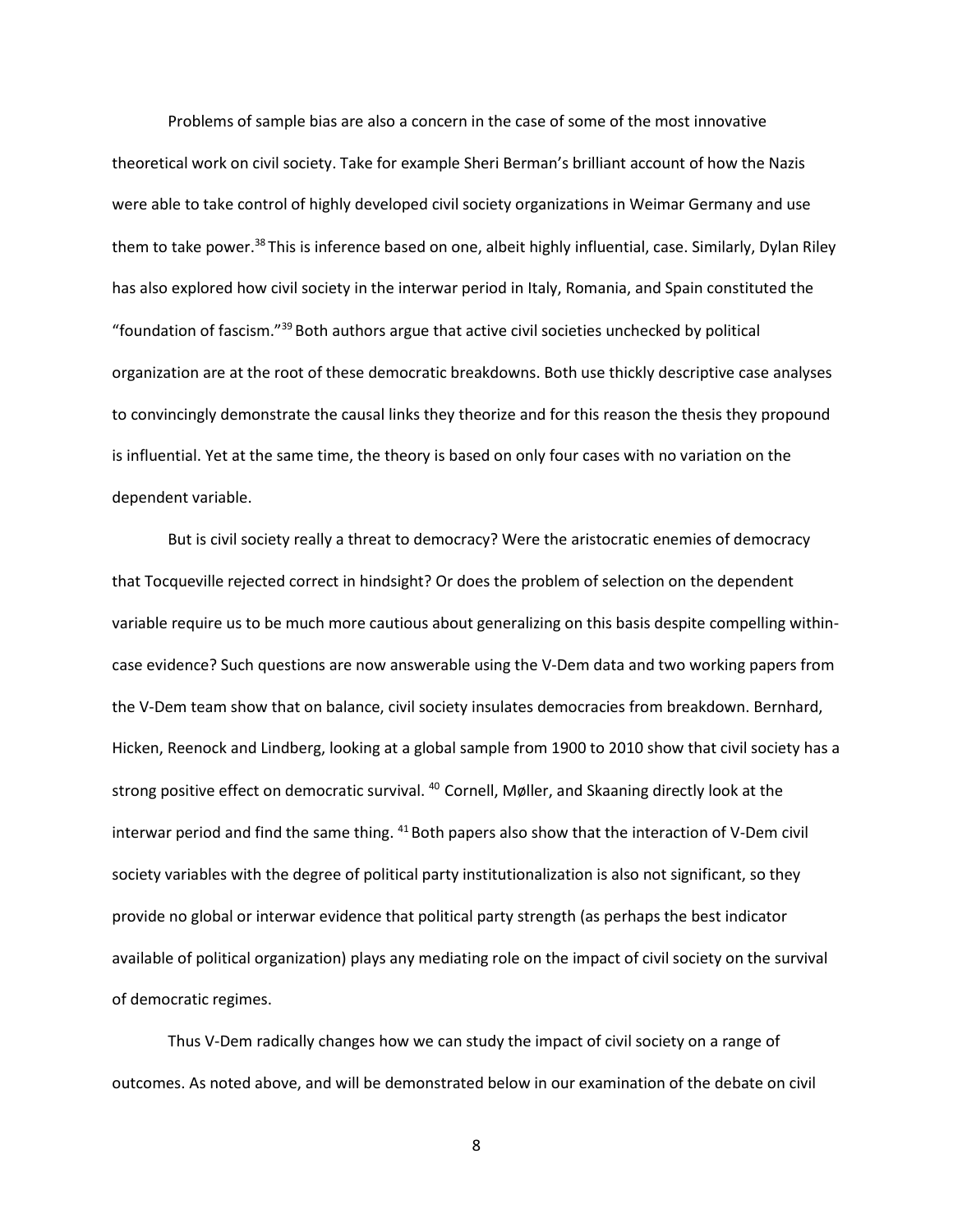society in postcommunist Eurasia, the diversity of civil society indicators and their coverage allows us to approach old questions with new resources and confidence in our findings. And with time, it will allow for the testing of new hypotheses on the impact of civil society on political life. We next present the V-Dem civil society data in its full scope.

### **The V-Dem Civil Society Data**

Like all civil society researchers, we conceive of civil society as an essential intermediary sphere of the polity. It lies in the public space between the private sphere and the official sphere of the state. It is not the only set of actors that lie within the non-official public sphere – it shares this space with political society, a set of public actors who are consciously organized to contest the control of state power. While civil society has a degree of autonomy from the state (ranging from extensive to minimal), civil society is still regulated by the state. The state establishes a framework for the operation of civil society, and often intervenes in its life (though the degree of freedom of civil society is enhanced by less intervention).<sup>42</sup>

Civil society is populated by groups of citizens organized to act in pursuit of their interests, broadly conceived (both material and ideal). We refer to these groups of self-organized interested citizens as civil society organizations (CSOs). CSOs include, but are by no means limited to, interest groups, labor unions, religious organizations, foundations, think-tanks, social movements, professional associations, charities, and other non-governmental organizations.

It is essential to distinguish between the public and private spheres in understanding what constitutes a civil society organization. Both routine spiritual and economic activity are not civic but private. The productive activity of firms is not part of civil society, nor is the spiritual activity housed in religious institutions. However, when producers, workers, or people who share a set of spiritually grounded, political, moral or ethical beliefs organize on the basis of a shared set of interests and pursue their realization in the public space, such activity is assuredly part of civil society.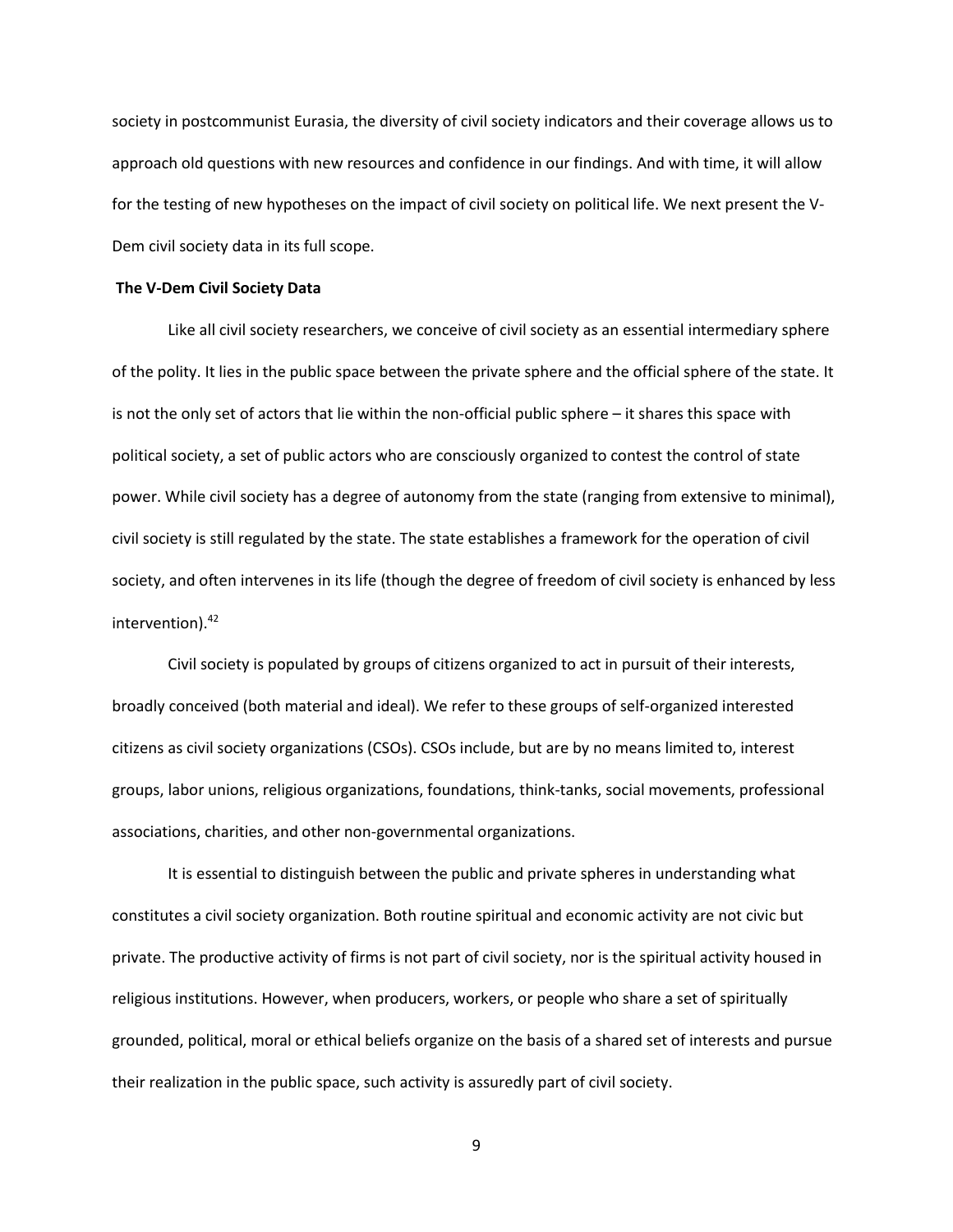The existence of civil society is a necessary but not sufficient condition for democracy. This means that civil society is compatible with both authoritarian and democratic political systems. Some forms of dictatorship, specifically those which enforce a monopoly on political and civil organization, abolish civil society. However, such harsh political projects, the sorts of dictatorships that have inspired the label "totalitarian," as well as some forms of authoritarianism in their harsher phases, are less common than dictatorships that permit some level of civil society organization.<sup>43</sup>

Despite a broadly shared and well-developed conceptualization of civil society in the comparative politics literature, it has been difficult and expensive to collect comparable data on it across societies and time periods. Unlike other political and social indicators (e.g. voting behavior, economic performance, coups d'état), it is not easily observable. Yet at the same time there is considerable knowledge about the state of civil society in the academic community. In that sense, the problem that V-Dem faced was to extract a form of hard to access embedded knowledge and make it widely available in a form researchers could use. The issue was to turn something hard to observe because it was the province of experts into a more generally accessible form of knowledge.

The V-Dem dataset has compiled 350 separate indicators, seven different indices of democracy,<sup>44</sup>and 39 mid-level indices of democracy (e.g. rule of law, clean elections, etc.) for 173 sovereign states and territories for the period 1900 until today.<sup>45</sup> Given the importance of civil society in recent theorizing about regimes and regime change and the difficulty in testing falsifiable hypotheses with a high degree of external validity, our aim was to produce both a series of disaggregated indicators that get at different aspects of civil society, as well as indices of civil society strength that cover a global sample of countries over an extensive period of time.

The V-Dem response to digging out this broad range of new data was to rely on the in-depth knowledge embedded in responses from country experts to questions about fundamental characteristics of critical areas of democratic development for which it is difficult, prohibitively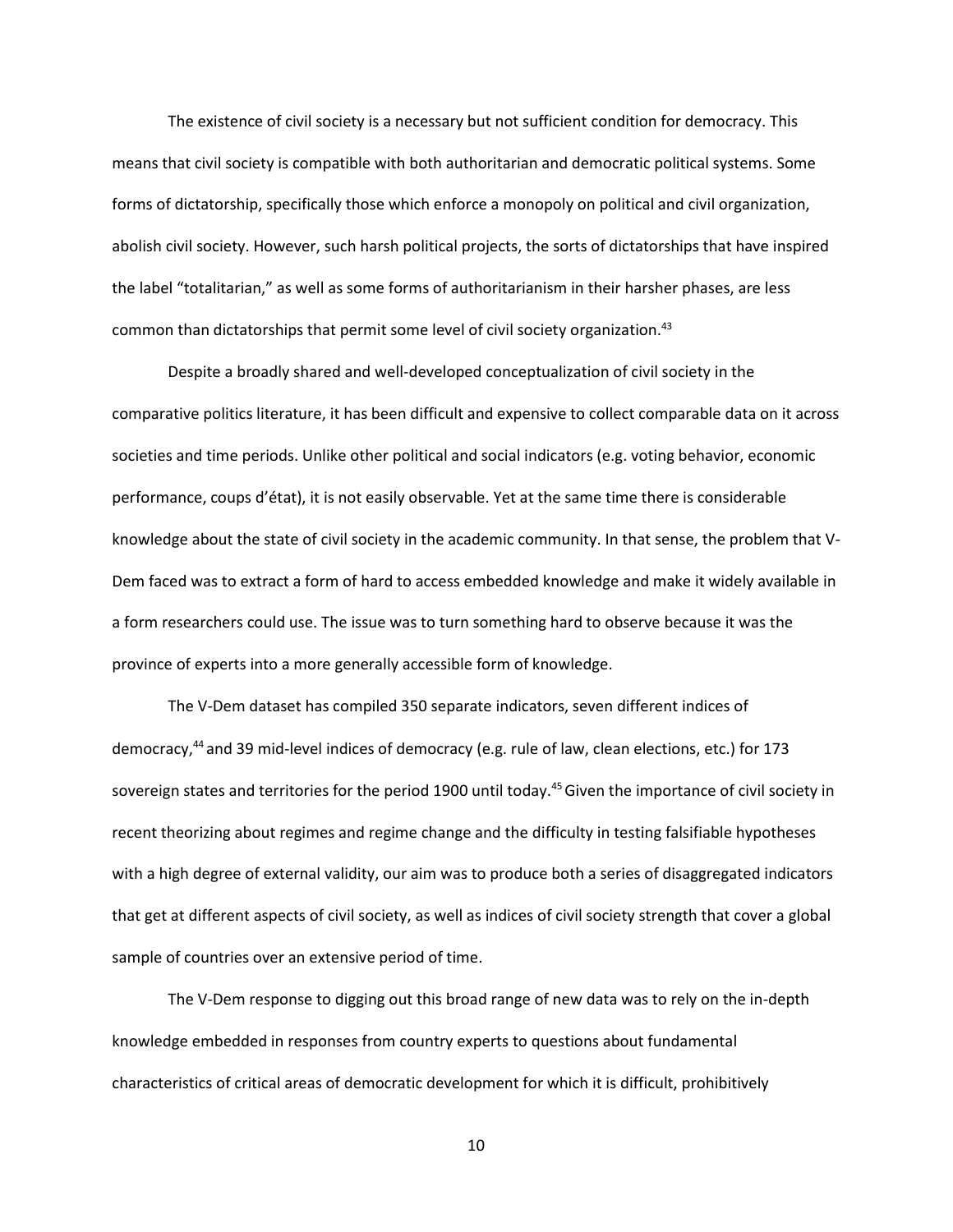expensive, or impossible to collect observational data. In the process over 2,500 country experts worldwide have contributed ratings to V-Dem.<sup>46</sup>The country-expert data is combined into country-year estimates using a state-of-the-art Bayesian ordinal item-response theory model developed by the project's methodologists.<sup>47</sup>The V-Dem civil society battery has ten questions that gauge different disaggregated aspects of civil society. In our discussion we will highlight five questions that were essential in building the two indices that we highlight below and employ in our discussion of civil society in postcommunist Eurasia. In addition to those five questions, V-Dem also asked questions on the organizational characteristics of civil society organizations, the presence and character of anti-system movements, and whether religious organizations were subject to discrimination in civil society.<sup>48</sup>

The test that we frame below to further demonstrate the utility and novelty of the V-Dem data on civil society will use two indices that gauge the strength of civil society in somewhat different ways. The first of these gauges is what we think of as civil society robustness, called the Core Civil Society Index (CCSI, v2xcs\_ccsi). The second is a thick measure of the degree to which civil society participates in the political process, called the Civil Society Participation Index (CSPI,v2x\_cspart).

We think of the robustness of civil society in terms of its ability to organize free of state constraints and how engaged the citizenry is in CSOs. We aggregate three of our indicators designed to this end to construct the CCSI, which allows us to distinguish robust from feeble civil societies. State constraints on civil society come via two different mechanisms. States may use the law to regulate the entry and exit of CSOs into the public space, determining who can organize and who cannot. A second mechanism is the direct repression of organizations and activists. These two in combination with each other constitute the organizational environment created by the state for civil society.

We capture these mechanisms using two questions from the civil society battery. The first concerns the control of CSO entry and exit by the state (v2cseeorgs). The experts were asked to assess state control of CSO entry and exit on a five-point scale from zero to four with zero representing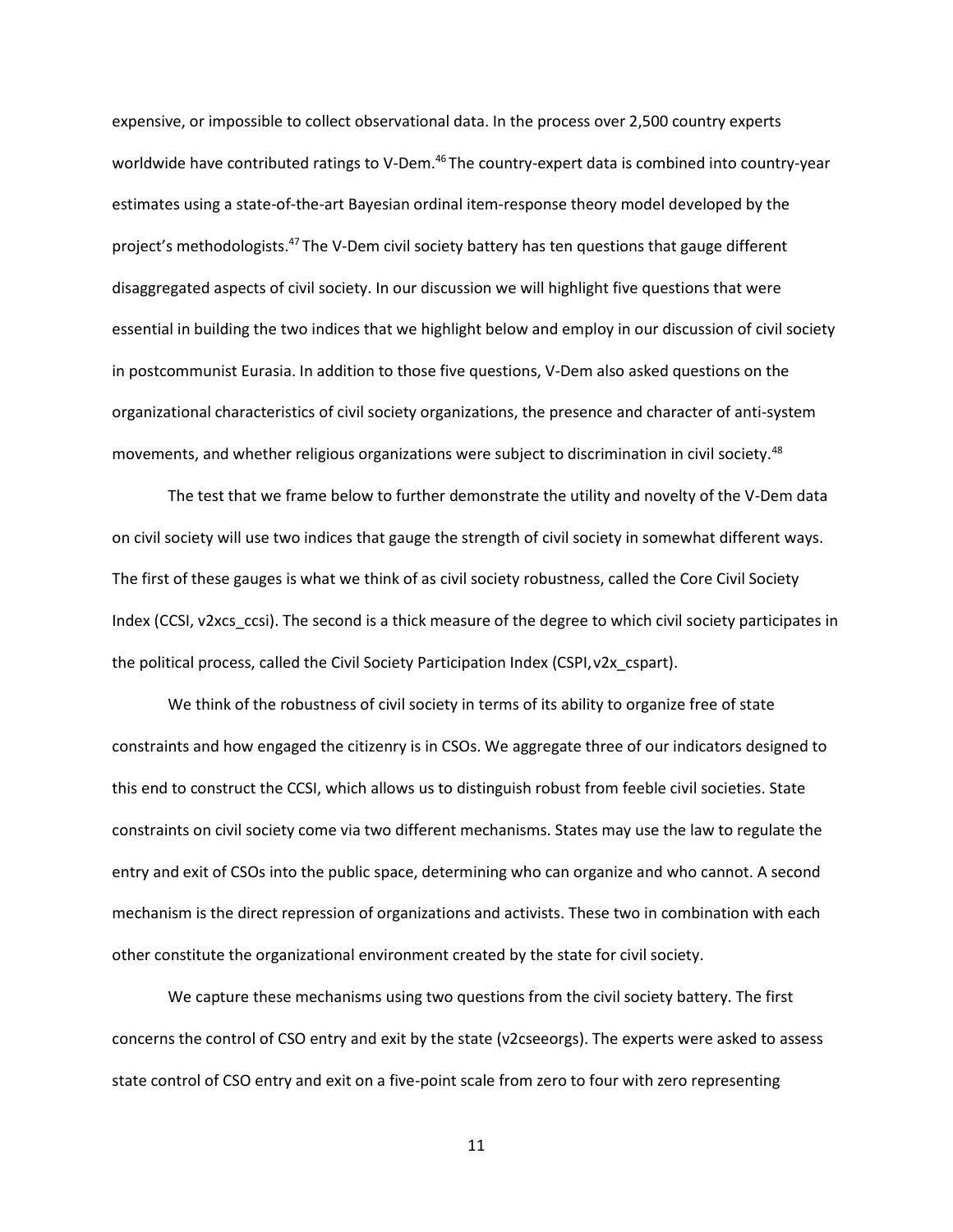monopolistic control by the state authorities to 4 representing a lack of constraint. The second question concerned the level of state repression of CSOs (v2csreprss). Here the responses ran from zero to four with zero indicating active repression by the state to liquidate CSOs and four indicating substantively no government repression or harassment of CSOs.

The degree of citizen involvement in CSOs is gauged by a third question on the participatory environment in civil society (v2csprtcpt). The experts were asked to rate individual country-years from zero to three, with zero capturing situations in which the state sponsors all organizations, thus effectively exercising a monopoly on organization as in many state socialist and state corporatist regimes. Its maximum value is three for those societies in which there are many diverse CSOs and citizens are at least occasionally active in them.

The Civil Society Participation Index was designed to create a thicker indicator of the degree to which civil society organizations are engaged in the political process. It too uses the civil society participatory environment question discussed above but thickens it with three other V-Dem indicators. Two of these come from the civil society battery. The first was a question designed to gauge the extent to which rulers routinely consult with CSOs on policies relevant to their members (v2cscnsult). The experts were asked to rate each country-year according to a three-point scale which runs from zero to two. Zero is indicative of a high degree of insulation of the government from CSOs and two indicative of regular consultation with CSOs on relevant policy issues. One is indicative of an intermediate level of consultation. This captures the extent to which civil society organizations are capable of translating their activism into impact at the level of policy.

The second additional question from the V-Dem civil society battery examines whether women are prevented from engagement in civil society (v2csgender). This is a five-point scale that runs from "almost always" to "almost never."<sup>49</sup> Women's participation is not only intrinsically interesting in itself, but also can function as an indicator of whether traditional status barriers are an impediment to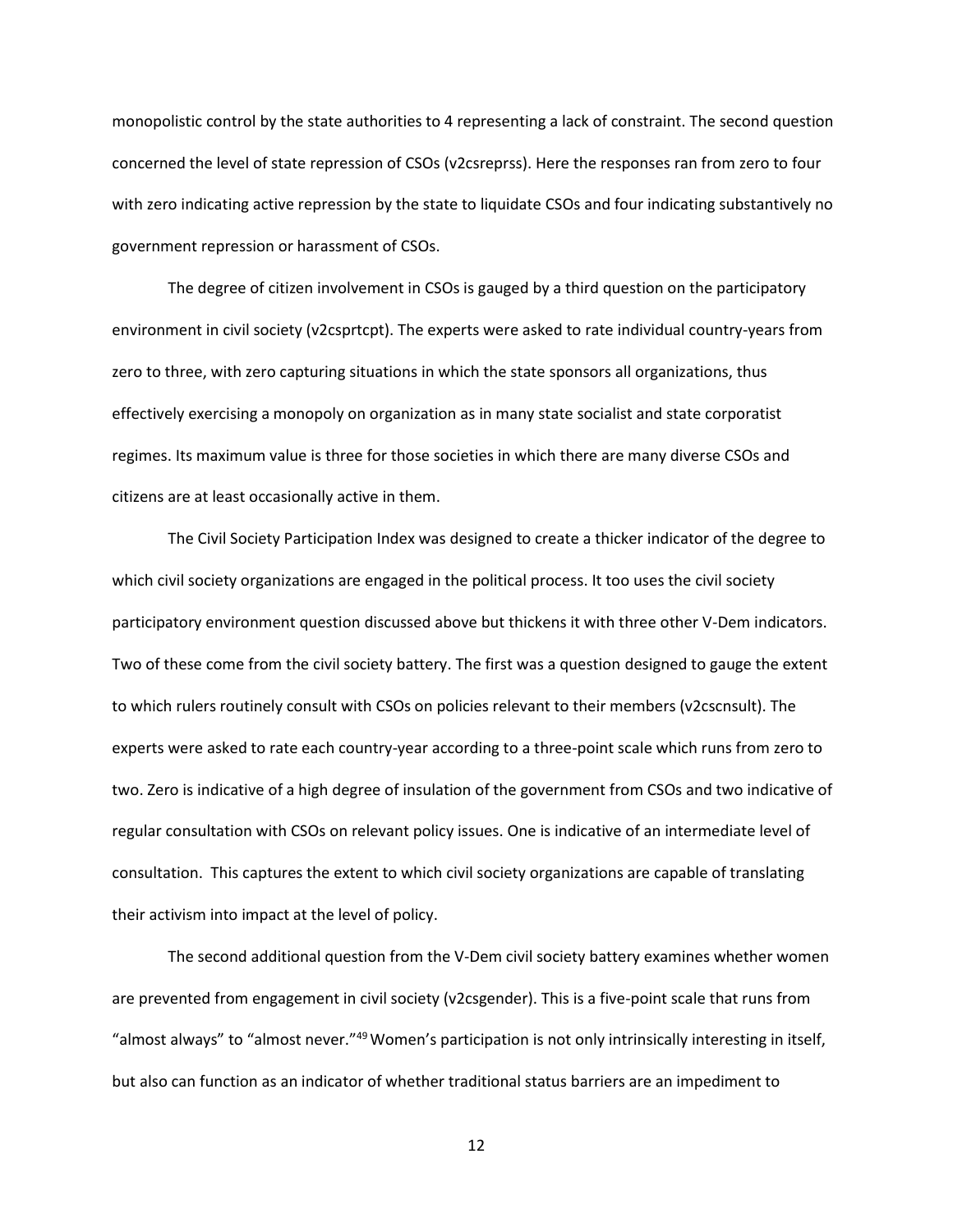participation in civil society organizations in general. Finally, we also draw on one question from outside the civil society battery capturing the candidate nomination process within party organizations (v2pscnslnl). This indicator captures the extent to which candidate nomination is highly decentralized or made through party primaries.<sup>50</sup>This item was included to gauge the extent of citizen and CSO participation in the process of representative government selection beyond voting, and therefore captures the extent to which civil society organizations are capable of translating their activism into influence on political society.

While the two measures are strongly correlated (.91), they do tap into slightly different aspects of civil society.<sup>51</sup>The CSPI is geared purely to capturing citizen and CSO participation and its effectiveness in conveying demands to the party system and state administration, while the CCSI also takes into account how state policy shapes citizen engagement. The latter controls for the effects of state harassment and legal regulation in facilitating or encouraging citizen participation. While such constraints are often minor in democracies, they are quite important under authoritarian conditions, especially in those cases in which the regime uses forms of democratic emulation as a means to secure compliance and shore up its rule. Such considerations are important in gauging civil society strength across countries both globally and in postcommunist Eurasia where we deploy them later in the article in our tests.

### **Creating the V-Dem Civil Society Indices**

Up until this point we have discussed the importance of civil society as a concept of central importance in the study of democracy and democratization, and how we used a subset of questions from the V-Dem data to create indices of civil society strength. We now explain the technical details of how we tapped the rich vein of expert knowledge that allowed us to create the CCSI and CSPI to serve the needs of researchers looking for a single indicator that captures the relative strength of civil society across observations.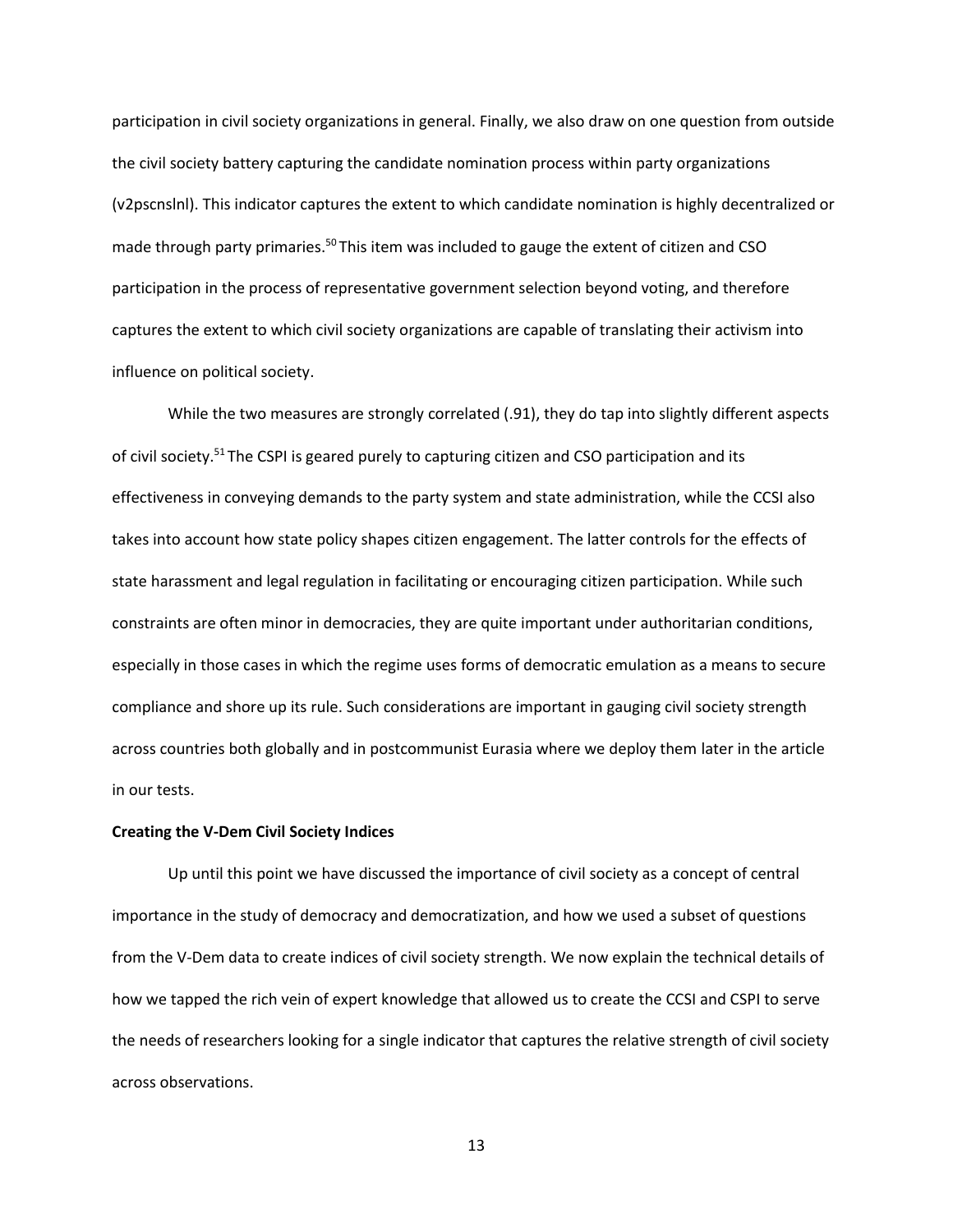The construction of the indices was a two-step aggregation process. In the first stage, ordinal ratings provided by multiple country experts for the relevant variables are aggregated using a Bayesian measurement model. In the second stage, the output of these statistical models is aggregated into the indices using Bayesian factor analysis. The process by which this has been accomplished is highly transparent, for our civil society indicators and the dataset as a whole. The full codebook includes the complete battery given to the experts and details the fashion in which higher-order indices were aggregated.<sup>52</sup>The process by which individual coder data was aggregated into latent variable estimates by the measurement model is all extensively documented and publicly available.<sup>53</sup> Because latent variable estimates include a degree of uncertainty, full posterior distributions for all variables are publicly available to allow researchers to verify that their findings are not a product of measurement error. We briefly review each stage of the construction of the civil society variables used here.

Since country experts provided multiple ordinal ratings for each of the variables that constitute the indices,<sup>54</sup> the first measurement challenge is to aggregate the ordinal ratings into a unified, continuous and reliable variable. Individual raters might vary with regard to the way they interpret the questions, and in terms of reliability and consistency. Thus, we utilize Bayesian item response theory models to aggregate their diverse ratings. These models are useful because they incorporate the information encoded in the variation in raters' perceptions, and in reliability levels across and within coders into the estimation process.<sup>55</sup>While this type of model has been widely used in political science to measure legislators' ideology based on binary data,<sup>56</sup> their use in aggregating multi-rater ordinal data is much less common.<sup>57</sup>

The main assumption underlying item response theory is that the variable being measured is latent, i.e. cannot be measured directly, and that raters perceive the true value of the variable with some error. Importantly, the model utilizes coder ratings and patterns of disagreement across raters to estimate coder level errors, and down weights the ratings provided by coders who are deemed less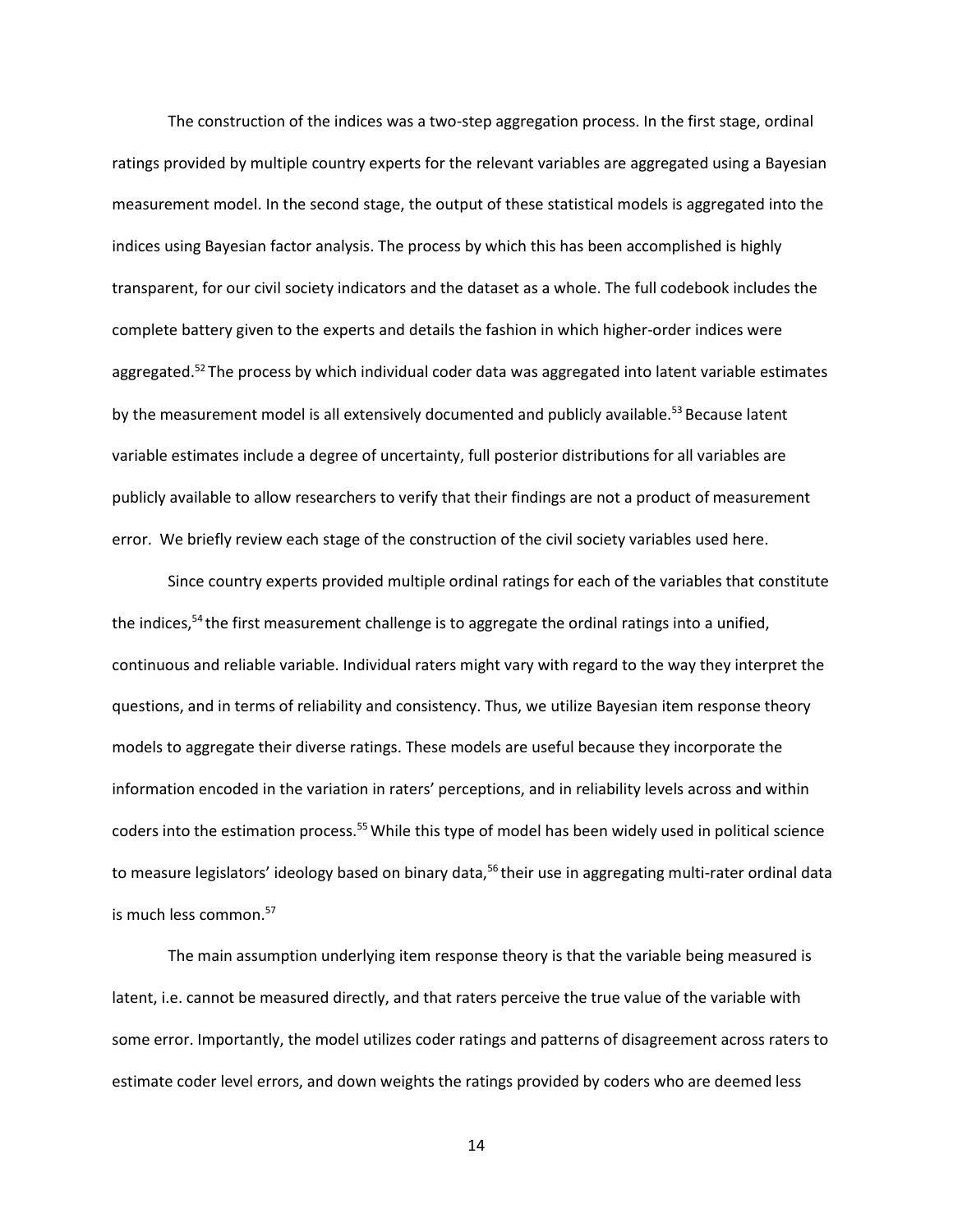informative. The Bayesian framework allows us to estimate the country-year latent quantity of interest (e.g. the latent degree to which CSOs are harassed by the state in a given country-year), as well as simultaneously estimating the thresholds that separate the levels of the latent variable. Put differently, the model estimates country-year level parameters that capture the latent variable of interest, along with thresholds differentiating the various levels of this latent variable.<sup>58</sup>

Expert surveys pose a problem for social scientists in terms of cross-national comparability. Coders who vary in terms of their educational and cultural backgrounds might have different perceptions of the latent variable, and may, in addition, have different latent thresholds.<sup>59</sup> If these coders provide ratings for disjointed units, model estimates will be problematic since estimates for different countries will be based on different scales. In order to mitigate this problem, the V-Dem project has recruited a large number of bridge-coders, i.e. coders who serve as connecting units across previously disjointed countries. Extensive Monte Carlo simulations<sup>60</sup> provide strong evidence that bridge coders indeed improve model fit and greatly increase the degree of cross-national comparability.<sup>61</sup>

In the second stage of the index construction, we generate the index scores using Bayesian factor analysis. As before, utilizing the Bayesian framework is advantageous since it allows us to generate uncertainty estimates for the index. All component variables loaded highly on the latent dimension, though the factor loadings are somewhat higher for the CCSI than the CSPI.<sup>62</sup>

In thinking about how to assure ourselves that the data generation process yielded valid indicators, we ran an extensive series of validity checks. In terms of macro-level face validity, we designed several basic tests that examined whether CCSI behaved in line with our expectations over large units of time and space. We also ran a series of discriminant validity checks that looked at the correlations between the CCSI and extant civil society indicators, as well as other measures that captured dimensions similar to its component parts. Finally, we also ran a series of convergent validity checks exploring the correlations between the CCSI and variables to which we thought it should have a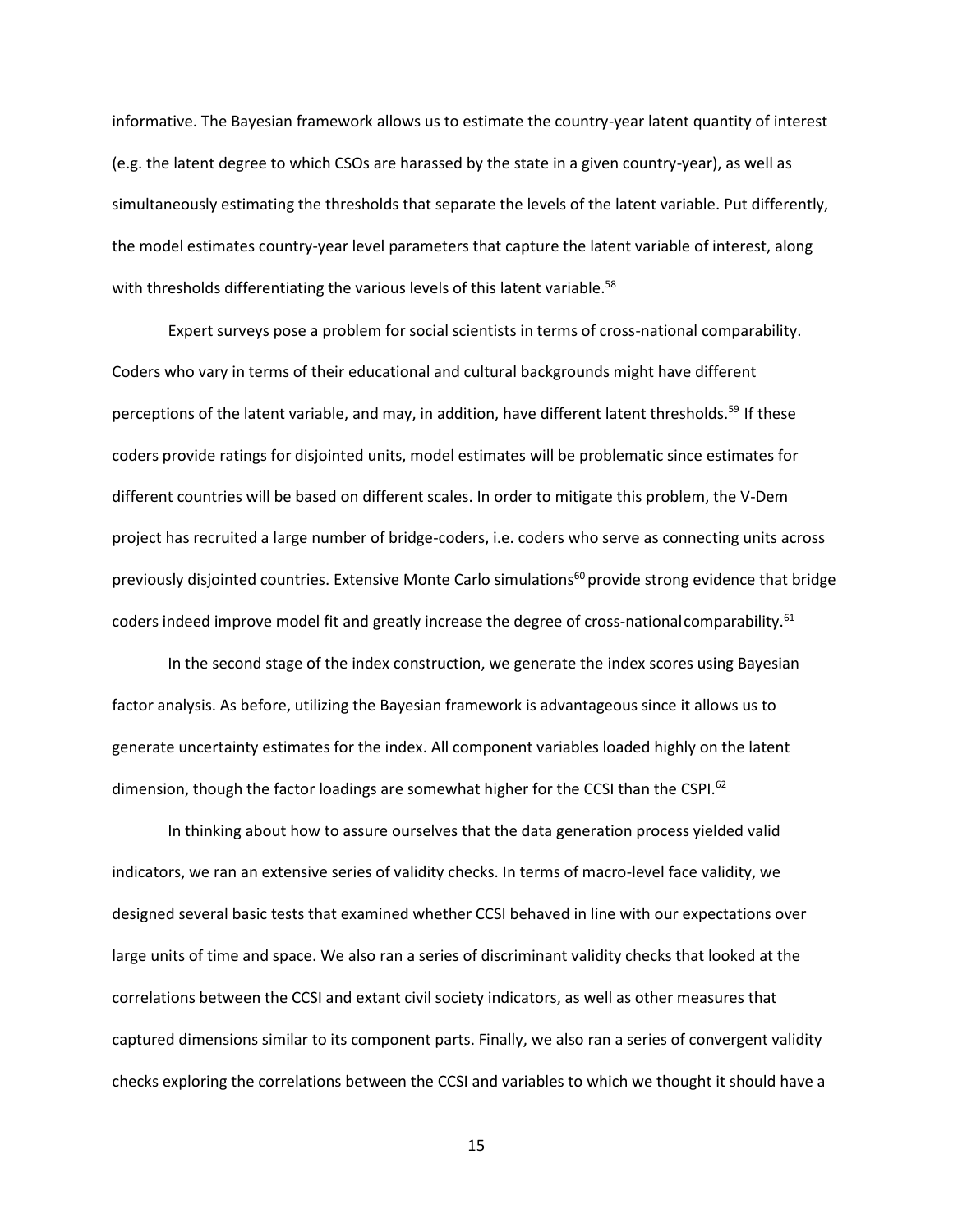strong relationship. These exercises helped to build our confidence that the data was capturing the latent dimensions for which it was designed.<sup>63</sup> We next report on a series of micro-level validity checks we ran to demonstrate how the data effectively capture detailed expert knowledge on national level civil societies and make it available to the research community at large.

### **From Embedded to Transparent Knowledge**

Our argument on why the V-Dem civil society data is a unique and potentially game-changing development in the study of civil society is based on how it has taken an embedded and difficult to access body of knowledge and made it publically available to the research community at large. The difficulty of this challenge lies in the fact that there is no set of universally available observables over a broad range of times and places that allows us to access the development of civil society in a comparative perspective. Knowledge about civil society in national contexts is widespread, yet at the same time still difficult to access because it is only at the disposal of individual scholars who have made time-intensive commitments to studying the role of the citizenry in politics.

V-Dem has been able to compile its range of civil society indicators over a substantial period of time for many countries by accessing that expert knowledge and standardizing it. By asking multiple experts on national contexts the same set of questions about different aspects of civil society we were able to compile a set of at least five expert assessments of different aspects of civil society at different places and times. The measurement model then takes those raw assessments and generates a latent variable estimate with confidence bounds that takes into account the different ways in which coders make their assessments of answers to the questions and how reliable their answers are in relation to the assessments given by the other coders. In this way the divergent assessments of coders across time and context are arrayed on the same scale, making geographic and temporal comparison possible.

To demonstrate that this process provides data that extracts a credible assessment of the development of civil society at the level of individual nation states in line with the kinds of knowledge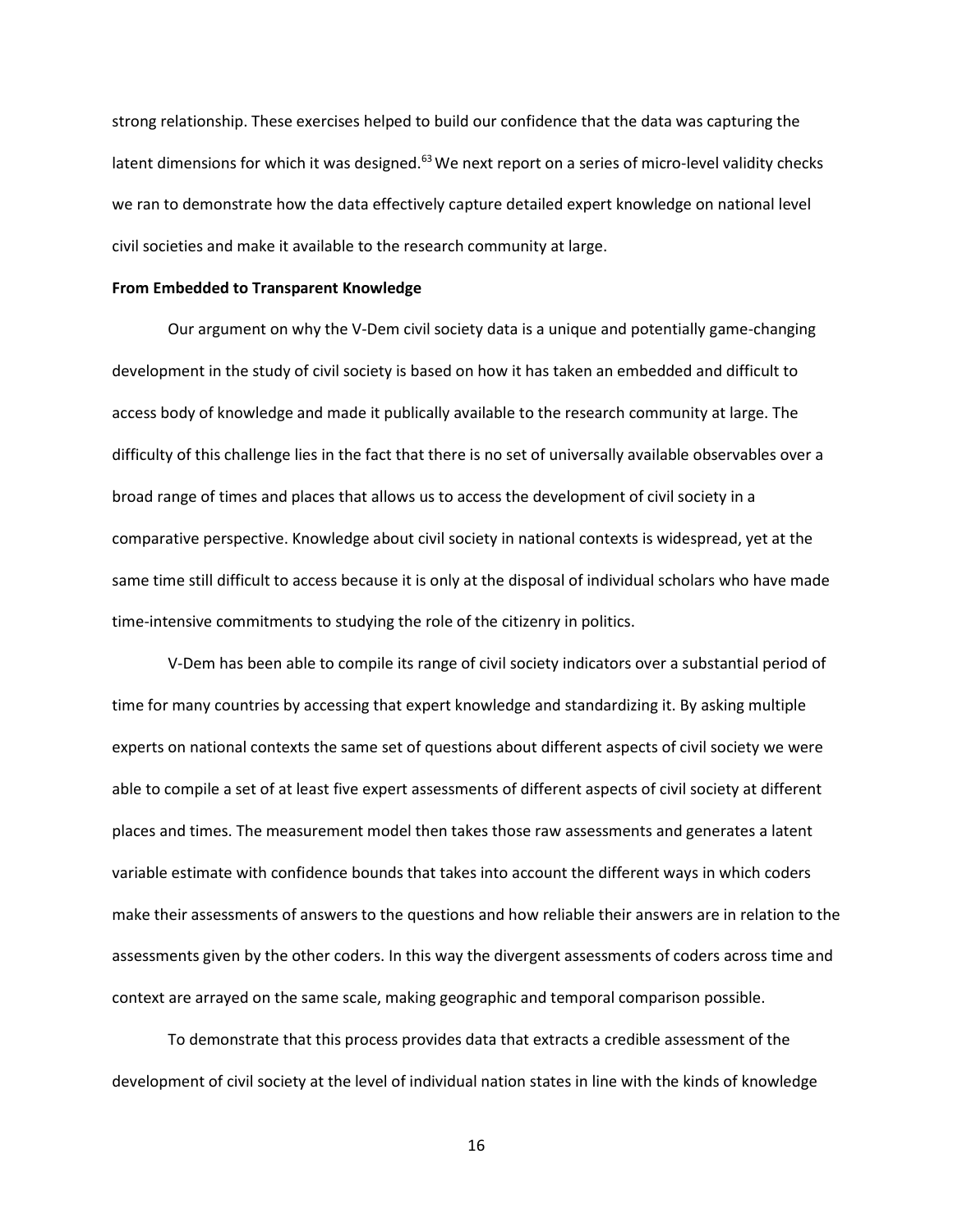possessed by country experts, we present the results of micro-level face validity checks we performed for the CCSI. Here we examine the extent to which the CCSI is congruent with the historical development of civil society in particular countries. We should observe change over time in line with particular events related to the constraints on CSOs and levels of mobilization. We chose to examine Venezuela, Ghana, and Russia based on the expertise of team members.

Venezuela's CCSI for the period 1900-2012 is displayed in Figure 1 below. It also includes the seventy percent Bayesian confidence intervals generated by the measurement model. The variation over time corresponds to three important periods. Before 1935, the country knew only military dictatorship, and civil society was tightly circumscribed. When General Gómez died in 1935, a series of transitional governments oversaw political liberalization, especially the growth of unions and political parties. This culminated in the *Trienio* of 1945-48, considered by many to be Venezuela's first attempt at democracy. This period saw the rapid organization of peasant leagues and the expansion of professional associations. It was quashed by a military coup in 1948, leading the political opposition to go underground or into exile until a durable transition to democracy in 1958-59. This led to a period of great freedom for all sorts of civil society organizations, although they were heavily politicized along partisan lines.

## [Figure 1]

The recent sharp decline corresponds to the government of Hugo Chávez Frías (1999-2013). The CCSI helps to illuminate this controversial period. Although his government repeatedly won elections and survived most referendums, civil society experienced many setbacks due to threats against union leaders, arrests of opposition politicians and judges, intimidation and harassment of NGOs and public employees, monitoring of political loyalties by governing-party officials and neighborhood activists, and progressive muffling of critical viewpoints in the media. Most of the change in the CCSI for Venezuela was due to two components: government attempts to repress CSOs (v2csreprss) and "moderate"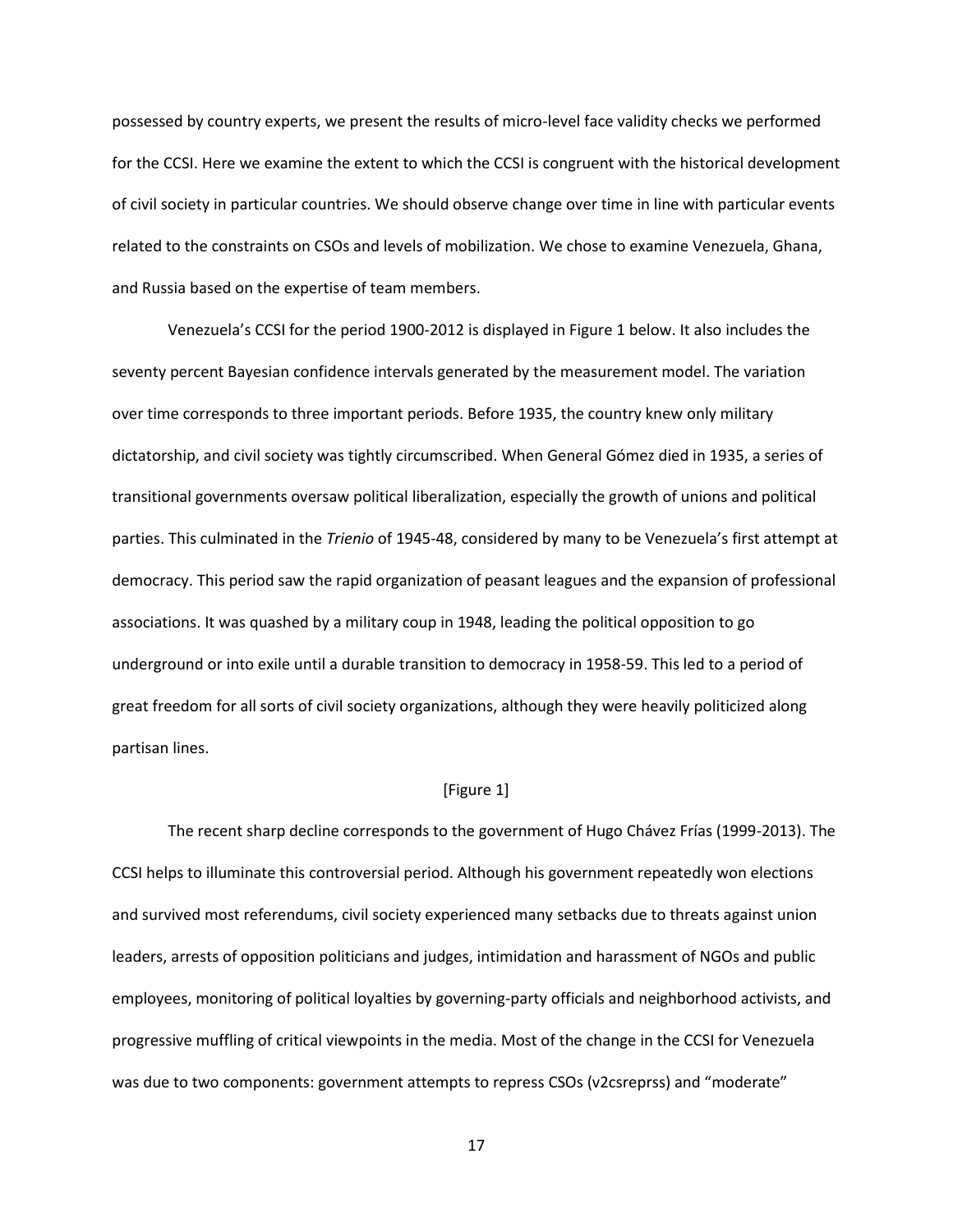government control over the entry and exit of CSOs into public life (v2cseeorgs). The level of participation (v2csprtcpt) remained consistent ("There are many diverse CSOs, but popular involvement is minimal") from 1959 to 2012. Venezuela saw growing CSO independence from parties in the early 1990s and sporadic mass mobilizations in the 2000s, but not much strengthening of civil society organizations in this last period.

Figure 2 presents Ghana's CCSI over time. In the early twentieth century under British colonial rule, the moderate CCSI scores reflect that civil society organizations existed and operated with minimal interference as long as they did not challenge British rule. To that end the colonial authorities exercised a fair degree of control over which organizations were allowed to exist but otherwise were not unduly repressive nor did they particularly discourage participation in CSOs. The upward movement in the CCSI starting after World War II reflects an upsurge in activism due to the emergence of a broad-based national independence movement that succeeded in 1957.

Soon after independence the new government under Kwame Nkrumah and the Convention People's Party (CPP) called for national unity over pluralism and CSOs were subjected to increased levels of repression, including the infamous Preventive Detention Act in 1958 that gave the prime minister the power to detain individuals for up to five years without trial. Nkrumah, who was later declared president for life, tolerated no further political competition, and as Ghana became increasingly autocratic, civil society had less room to maneuver than even under colonial rule. This explains the sharp drop in the CCSI following independence.

## [Figure 2]

We observe a positive change in the CCSI in 1967 following the military coup that overthrew Nkrumah in 1966, when the National Liberation Council took over and liberalized in anticipation of elections in 1969. This period of liberalization and fledgling democracy was terminated by another coup led by Lieutenant Colonel I. K. Acheampong in 1972. Continued stagnation and political gridlock led to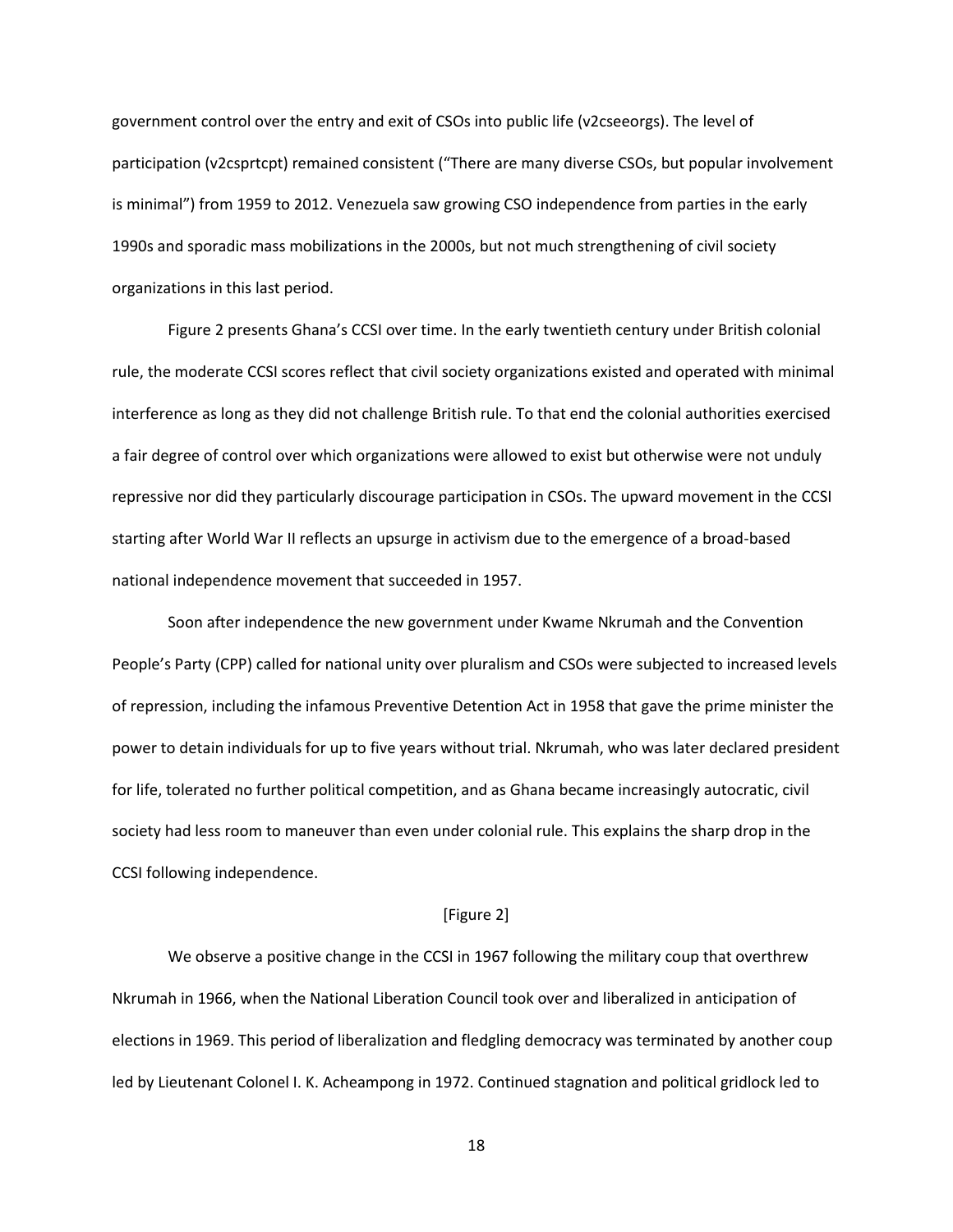two additional military coups led by Flight Lieutenant J. J. Rawlings in 1979 and 1981. Following the latter, Rawlings ushered in a longer period of nationalist-socialist rule by the Provincial National Defense Council (PNDC). The CCSI accurately captures this period when the Rawlings regime actively repressed CSOs and imposed tight controls on their entry and exit.

The CCSI grows rapidly starting in 1988-89 when the Rawlings regime opened up political and civilian space and elections to local district assemblies were rolled out. By 1991, protests and demonstrations were allowed more or less freely in Ghana, and civil society no longer feared repression from the Rawlings regime. The CCSI reflects this rapid improvement that came with democratization in 1988 to 1992. Since then it has remained at high levels under Ghana's new period of democratic stability.

The CCSI for Russia (Tsarist, Soviet, and postcommunist) is presented in Figure 3. At the onset of the last century Tsarist Russia had a weakly developed civil society (reflected in a moderately low CCSI score) that left some latitude for organization by the nobility, the propertied, and professionals while denying it to workers, peasants, and minority nationalities. The CCSI improves slightly after the revolution of 1905 when a new constitution liberalized the rights of citizens to assemble and form associations. It then drops precipitously with the Revolution and Civil War period (1917-1921), when politics was highly chaotic and armed force ruled the day.

### [Figure 3]

The institutionalization of Soviet rule in the 1920s kept the CCSI at very low levels for an extended period of time. Under the USSR, society was subjected to extensive etatization with the citizenry firmly under the control of state sponsored transmission belt organizations. Beginning with the liberalization period of Glasnost and Perestroika under Gorbachev we see a sharp upturn in the CCSI due to a relaxation of state repression and control over the organizational realm. This period saw an upsurge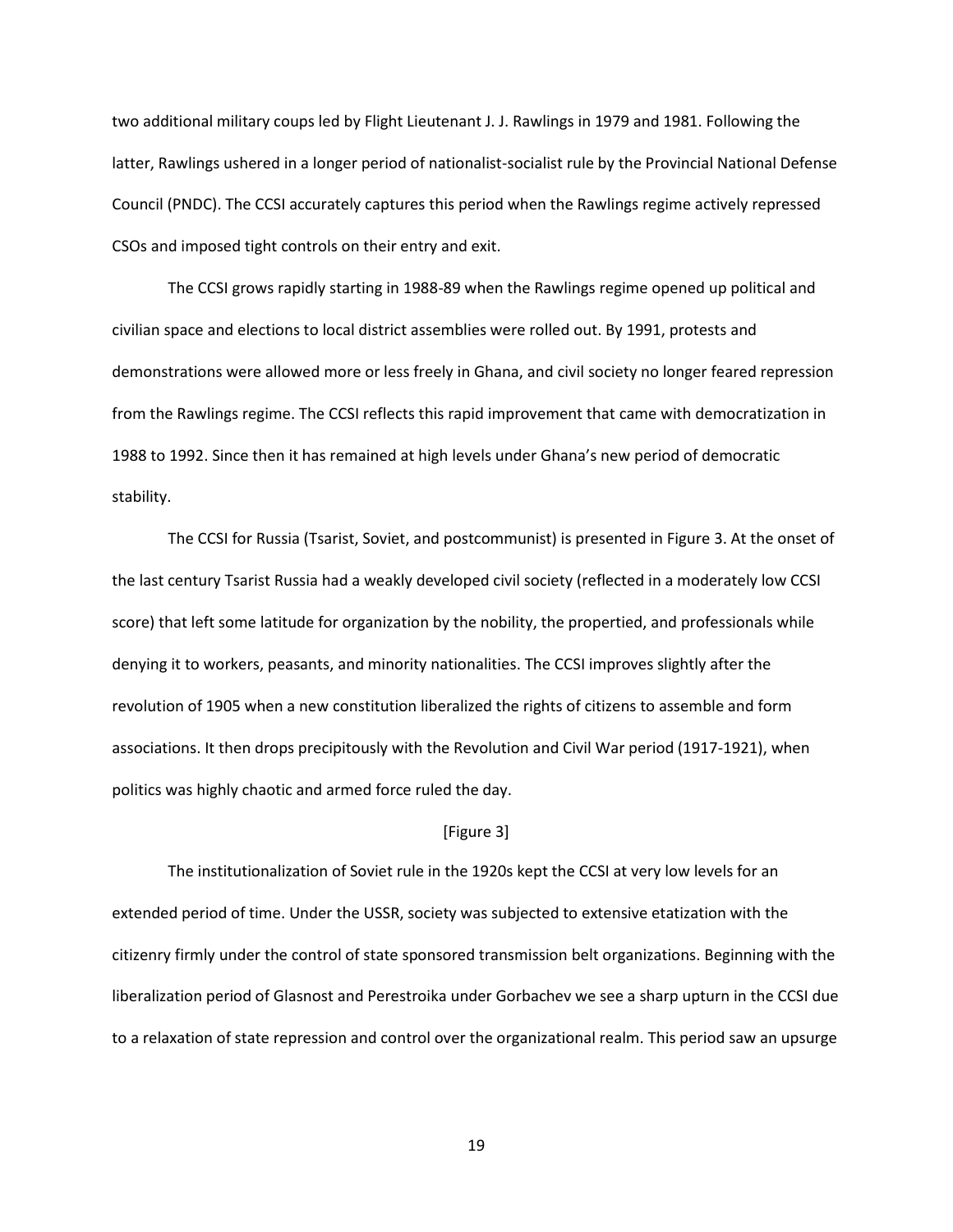in independent organizations, a marked increase in public demonstrations, protests, strikes and the like, and a relaxation of controls on public discourse.

The upward trend continues after 1991 as the strength of civil society in Russia continued to grow in the period following the collapse of the Soviet Union and the onset of Yeltsin's rule, stabilizing at its maximum level throughout the 1990s. The decline beginning in 2000 corresponds to Putin's rule and his installation of a competitive authoritarian regime in Russia in which civil society activity has been increasingly subjected to the heavy hand of the state anew, but at levels not nearly as harsh as under Soviet rule.

Having now documented to readers that we have successfully used the expert knowledge on which our variables and indices are based to present novel and comprehensive data on the development of national civil societies over time, we will now use them to examine a controversy in the literature on civil society. Among scholars of postcommunist democratization there has been a long and determined debate over the impact of the communist experience on civil society. On the one hand, a group of scholars has seen a weak civil society as a potential impediment to successful democratization, while another set of scholars have argued that this concern is overstated.

## **How the V-Dem Data Can Contribute to Substantive Debates: Civil Society in the Postcommunist World**

Among those who agree on the relationship between civil society and democracy, there can be disagreements over the condition of civil society, and what this ultimately means for the fate of democracy. This is particularly manifest in the discussion of democratization in postcommunist Eastern and Central Europe. On the one side there are a group of observers who see postcommunist civil society as relatively weak compared to civil society in other regions,  $64$  and those who argue that the extant ways of measuring civil society through values and attitudes surveys miss parts of the picture, notably a vibrant development of civil society in the period since 1989.<sup>65</sup> Instead they pose alternative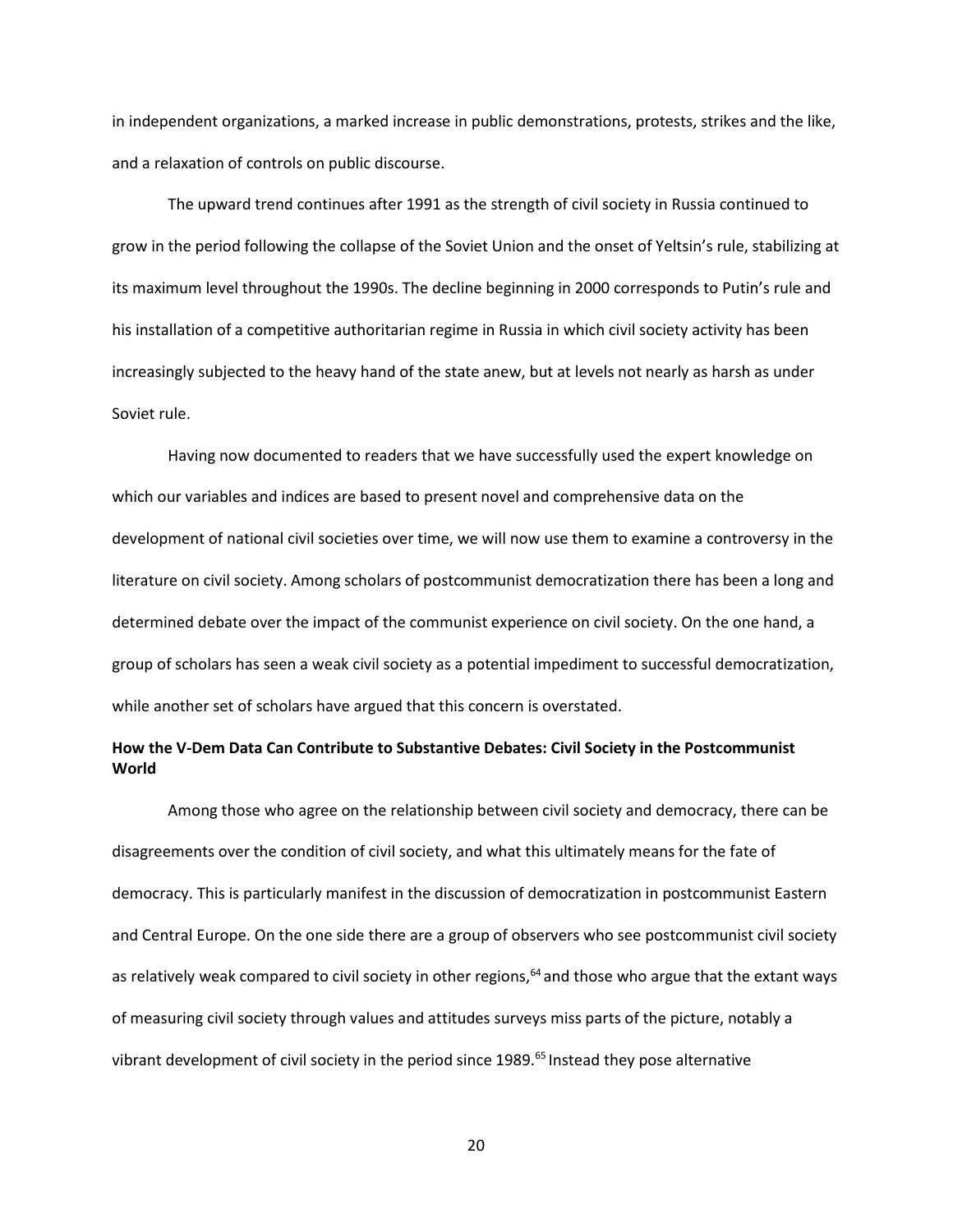measurement strategies based on directly observable indicators such as protest event coding, coordinated political activity by networks of CSOs, and the registration of new CSOs by the state.

Thus while there is good substantive justification to be concerned about the status of civil society among those interested in the study of democracy and its fate, the postcommunist civil society legacy debate points out the difficulties of coming to definitive answers because of the relative paucity of data. In one sense the two sides of this debate have been talking past each other due to radically different data sources. The findings that civil society is relatively weak is often based on data drawn from the answers to questions on organizational joining behavior and propensity to protest drawn from global and regional value surveys and barometers. The contradictory position comes from event data coded from newspapers on CSO formation and activity. Rather than reiterate the potential pitfalls of both forms of data, we will examine what our indices, the CCSI and CSPI, say about the relative strength of civil society in various regions.

We first examine the data for the region in a comparative descriptive perspective. Figure 4 presents the development of the CCSI and CSPI in Western Europe, Latin America, the former East Bloc, and the former Soviet Union for the period 1900 to 2012. We have chosen Western Europe as a comparison as it is a neighboring region with a history of strong civil society development in a global perspective and Latin America as an area with a recent history of regional democratization. It is clear from the outset that civil society development in both postcommunist regions lagged substantially below Western Europe during the period up to 1989. For most of the interwar and Cold War period it also lagged, but less profoundly, below Latin America, another region with a strong history of dictatorship. So historically, there is certainly evidence of a weak civil society on average in the postcommunist countries, both before and during communism.

[Figure 4]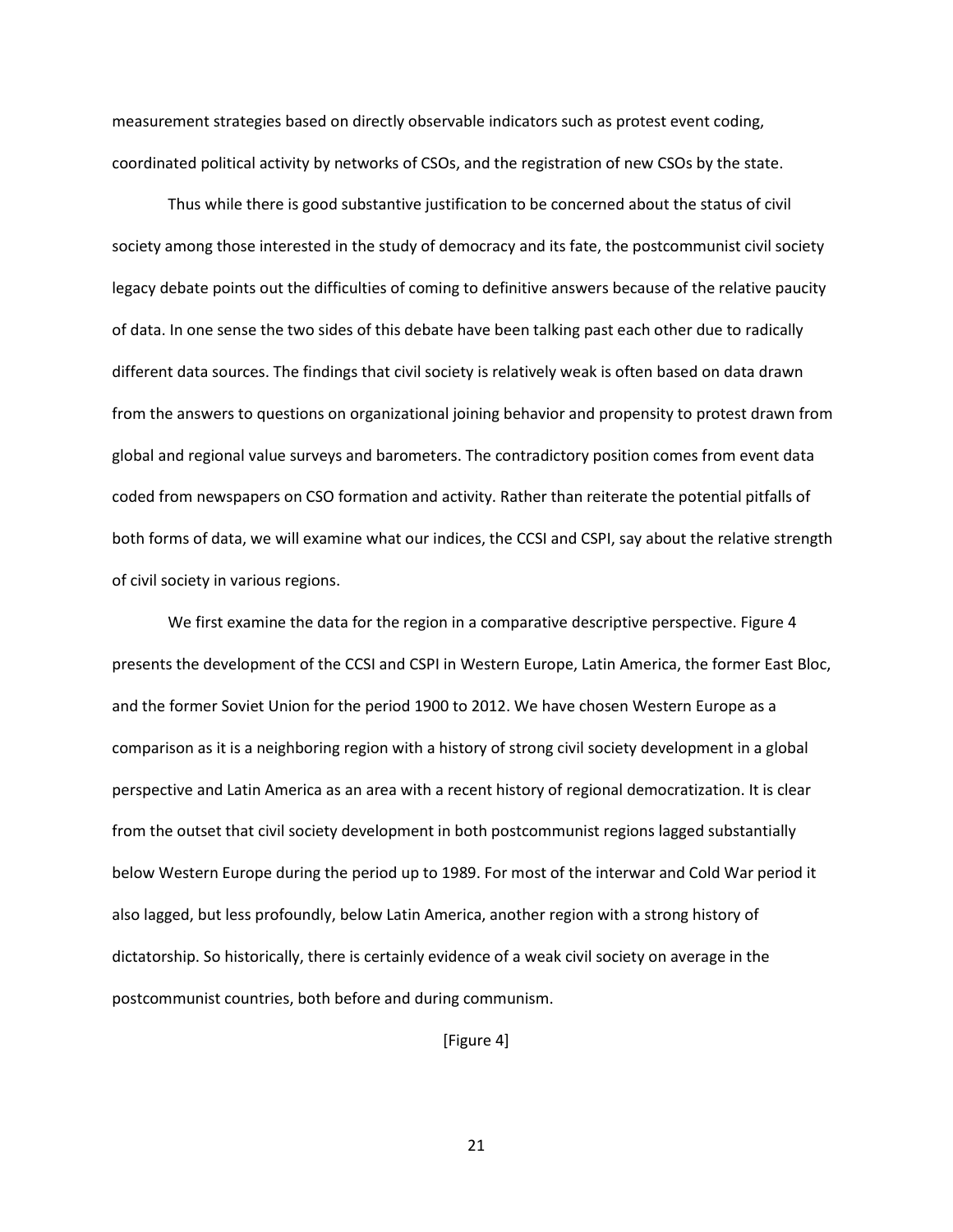In the period after 1989 the levels of both indicators in the former East Bloc and the former Soviet Union increase dramatically. As in the postcommunist regions, we see strong improvement with the recent global wave of democratization in Latin America, although starting about a decade earlier there in the mid-1970s. While the levels of the post-Soviet states lag behind the three others, those in the former East Bloc have come to exceed those of Latin America and are actually higher than all regions of the globe except for Western Europe and North America (not shown in the figure). Most notably for the debate on postcommunist civil society, the strong differences between the mean scores for the former Soviet Union and the former East Bloc following 1989 seems to belie the idea of a uniform postcommunist legacy.

In the statistical tests that follow we estimate the levels of CCSI and CSPI taking into account regional location as well as two factors thought to affect the strength of civil society.<sup>66</sup> The first of these is the existence of democracy itself and the second is the level of development. In this regard, our tests are very different from those which use micro-level data. In the most elaborate tests of that kind, the most important controls are also individual level (though some studies use multilevel models that incorporate national level data as well). Here we gauge how different regions are doing, controlling for their experience both in terms of economic and political development. Thus the work we present here is the first to engage in this debate at the macro-level.

In Table 1 we estimate the strength of civil society based on the level of development, <sup>67</sup> degree of democracy, and a series of regional dummies.<sup>68</sup> We also include a lagged dependent variable with the expectation that where an observation was in terms of the development of civil society in the recent past will strongly condition where it is at time *t*. We use a time-series cross-sectional design using random effects because of our desire to understand regional differences on the strength of civil society. In this regard the kind of inference we are drawing is descriptive, not causal. We are not trying to gauge why countries have different levels of CCSI or CPSI but to gauge the extent to which postcommunist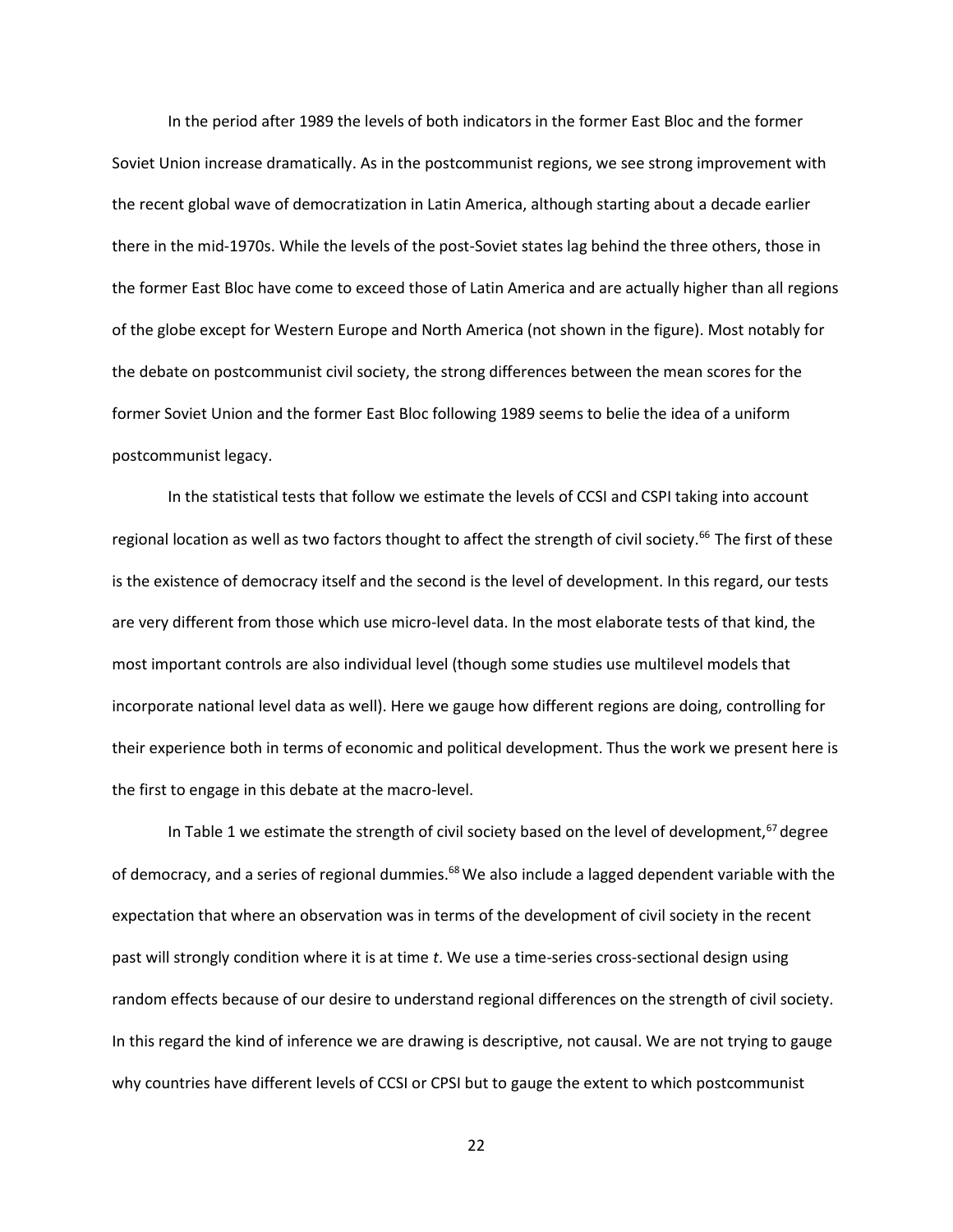countries are different from the rest of the regions in the world. Our sample is confined to the post-1989 period,<sup>69</sup> the focus of the debate on the strength of postcommunist civil society. The results are presented below in table 1.

In controlling for democracy when the CCSI is the dependent variable it is essential to use a measure that does not explicitly use elements that might be partially captured by the CCSI, such as freedom of association. For that reason, our controls embody minimalist measures of democracy. We also control for different specifications of democracy. We examine both level of democracy and time spent under democracy. Thus for the quality of democracy models, we use the V-Dem Clean Elections Index (v2xel frefair), which captures the extent that elections are free and fair and procedurally sound.<sup>70</sup> We believe that this measure proxies well for Schumpeter's minimalist electoral notion of democracy.<sup>71</sup> We also run models to capture whether democracy has a developmental effect over time (assuming more time under democracy will allow civil society to potentially flourish). Because there is no theoretically justified cut-point to sort democratic from non-democratic practice using the Clean Elections Index, we use the binary coding by Boix, Miller and Rossato (2015) to estimate time spent under democracy. It too uses a minimalist, electoral specification of democracy. This allows us to control for the fact that when we compare the postcommunist regions to areas of the world that democratized earlier, we capture that they are earlier in the process of the development of a democratic civil society.

Table 1 presents four sets of paired models. The first four use the CCSI and the second use the CSPI. In each quartet the two first models use a level specification of democracy and the second two use the developmental (time) specification. In the first model of each pair the inclusion of a dummy for the postcommunist states gauges whether postcommunist civil society is different from the rest of the sample. In the second model in each pair we include dummy variables for other world regions to gauge whether postcommunist civil society (the reference category) is more vibrant than in other regions.

[Table 1]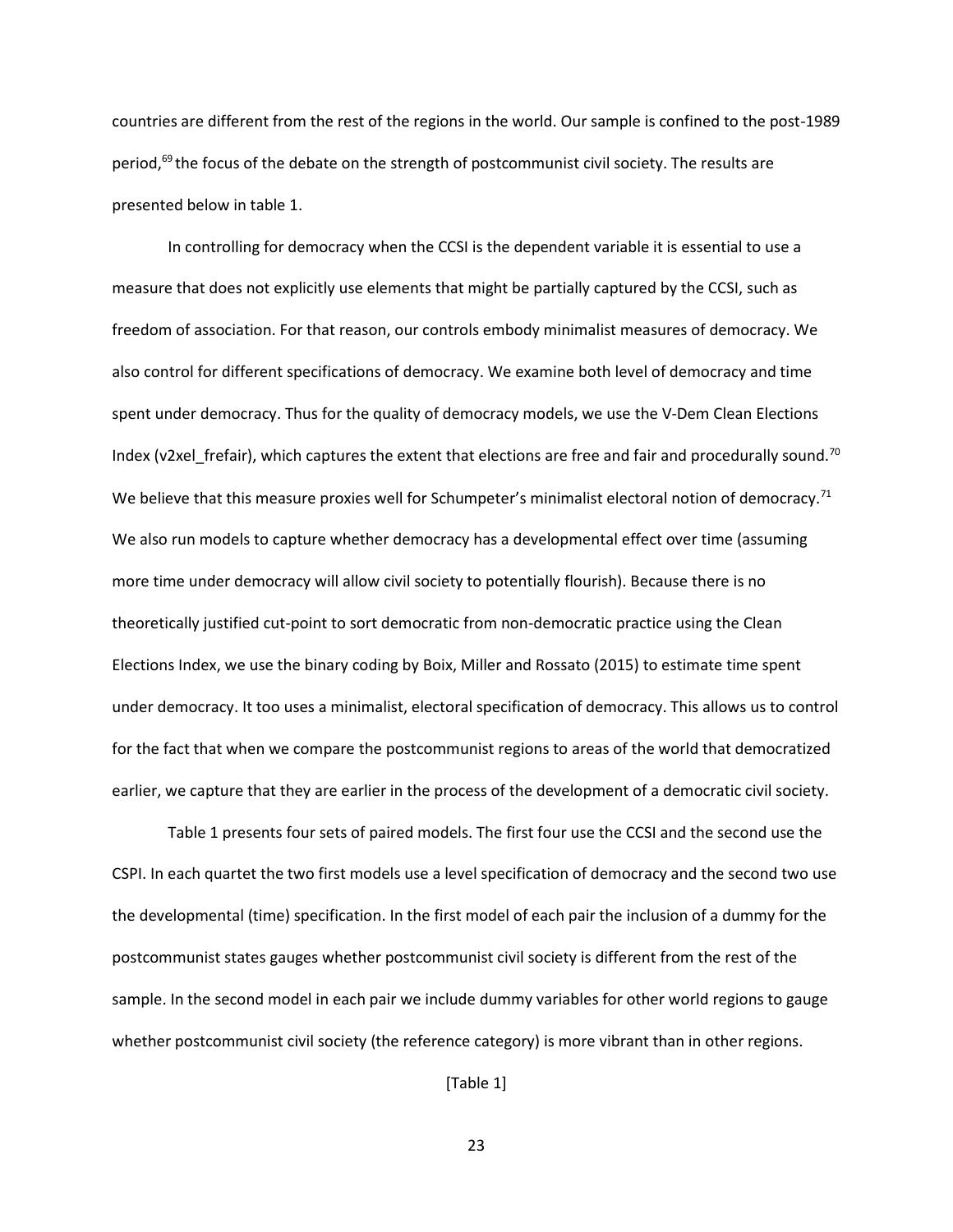For the most part the postcommunist dummy is insignificant and inconsistently signed. In model 1.3, it is positive and significant, but the lack of robustness across the four models leads us to discount it. When we compare the postcommunist countries to other regions things are somewhat more interesting. Postcommunist civil society outperforms that of both the Middle East and North Africa in all four models and Asia in the two CCSI models. Sub-Saharan Africa is significant and positive for the two CSPI models, indicating a higher level of participation controlling for development and democracy. The significant findings on other regional dummies are highly inconsistent and sporadic. So in this first general test we find that the strength of postcommunist civil society is neither particularly strong nor weak in comparison to a global sample, and does relatively well compared to the Middle East and North Africa and Asia.

Given what we have seen in the descriptive data above and a large range of research that shows differing postcommunist developmental trajectories between the countries of the former Soviet Union (FSU) and other postcommunist countries, $72$  we repeat our tests separating the FSU from former East Bloc countries (FEB).<sup>73</sup> In table two we repeat our tests with a dummy for the FEB countries and treating them as the excluded category.

#### [Table 2]

Our results for the FEB countries are remarkably different than the previous set of regressions. The coefficient on the FEB regional dummy is consistently positive and significant, indicating that given the region's economic and political development, civil society is highly developed from both the more structural perspective embedded in the Core Civil Society Index and the engagement perspective of the Civil Society Participation Index. It consistently outperforms the former Soviet Union, Asia, Oceania, the Middle East and North Africa, and Latin America. It even outperforms Western Europe and North America in three out of four tests. These results tell us that there is a great diversity among civil societies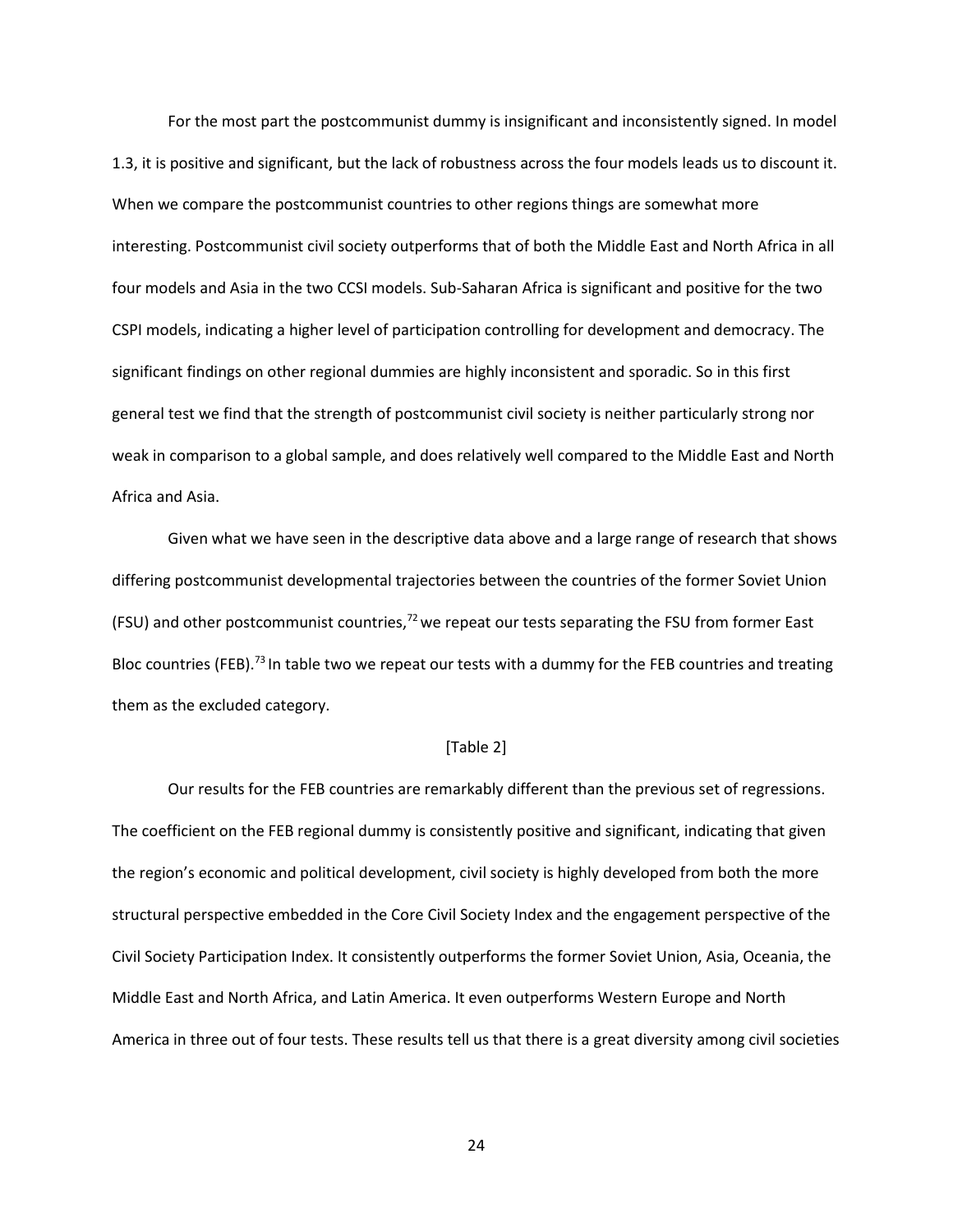in the postcommunist region. In that spirit, we now turn to our last set of regressions, this time using the FSU countries as the comparison group.

Table three repeats out tests focusing on the subsample of postcommunist countries which were part of the FSU. The results for the FSU dummy diverge for the CCSI and CSPI. While all are negative only those for the latter are significant. This indicates that levels of civil society participation are consistently lower for the FSU countries than the rest of the global sample. In terms of the tests that compare the FSU to other regions, when we gauge the strength of civil society using the CCSI, only the FEB and Sub-Saharan Africa dummies are consistently significant and positive. For the other regions the results are insignificant or inconsistent. However, when we turn to the CSPI most regions outperform the FSU, including, again the FEB countries and Sub-Saharan Africa, Western Europe, Oceania, North America, and Latin America.

## [Table 3]

We also ran a series of robustness estimations using the participatory environment variable common to both indicators. It largely confirms what we found here. The postcommunist dummy remains insignificant, and the only region that consistently performs better given its level of development and democracy is Sub-Saharan Africa. For the FEB countries the result is insignificant with level of democracy in the regression, but significant and positive for duration under democracy. With regard to other regions, the FEB countries consistently outperform the FSU countries, Asia, and Middle East and North Africa. Finally, for the regressions gauging civil society strength in the FSU the dummy is significant in both models with level of democracy and democratic duration. With regards to the other regions it is consistently weaker than the FEB countries, Western Europe, Sub-Saharan Africa, North America, and Latin America. The full results of these models are available in the on-line appendix in Table A-4.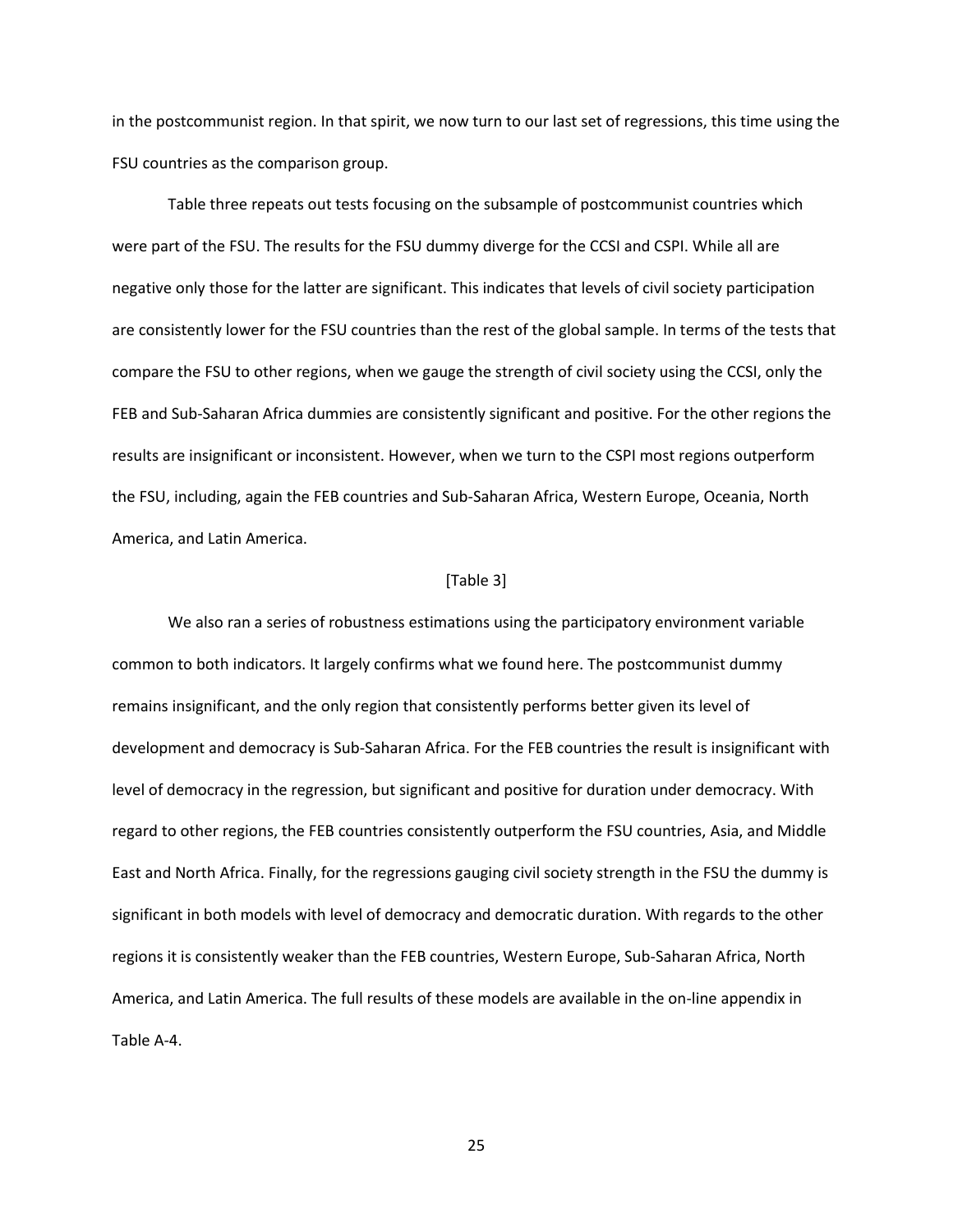To sum up the results of this part of our investigation – the lack of findings for the postcommunist countries in general hides great differences among those countries that shared a communist past. The null findings in the first set of models highlight that it is difficult to generalize about postcommunist civil society. Instead what we see is a divide between those countries that were formerly part of the Soviet Bloc and those what were part of the Soviet Union.<sup>74</sup> The former, when we control for their economic and political development, have had great success in building postcommunist civil societies. For the countries of the former Soviet Union, we can talk about a weak postcommunist civil society at least from the perspective of citizen and CSO participation. Thus we conclude that there is no uniform postcommunist malaise when it comes to civil society, but a set of two strongly diverging trajectories.

While we do not have time or space here to investigate the reasons behind the divergence between the two regions, the extant literature on legacies does provide some clues as to why this may be the case. Kopstein and Reilly attribute differences in democratic quality across the region to a process of diffusion of Western norms to those areas more geographically proximate to the West.<sup>75</sup> Darden and Grzymala-Busse explain differences in democratic practice as a product of norms conveyed by education between states that experience independent statehood in the interwar and those which did not.<sup>76</sup> Bernhard as well as Vachudová explain such differences in democratic performance via the engagement of opposition movements at the moment of extrication from communism.<sup>77</sup> To the extent that these hypotheses conform to the spatial categories used in our regressions, they are plausible hypotheses and adjudicating between them must await a new round of testing.

### **Conclusion: The Gains of Making Embedded Knowledge Transparent**

Since the emergence of civil society as an important substantive factor in our understanding of processes of democratization and the political life of democracy, our ability to pursue our theoretical insights have suffered from a shortfall of comprehensive and comparable data that would allow us to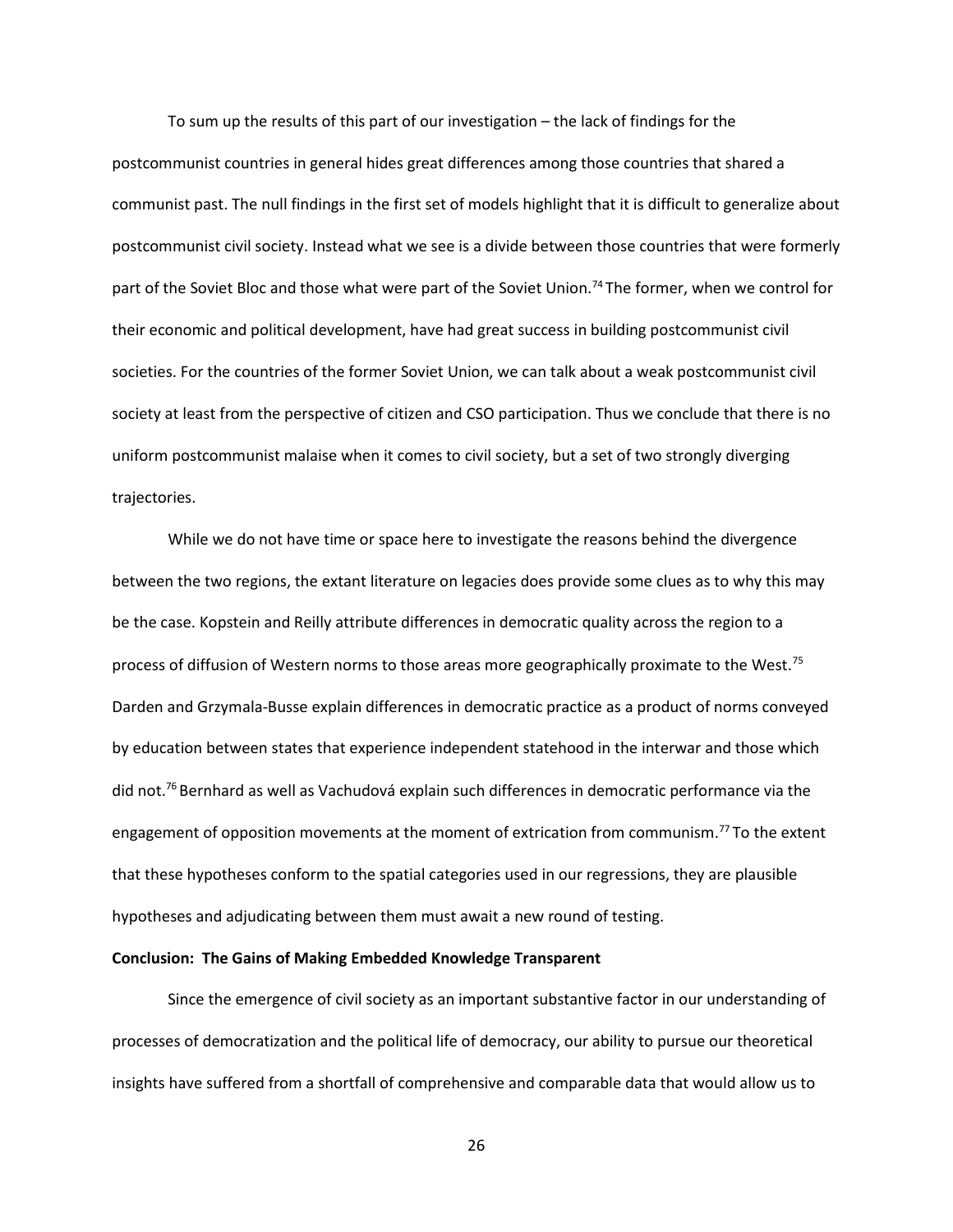subject them to rigorous inferential testing to validate general knowledge about the effects of civil society. The problem was not that there was not widespread knowledge about civil society over a range of cases and time periods, but that the knowledge was maddeningly difficult to access. By using expert surveys and state of the art item response theory techniques, V-Dem has made this deeply embedded knowledge available to the larger the community of researchers over a range of indicators for the whole of the twentieth century and beyond.

Beyond its deployment in new lines of research as either the outcome of interest or an important causal factor, the availability of the data will allow us to avoid two potential pitfalls in the future. Instead of using constrained samples to make inference, we now have a data-rich environment. Thus we can avoid the pitfalls of sample bias. We illustrated the utility of the data in this regard by contrasting the findings of new V-Dem research on civil society and democratic survival with the historical work on "bad" civil society in interwar Europe. We now have substantial reason to doubt that the findings with regard to a set of influential cases in interwar Europe hold for the interwar period in general and for a more extensive global sample.

We can also see the importance of this in our testing of the proposition whether postcommunist civil society is weak. In that debate the two sides have largely argued past each other on the basis of different forms of data that did not provide comprehensive coverage of the region or the ability to definitively compare the region to the rest of the globe. We examined the question in a new perspective using different data and addressing the issue at a macro-level. Our results do not confirm either position fully. Instead we show that there is substantial variation across former postcommunist countries in terms of how civil society developed following the downfall of communism.<sup>78</sup> The differences seem to group intra-regionally. We show a sharp divide between the former East Bloc countries which have rapidly developed in terms of civil society strength and those of the former Soviet Union which have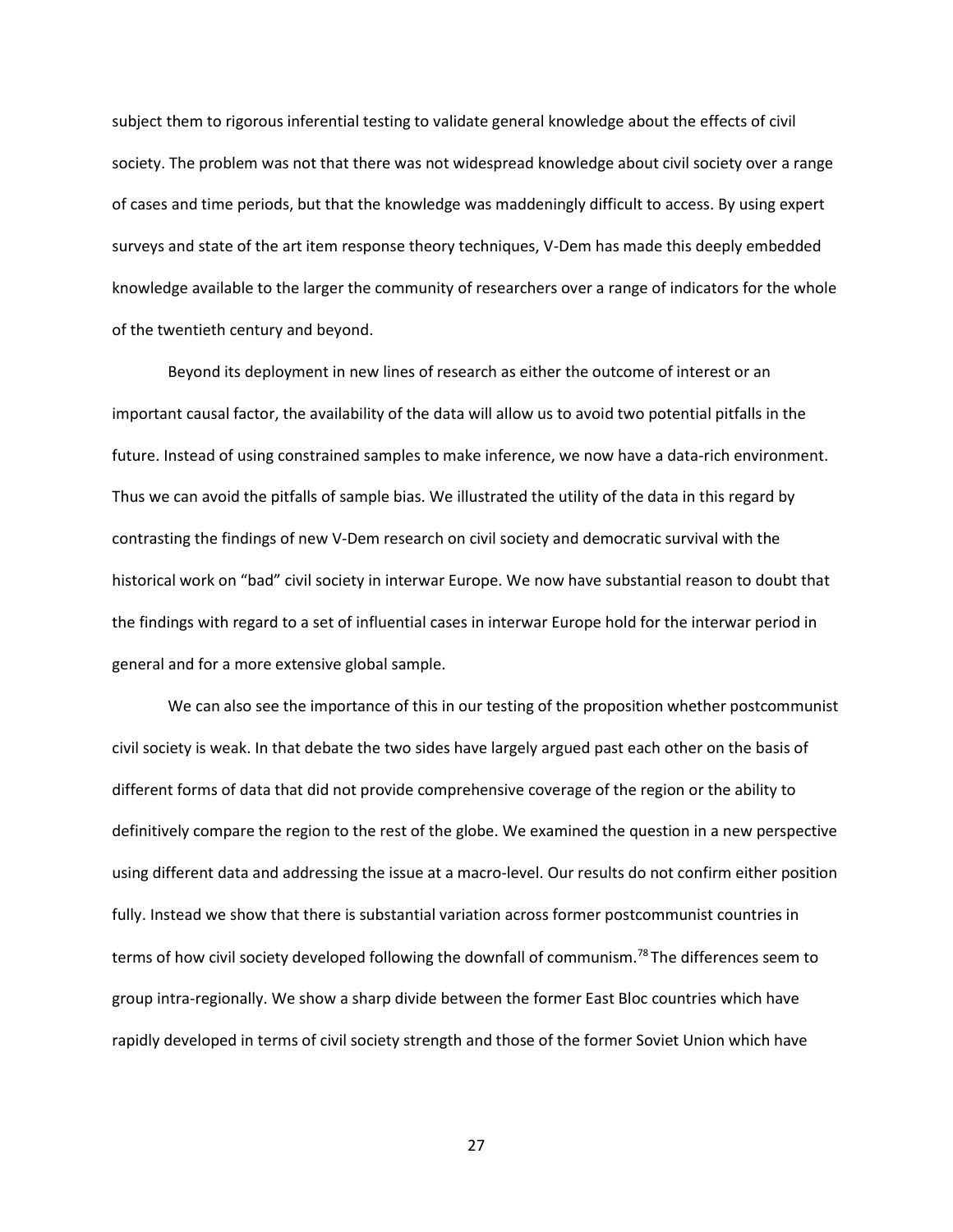lagged. Thus, using the data, we were again able to shed new light on a major controversy in the literature.

The second pitfall concerns omitted variable bias. In the future if researchers believe that civil society has substantial impact on outcomes of interest or that the status of civil society presents endogeneity concerns with regards to outcomes, there is now data to gauge different aspects of civil society as an independent variable or to control for it when trying to gauge the impact of other independent variables. Our findings on postcommunist civil society have important implications for the future investigation of questions concerning postcommunist politics with regard to omitted variable bias. One strong assumption about postcommunist politics is that the shared starting point of these countries makes it reasonable to think about them in a most similar systems research design framework. Such frameworks facilitate the problem of control. Our research shows that there is substantial variation across the postcommunist states in the development of civil society. This means that is not possible to assume that such states share the same legacy with regard to civil society. Thus future research into questions in which variation in civil society can function as a confounder need to take this diversity into account. This points out that the absence of data on civil society potentially has led in the past to omitted variable bias in estimating the effects of independent variables onoutcomes.

The gains provided by the V-Dem data are not limited to the academic community. By making civil society and other key factors relevant to the study of regimes and politics in general, practitioners in the policy community also have a new and powerful tool at their disposal. V-Dem has not only made its data available to the academic community but has put the data on-line in a form that is much more accessible through on-line graphing tools for the policy community, and its use in classrooms by educators at all levels (including versions in French, Spanish, Russian, and Arabic). It includes a variety of different graphs, drill-down features, and motion charts.<sup>79</sup>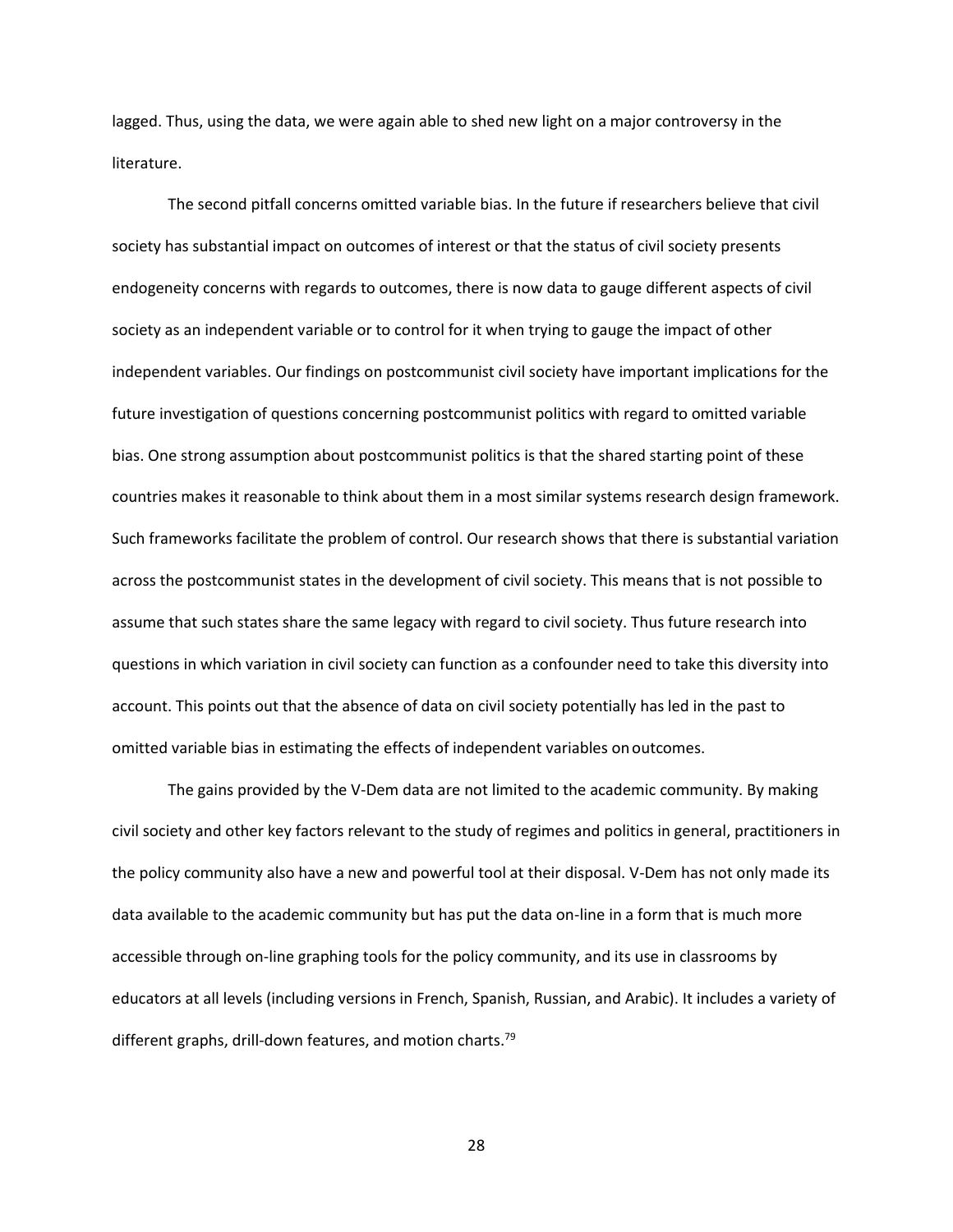By making embedded knowledge transparent the data allows practitioners to get a sense of what the collective judgement of experts on how different aspects of democracy have developed over time in specific contexts. One of the comparative advantages of V-Dem is that it is based on the collective judgement of several experts, whose reliability and consistency has been evaluated in comparison to other expert coders through the measurement model. In that sense the data is less liable to individual coder bias. When practitioners make use of the confidence levels on the estimates that V-Dem provides, it also provides a greater degree of transparency about the degree to which they should be skeptical of our assessments. Of course, such distillations of knowledge are not a substitute for practitioners developing their own in-depth understanding, but they can serve as an aid in making sense of the particular problems they would like to address.

We close this piece with a consideration on forms of knowledge in political science. Varieties of Democracy is an unprecedentedly extensive and comprehensive undertaking in comparative politics. It is unique in the ways that it brings together two sides of comparative politics – the large-n cross-national and the in-depth country specific. By utilizing the resources of those with in-depth country knowledge, V-Dem has been able to provide indicators on arenas of democratic political life for which we had little or no data in the past. In this sense it has taken an underutilized and, lately for a good part of the discipline, an underappreciated resource and has created somethingunprecedented. Utilizing the collective effort of literally thousands of colleagues it has been able to compile indicators for important aspects of politics which until recently were seen as difficult to observe, if not unobservable, such as civil society. This accomplishment has been a product of both cutting edge quantitative methods and the commitment of many comparativists to deeply understanding specific countries and regions. It is thus critical, despite the vast leaps and bounds that the discipline has taken in terms of quantitative methods and data collection in the last two decades, to not lose track of the importance of the passion and commitment that individual comparativists bring to the study ofspecific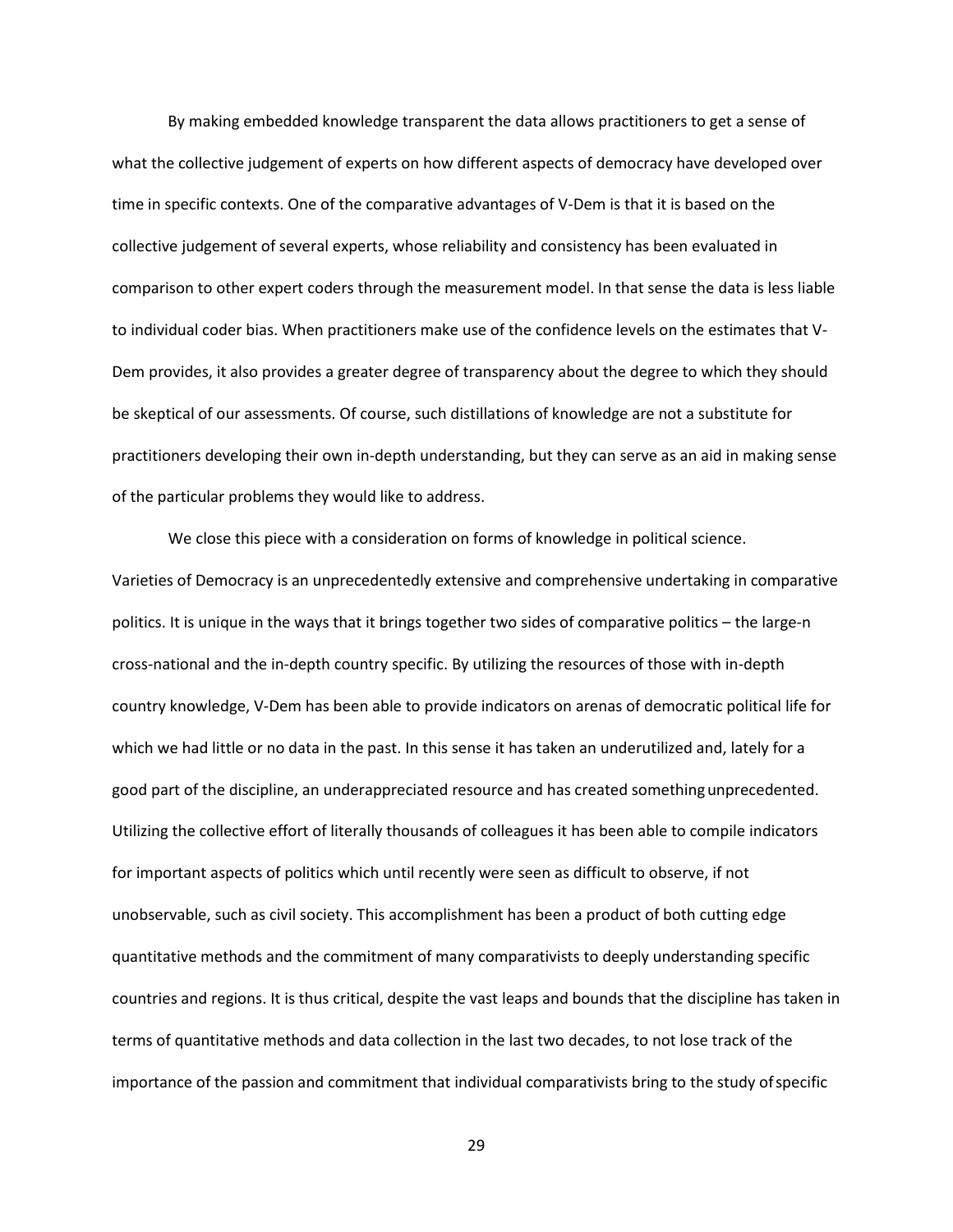places. Without that store of knowledge, and its reproduction in future generations of scholars, our ability to undertake and successfully execute innovative data collection projects like V-Dem will not have be possible. That embedded knowledge is the basis on which V-Dem's ability to make heretofore murky areas legible to a wider audience.

### **Notes**

<sup>1</sup>The full battery is available in the V-Dem Codebook (Coppedge et al. 2016, 235-248).

<sup>2</sup>Ferguson [1767] 1995.

- <sup>3</sup> Hegel [1820] 2001, Marx [1843] 1978.
- <sup>4</sup> Bobbio 1988, Cohen and Arato 1994, Keane 1998.

 $5$  Gramsci 1971.

 $6$  Tocqueville [1820] 2004.

<sup>7</sup>Stepan 1985, 1988.

<sup>8</sup>Arato [1981] 1993.

<sup>9</sup> Kołakowski 1974.

<sup>10</sup> O'Donnell and Schmitter 1986, 49.

<sup>11</sup> Przeworski 1991.

<sup>12</sup> Almond and Verba 1963.

 $13$  Putnam 1993.

<sup>14</sup> E.g., Inglehart and Welzel 2005, Welzel et al. 2006.

<sup>15</sup> Edwards and Foley 1999.

<sup>16</sup> Barry 1970, Seligson and Muller 1994, Encarnación 2003, Rothstein 2005.

<sup>17</sup> Berman 1997, Chambers and Kopstein 2001, Riley 2010.

 $18$  Howard 2003.

<sup>19</sup> Ekiert and Kubik 1996.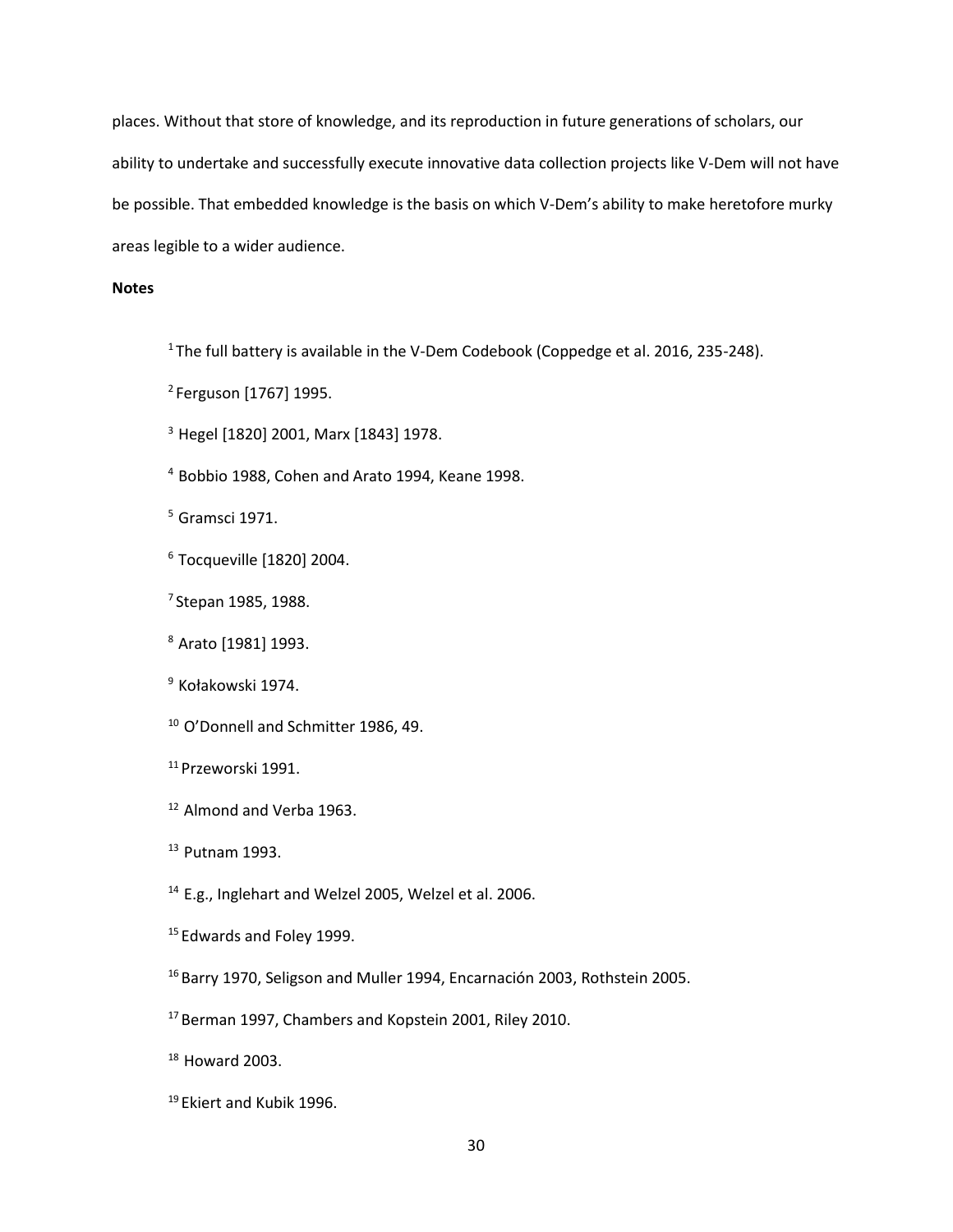<sup>20</sup> Bunce and Wolchik 2011.

<sup>21</sup> World Values Survey 2013.

<sup>22</sup> The Logic of Civil Society in New Democracies project continues the coding pioneered by Ekiert and Kubik in their original study on East Central Europe. The expanded study relies on extensive teams of researchers in Hungary, Poland, South Korea and Taiwan. See Ekiert and Kubik 1999, Ekiert, Kubik, and Wentzel forthcoming 2017.

<sup>23</sup> Ekiert and Foa 2012, Fernandes and Branco 2013.

<sup>24</sup> Civicus 2012.

 $25$ Civicus 2011.

<sup>26</sup> Civicus 2013.

 $27$ Ibid.

<sup>28</sup> Anheier and Stares 2002.

<sup>29</sup> Center for Civil Society Studies 2004.

<sup>30</sup> Salamon, Sokolowski, and Associates 2004, chapter 2.

<sup>31</sup> USAID 2012a, 2012b.

<sup>32</sup> Freedom House 2012.

 $33$  Ibid.

<sup>34</sup> Bertelsmann Stifftung 2014, 122-127.

<sup>35</sup> Institute of Social Studies 2015a.

<sup>36</sup> Foa and Tanner 2012.

<sup>37</sup> Institute of Social Studies 2015b.

<sup>38</sup> Berman 1997.

<sup>39</sup> Riley 2010.

<sup>40</sup> Bernhard, Hicken, Reenock, and Lindberg 2015.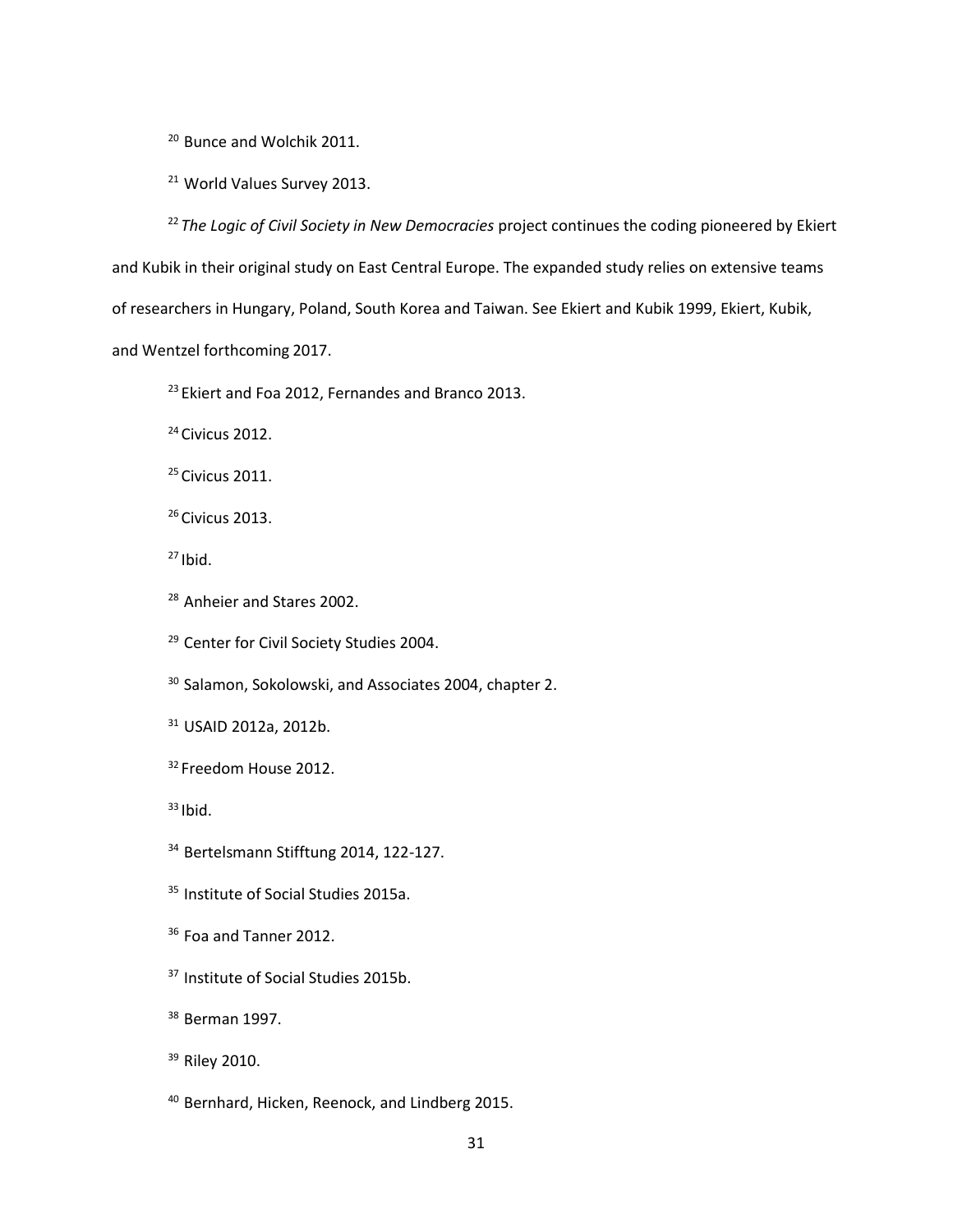<sup>41</sup> Cornell, Møller, and Skaaning 2015.

 $42$  Foundational works on the understanding of civil society from the structural perspective employed here include Arato [1981] 1993 and Stepan 1985. Linz and Stepan 1996 provides further elaboration of this structural perspective.

43 Linz and Stepan 1996.

44 Electoral, liberal, majoritarian, consensus, deliberative, egalitarian, and participatory.

 $45$  Coppedge et al. 2011, V-Dem 2016a.

46 Coppedge et al. 2016b, 2016c.

<sup>47</sup> Pemstein et al. 2015.

<sup>48</sup> The full battery is available in the V-Dem Codebook (V-Dem 2016a, 235-248).

<sup>49</sup>V-Dem 2016a, 237.

<sup>50</sup> See V-Dem 2016a, 128 for the full wording.

<sup>51</sup> See Table A-1 in the online appendix for the correlations between the two indices and the civil society participatory environment indicator that we use as the dependent variables in our models below.

<sup>52</sup> Coppedge et al. 2016a.

<sup>53</sup> See Coppedge et al. 2016c and Pemstein, Tzelgov, and Wang 2015. In addition, the whole process of the construction of the V-Dem dataset will be further documented in a forthcoming volume under contract with Cambridge University Press tentatively titled "Varieties of Democracy: Measuring a Century of Political Change."

<sup>54</sup> Taking the CCSI as an example, the average numbers of country coders for the variables are 5.15 for v2cseeorgs, 5.05 for v2csprtcpt, and 5.11 for v2csreprss.

55 Bollen and Paxton 2000, Jackman 2004.

56 E.g., Clinton et al. 2004.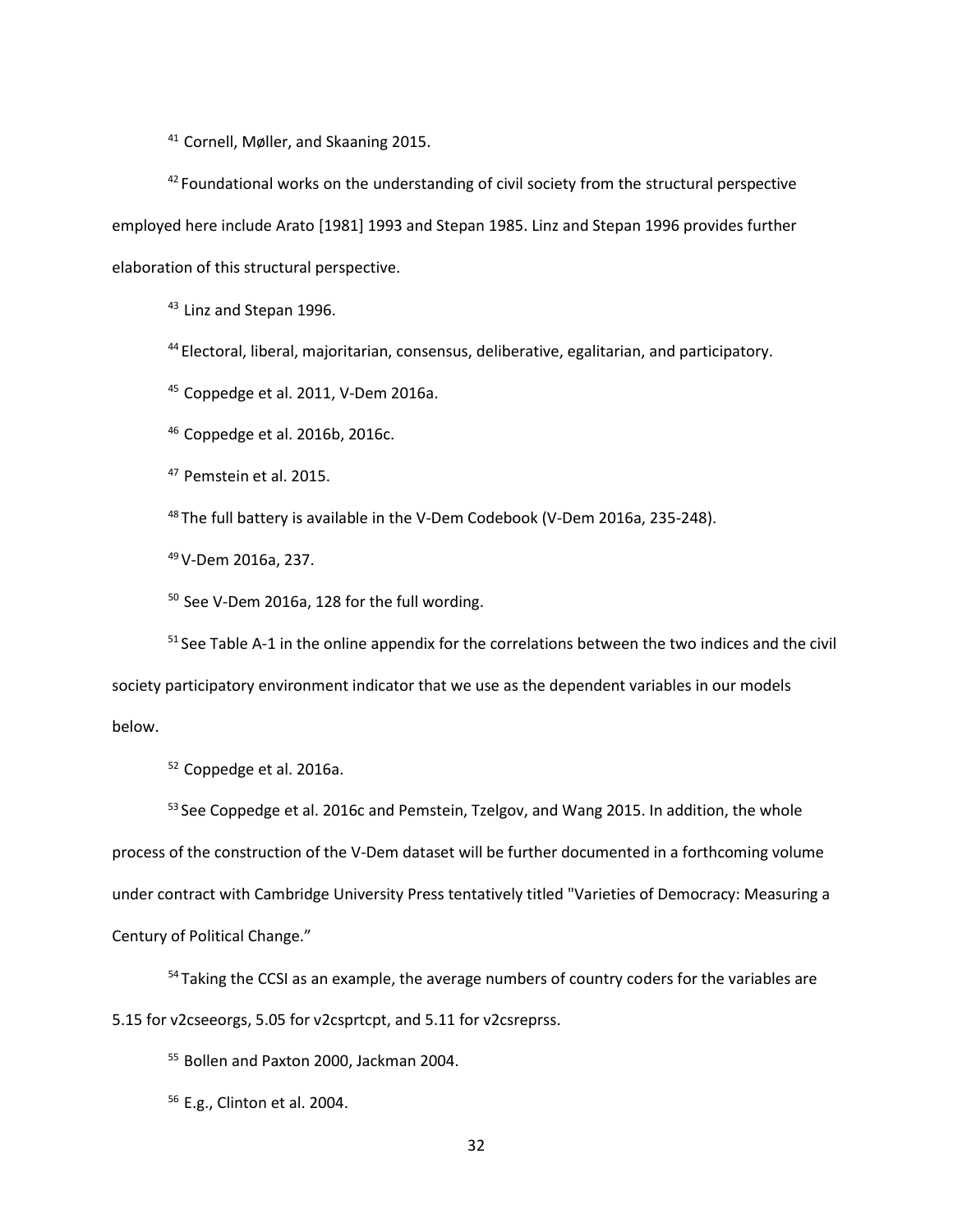<sup>57</sup> Cf. Pemstein et al. 2010, Schnakenberg and Farris 2014.

<sup>58</sup> Since we are using a Bayesian framework, the model provides full posterior distributions for each parameter. Our point estimates are the means of these distributions. In addition, we leverage a hierarchical structure in which we estimate coder specific thresholds (also known as difficulty parameters in the psychometric literature), and cluster these around country-level thresholds, which are based on the country for which a given rate has provided the longest time series. In turn, these countrylevel thresholds are modeled as random deviations from global, variable level thresholds.

59 King and Wand 2006.

 $^{60}$  Using the rstan library in R, we ran all models for 500 iterations, with a burn-in period of 1000 iterations. All standard diagnostics tests suggested model convergence.

 $61$  Pemstein et al. 2015.

 $62$  See Table A-2 and A-3 in the online Appendix.

 $63$  These validity checks are reported in Bernhard, Jung, Tzelgov, Coppedge, and Lindberg 2015,

14-18 and 20-23.

<sup>64</sup> Howard 2003, Bernhard and Karakoc 2007, Pop-Eleches and Tucker 2013.

<sup>65</sup> Ekiert and Kubik 1996, Petrova and Tarrow 2007, Ekiert and Foa 2012, Ekiert, Kubik, and Wenzel 2017.

 $66$  We utilize version 6.2 of the V-Dem Data for these analyses (Coppedge et al. 2016b).

 $67$ The GDP per capita data come from the Maddison project, which have been uploaded into the V-Dem Data. See Bolt and Zanden 2014.

 $68$  The eight regional dummies are modified versions of V-Dem's regional indicators (V-Dem 2016d). For the postcommunist countries, we include the countries in the Balkans, East/Central Europe, the Caucasus, and Central Asia (except Afghanistan), plus Mongolia. Western Europe includes the Nordic

countries, Southern and Western Europe. All Asian sub-regions and Afghanistan are categorized into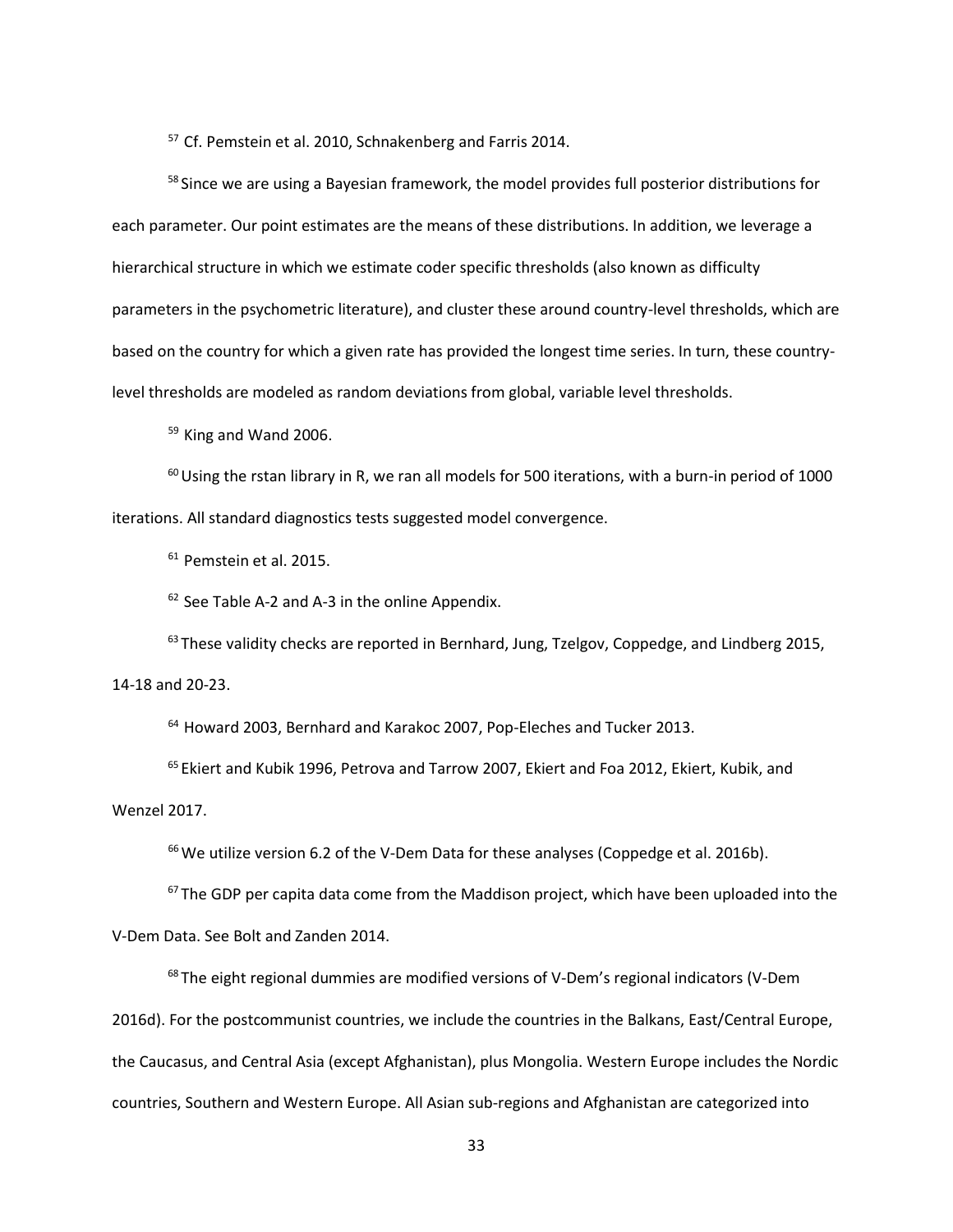Asia. Sub-Saharan Africa consists of Central Africa, East/Horn of Africa, Southern Africa, and West Africa. The Caribbean, Central and South America are combined into Latin America. The other three regions – Oceania, Middle East/North Africa, and North America – follow V-Dem.

 $69$  We end our sample in 2012, the last year for which V-Dem 6.2 has full data for all 173 countries.

 $70$  For an in-depth discussion of the variable see V-Dem 2016a, 54.

 $71$  "The democratic method is that institutional arrangement for arriving at political decisions which realizes the common good by making the people itself decide issues through the election of individuals who are to assemble in order to carry out its will." (Schumpeter 2003, 250).

<sup>72</sup> Darden and Grzymala-Busse 2007, Kopstein and Reilly 2000, Pop-Eleches 2007, Smyth 2006.

<sup>73</sup>The FSU countries include: Armenia, Azerbaijan, Belarus, Georgia, Kyrgyzstan, Russia,

Tajikistan, Ukraine, Uzbekistan, Estonia, Latvia, Lithuania, Moldova, Kazakhstan, and Turkmenistan. The FEB countries include: Mongolia, Czech Republic, Slovakia, Hungary, Poland, Romania, Albania, Bulgaria, Bosnia and Herzegovina, Croatia, Kosovo, Macedonia, Montenegro, Serbia, and Slovenia.

 $74$  Of course there are also differences within these regional subsamples as well. For instance, the Baltic states do much better than the rest of the post-Soviet sample. Including them in the FSU though, makes the test to find differences harder, though this difference opens the possibility for new theories to explain the diversity of postcommunist experience.

<sup>75</sup> Kopstein and Reilly 2000.

<sup>76</sup> Darden and Grzymala-Busse 2006.

<sup>77</sup>Bernhard 2015, Vachudová 2005.

 $78$  We thus give strong empirical backing to the recent theoretical assertions on the diversity of postcommunist civil societies by Ekiert and Kubik 2014.

<sup>79</sup> V-Dem Institute 2015.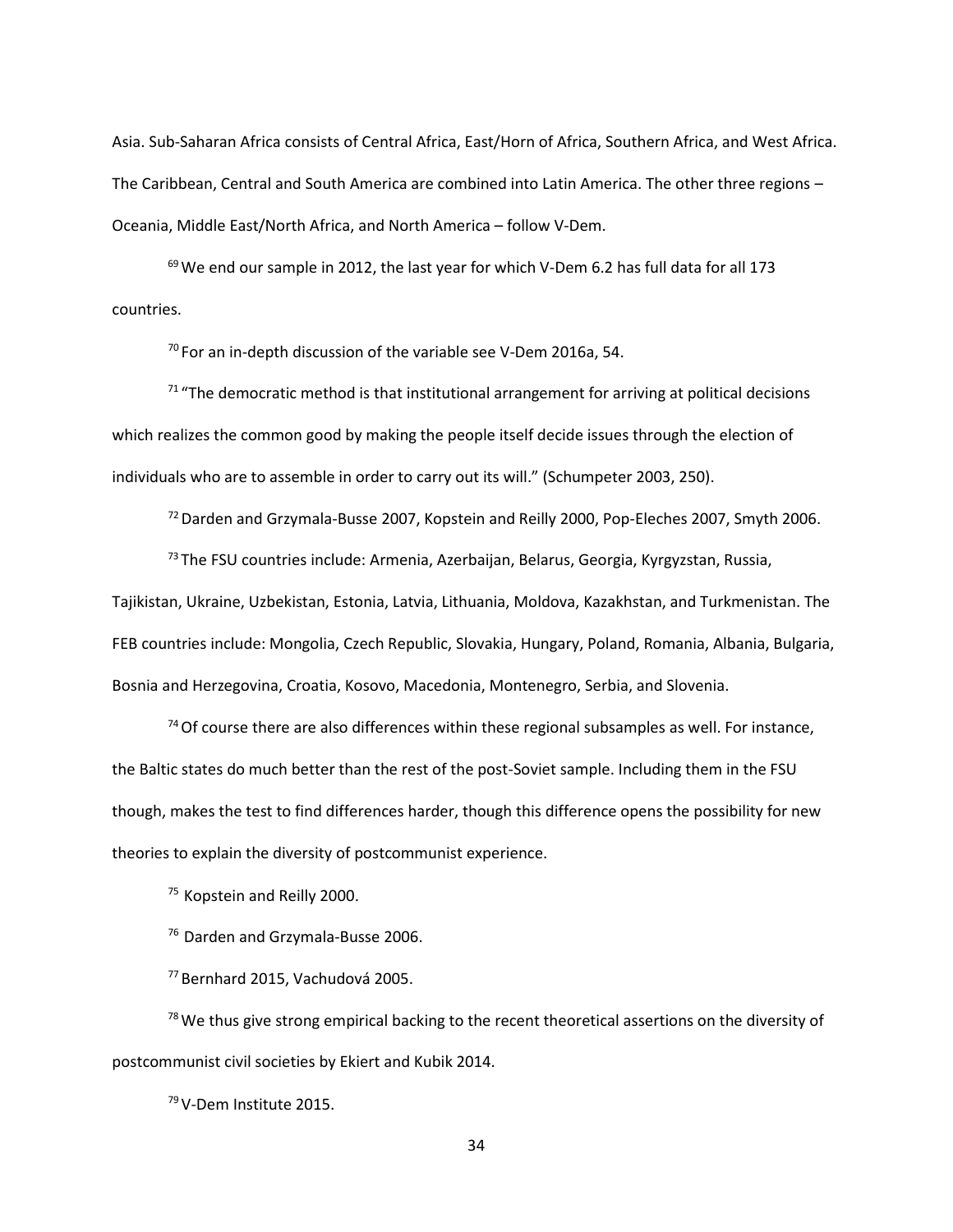## **References**

Almond, Gabriel, and Sidney Verba. 1963. *The Civic Culture: Political Attitudes and Democracy in Five Nations*. Princeton: Princeton University Press.

Anheier, Helmut and Sally Stares. 2002. "Introducing the Global Civil Society Index," in *Global Civil Yearbook 2002*, Marlies Glasius, Mary Kaldor and Helmut Anheier, eds. Oxford: Oxford University Press. 241-255.

Arato, Andrew. [1981] 1993. "Civil Society and the State, Poland 1980-81," in *From Neo-Marxism to Democratic Theory.* Armonk, New York: M.E. Sharpe. 71-211.

Berman, Sheri. 1997. "Civil Society and the Collapse of the Weimar Republic." *World Politics,* 49(3), 401- 429.

Bernhard, Michael. 2016. "The Moore Thesis: What's Left after 1989?" *Democratization* 23(1): 118-140.

Bernhard, Michael, Allen Hicken, Christopher Reenock and Staffan I. Lindberg. 2015. "Institutional Subsystems and the Survival of Democracy: Do Political and Civil Society Matter?" Varieties of Democracy Institute: Working Paper No. 4[. https://v-dem.net/media/filer\\_public/62/8e/628e4e08-ffb4-](https://v-dem.net/media/filer_public/62/8e/628e4e08-ffb4-45ee-84c5-a25032d1b0dc/v-dem_working_paper_2015_4.pdf) [45ee-84c5-a25032d1b0dc/v-dem\\_working\\_paper\\_2015\\_4.pdf](https://v-dem.net/media/filer_public/62/8e/628e4e08-ffb4-45ee-84c5-a25032d1b0dc/v-dem_working_paper_2015_4.pdf)

Bernhard, Michael, Dong-Joon Jung, Eitan Tzelgov, Michael Coppedge, Staffan I. Lindberg. 2015. "The Varieties of Democracy Core Civil Society Index." Varieties of Democracy Institute: Working Paper No. 13[. https://v-dem.net/media/filer\\_public/47/2e/472eec11-830f-4578-9a09-d9f8d43cee3a/v](https://v-dem.net/media/filer_public/47/2e/472eec11-830f-4578-9a09-d9f8d43cee3a/v-dem_working_paper_2015_13_edited.pdf)[dem\\_working\\_paper\\_2015\\_13\\_edited.pdf](https://v-dem.net/media/filer_public/47/2e/472eec11-830f-4578-9a09-d9f8d43cee3a/v-dem_working_paper_2015_13_edited.pdf)

Bernhard, Michael and Ekrem Karakoç. 2007. "Civil Society and the Legacies of Dictatorship." *World Politics* 59(4): 539-567.

Bertelsmann Stiftung. 2014. *Transformation Index BTI 2014*. Guetersloh, Germany: Verlag Bertelsmann Stiftung.

Barry, Brian. 1970. *Sociologists, Economists, and Democracy*. Chicago: University of Chicago Press.

Bobbio, Norberto. 1988. "Gramsci and the Concept of Civil Society," in *Civil Society and the State*, John Keane, ed. London: Verso. 73-99.

Boix, Carles, Michael K. Miller, and Sebastian Rosato. 2015. "Dichotomous coding of democracy, 1800- 2010," Version 2.0. [https://b2998732-a-62cb3a1a-s-sites.googlegroups.com/site/mkmtwo/Codebook-](https://b2998732-a-62cb3a1a-s-sites.googlegroups.com/site/mkmtwo/Codebook-BMRv2.0.pdf)[BMRv2.0.pdf \(](https://b2998732-a-62cb3a1a-s-sites.googlegroups.com/site/mkmtwo/Codebook-BMRv2.0.pdf)accessed August 1, 2015).

Bollen, Kenneth A. and Pamela Paxton. 2000. "Subjective Measures of Liberal Democracy." *Comparative Political Studies* 37(1), 58-86.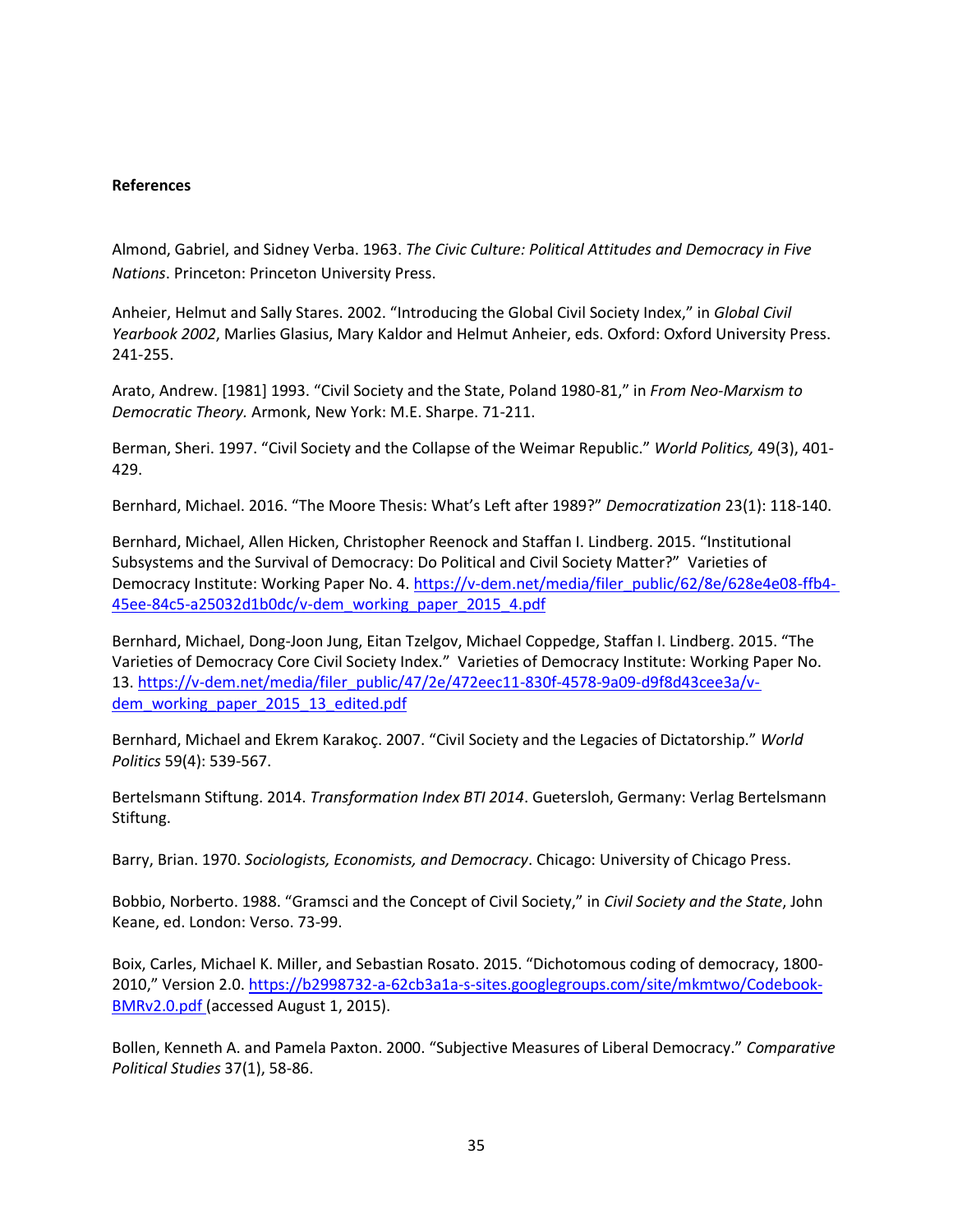Bolt, Jutta and Jan Luiten van Zanden. 2014. "The Maddison Project: Collaborative Research on Historical National Accounts." *The Economic History Review* 67(3), 627-651.

Bunce, Valerie and Wolchik, Sharon. 2011. *Defeating Authoritarian Leaders in Postcommunist Countries.* Cambridge: Cambridge University Press.

Center for Civil Society Studies. 2004. Global Civil Society Index" [http://ccss.jhu.edu/wp](http://ccss.jhu.edu/wp-content/uploads/downloads/2011/12/Civil-Society-Index_FINAL_11.15.2011.pdf)[content/uploads/downloads/2011/12/Civil-Society-Index\\_FINAL\\_11.15.2011.pdf \(](http://ccss.jhu.edu/wp-content/uploads/downloads/2011/12/Civil-Society-Index_FINAL_11.15.2011.pdf)Accessed August 2, 2013).

Chambers, Simone and Jeffrey Kopstein. 2001. "Bad Civil Society." *Political Theory* 29(6), 837-865.

Civicus. 2011. "Civil Society Index: Key Findings from 2008-2011. [http://www.civicus.org/news-and](http://www.civicus.org/news-and-resources-127/602-civicus-civil-society-index-key-findings-from-2008-2011)[resources-127/602-civicus-civil-society-index-key-findings-from-2008-2011 \(](http://www.civicus.org/news-and-resources-127/602-civicus-civil-society-index-key-findings-from-2008-2011)Accessed August 2, 2013).

Civicus. 2012. "The Origins of the Classic CSI." <http://www.civicus.org/what-we-do-126/csi/classic-csi> (Accessed August 2, 2013).

Civicus. 2013. *The Civicus 2013 Enabling Environment Index.* [http://www.civicus.org/downloads/2013EEI%20REPORT.pdf \(](http://www.civicus.org/downloads/2013EEI%20REPORT.pdf)Accessed June 14, 2015).

Clinton, Joshua, Simon Jackman, and Douglas Rivers. 2004. "The Statistical Analysis of Roll Call Data." *American Political Science Review* 98(2), 355-370.

Cohen, Jean and Andrew Arato. 1994. *Civil Society and Political Theory.* Cambridge: MIT Press.

Coppedge, Michael and John Gerring, with David Altman, Michael Bernhard, Steven Fish, Allen Hicken, Matthew Kroenig, Staffan I. Lindberg, Kelly McMann, Pamela Paxton, Holli A. Semetko, Svend-Erik Skaaning, Jeffrey Staton, and Jan Teorell. 2011. "Conceptualizing and Measuring Democracy: A New Approach." *Perspectives on Politics* 9(2), 247-267.

Coppedge, Michael, John Gerring, Staffan I. Lindberg, Svend-Erik Skaaning, Jan Teorell, David Altman, Frida Andersson, Michael Bernhard, M. Steven Fish, Adam Glynn, Allen Hicken, Carl Henrik Knutsen, Kelly McMann, Valeriya Mechkova, Farhad Miri, Pamela Paxton, Daniel Pemstein, Rachel Sigman, Jeffrey Staton, And Brigitte Zimmerman. 2016a. "V-Dem Codebook v6." Varieties of Democracy (V-Dem) Project.

Coppedge, Michael, John Gerring, Staffan I. Lindberg, Svend-Erik Skaaning, Jan Teorell, David Altman, Frida Andersson, Michael Bernhard, M. Steven Fish, Adam Glynn, Allen Hicken, Carl Henrik Knutsen, Kyle L. Marquardt, Kelly McMann, Valeriya Mechkova, Farhad Miri, Pamela Paxton, Josefine Pernes, Daniel Pemstein, Jeffrey Staton, Natalia Stepanova, Eitan Tzelgov, Yi-ting Wang, and Brigitte Zimmerman. 2016b. "[V-Dem \[Country-Year/Country-Date\] Dataset v6.](https://v-dem.net/en/reference/version-6-mar-2016/)" Varieties of Democracy (V-Dem) Project.

Coppedge, Michael, John Gerring, Staffan I. Lindberg, Svend-Erik Skaaning, Jan Teorell, Frida Andersson, Kyle L. Marquardt, Valeriya Mechkova, Farhad Miri, Daniel Pemstein, Josefine Pernes, Natalia Stepanova, Eitan Tzelgov, and Yi-ting Wang. 2016c. "[V-Dem Methodology v6.](https://v-dem.net/en/reference/version-6-mar-2016/)" Varieties of Democracy (V-Dem) Project.

Coppedge, Michael, John Gerring, Staffan I. Lindberg, Svend-Erik Skaaning, Jan Teorell, and Vlad Ciobanu. 2016d. "[V-Dem Country Coding Units v6.](https://v-dem.net/en/reference/version-6-mar-2016/)" Varieties of Democracy (V-Dem) Project.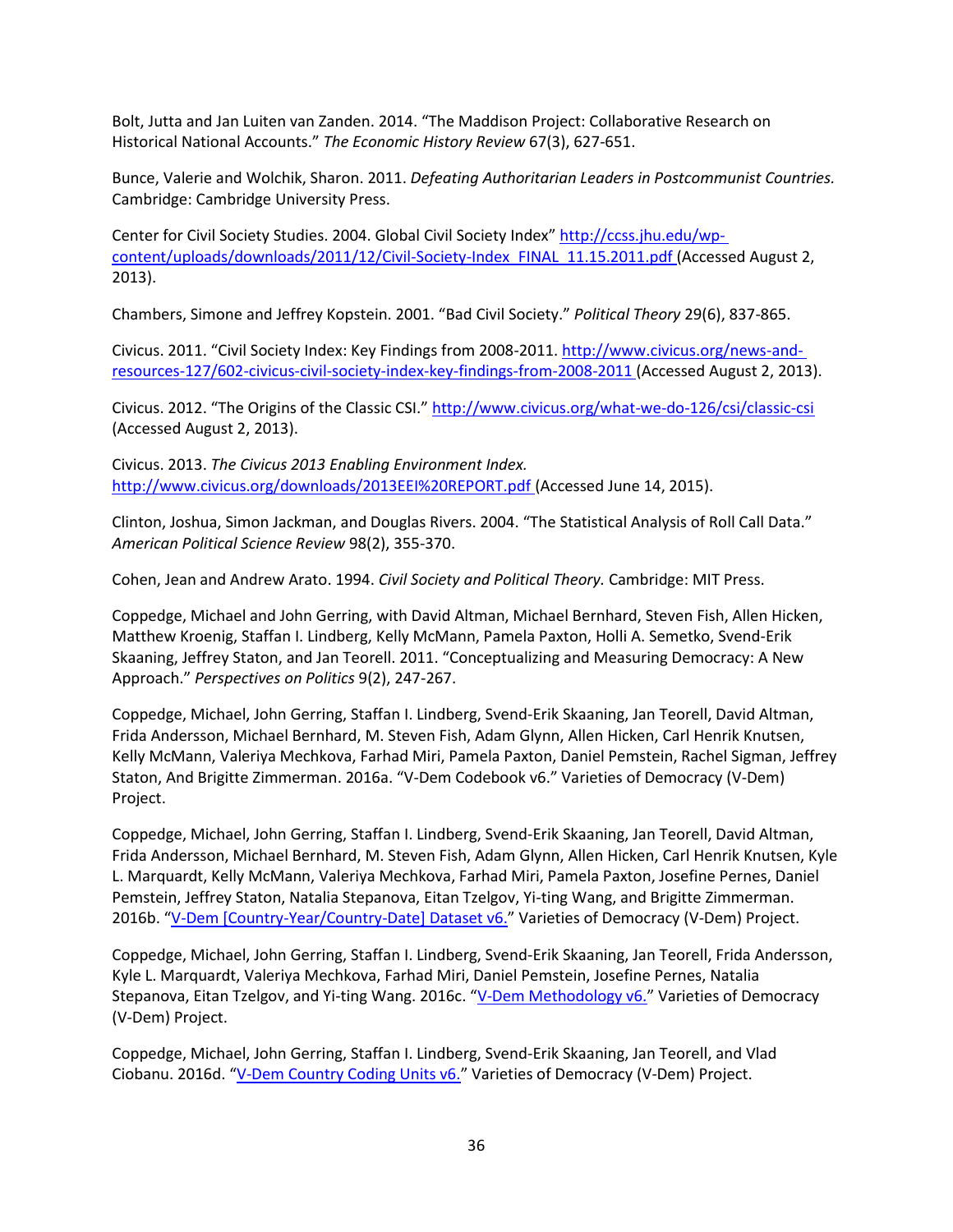Cornell, Agnes, Jørgen Møller, and Svend-Erik Skanning. 2015. "Democracy on Retreat: Crisis, State-Society Relations, and the Recurrence of Autocracy in the Interwar Years." Paper presented at the Council for European Studies Annual Conference, Paris, July 8-10, 2015.

Darden, Keith, and Anna Grzymala-Busse. 2006. "The Great Divide: Literacy, Nationalism, and the Communist Collapse," *World Politics* 59: 83–115.

Edwards, Bob, and Robert W. Foley. 1999. "Civil Society and Social Capital beyond Putnam." *American Behavioral Scientist* 42(1), 124-139.

Ekiert, Grzegorz. 1996. *The State against Society*. Princeton: Princeton University Press.

Ekiert, Grzegorz and Jan Kubik. 1999. *Rebellious Civil Society*. Ann Arbor: University of Michigan Press.

Ekiert, Grzegorz and Jan Kubik. 2014. "Myths and Realities of Civil Society," *Journal of Democracy* 25(1), 46-58.

Ekiert, Grzegorz, Jan Kubik, and Michal Wentzel. Forthcoming 2017. "Civil Society and the Three Inequalities in Contemporary Poland." *Comparative Politics*.

Ekiert, Grzegorz and Roberto Foa. 2012. "The Weakness of Post-Communist Civil Society Reassessed," *CES Papers - Open Forum* 11, [http://www.scribd.com/doc/107064389/The-Weakness-of-Post-](http://www.scribd.com/doc/107064389/The-Weakness-of-Post-Communist-Civil-Society-Reassessed)[Communist-Civil-Society-Reassessed](http://www.scribd.com/doc/107064389/The-Weakness-of-Post-Communist-Civil-Society-Reassessed) (Accessed August 1, 2013).

Encarnación, Omar G. 2003. *The Myth of Civil Society: Social Capital and Democratic Consolidation in Spain and Brazil.* New York: Palgrave Macmilllian.

Ferguson, Adam. [1767] 1995. *An Essay on the History of Civil Society*. London: Transaction Publishers.

Fernandes, Tiago and Rui Branco. 2013. "Civil Society and the Quality of Democracy: Portugal, 1974 – 2010," Presented at the 20th International Conference of Europeanists, Amsterdam, June 2013.

Foa, Roberto and Jeffery C. Tanner. 2012. "Methodology of the Indices of Social Development," Working Paper No. 2012-4. Rotterdam, Erasmus University, International Institute of Social Studies.

Freedom House. 2012. "Nations in Transit: Methodology,"

[http://www.freedomhouse.org/template.cfm?page=352&ana\\_page=330&year=2006 \(](http://www.freedomhouse.org/template.cfm?page=352&ana_page=330&year=2006)Accessed August 2, 2013).

Gramsci, Antonio. 1971. *Selections from the Prison Notebooks of Antonio Gramsci*. Edited and translated by Hoare. Q. and G.N. Smith. New York and London: International Publishers, Lawrence and Wishart.

Hegel, Georg Wilhelm Friedrich. [1820] 2001. *The Philosophy of Right*. Kitchener, ONT: Batoche Books.

Howard, Marc. 2003. *The Weakness of Civil Society in Post-Communist Europe.* Cambridge: Cambridge University Press.

Inglehart, Ronald and Christian Welzel. 2005. *Modernization, Cultural Change and Democracy.* Cambridge: Cambridge University Press.

Institute of Social Studies. 2015a. Civic Participation. Erasmus University, Rotterdam. [http://www.indsocdev.org/civic-activism.html \(](http://www.indsocdev.org/civic-activism.html)Accessed June 15, 2015).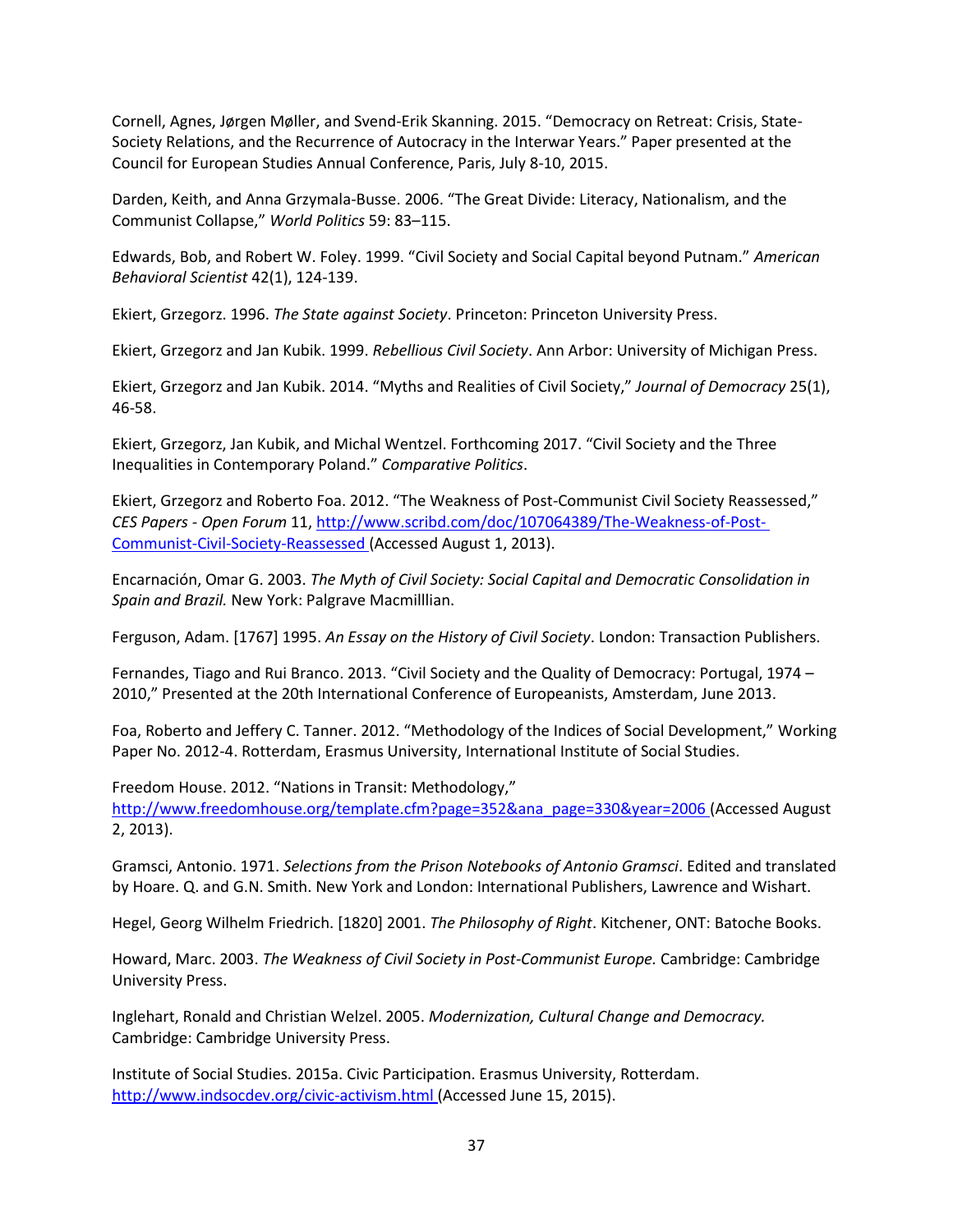Institute of Social Studies. 2015b. Clubs and Associations. Erasmus University, Rotterdam. [http://www.indsocdev.org/clubs-and-associations.html \(](http://www.indsocdev.org/clubs-and-associations.html)Accessed June 15, 2015).

Jackman, Simon. 2004. "What Do We Learn from Graduate Students Committees? A Multiple Rater, Latent Variable Model, with Incomplete and Continuous Indicators." *Political Analysis* 12(4), 400-424.

Keane, John. 1998. *Civil Society: Old Images, New Visions.* Cambridge: Polity Press.

King, Gary and Jonathan Wand. 2007. "Comparing Incomparable Survey Responses: Evaluating and Selecting Anchoring Vignettes." *Political Analysis* 15(1), 46-66.

Kołakowski, Leszek. 1974. "The Myth of Human Self-Identity," in *The Socialist Idea: A Reappraisal,* Leszek Kołakowski and Stuart Hampshire, eds. New York: Basic Books. 18-35.

Kopstein, Jeffrey, and David A. Reilly 2000. "Geographic Diffusion and the Transformation of the Postcommunist World," *World Politics* 53: 1-37.

Linz, Juan and Alfred Stepan. 1996. *Problems of Democratic Transition and Consolidation: Southern Europe, South America, and Post-Communist Europe*. Baltimore: Johns Hopkins University Press.

Marx, Karl. [1843] 1978. "On the Jewish Question," in *The Marx-Engels Reader*, Robert Tucker, ed. New York: Norton & Company. 26-46.

O'Donnell, Guillermo, and Philippe Schmitter. 1986. "Tentative Conclusions about Uncertain Democracies," in *Transitions from Authoritarian Rule*, Vol. 4, Guillermo O'Donnell, Phillippe Schmitter, and Laurence Whitehead, eds. Baltimore, Johns Hopkins. 1-72.

Pemstein, Dan, Stephen A. Meserve and James Melton. 2010. "Democratic Compromise: A Latent Variable Analysis of Ten Measures of Regime Type." *Political Analysis* 18(4), 426-449.

Pemstein, Dan, Eitan Tzelgov, and Yi-ting Wang. 2015. "Evaluating and Improving Item Response Theory Models for Cross-National Expert Surveys". Varieties of Democracy Institute: Working Paper No. 1.

Petrova, Tsveta and Sidney Tarrow. 2007. "Transactional and Participatory Activism in the Emerging European Polity: The Puzzle of East-Central Europe," *Comparative Political Studies* 40(1), 74-94.

Pop-Eleches, Grigore. 2007. "Historical Legacies and Postcommunist Regime Change," *Journal of Politics* 69: 908-926.

Pop-Eleches, Grigore and Joshua Tucker. 2013. "Associated with the Past? Communist Legacies and Civic Participation in Post-Communist Countries." *East European Politics and Societies* 27(1), 45-68.

Przeworski, Adam. 1991. *Democracy and the Market*. Cambridge: Cambridge University Press.

Putnam, Robert. 1993. *Making Democracy Work. Civic Traditions in Modern Italy*. Princeton: Princeton University Press.

Riley, Dylan J. 2010. *The Civic Foundations of Fascism in Europe: Italy, Spain, and Romania 1870-1945*. Baltimore: Johns Hopkins University Press.

Rothstein, Bo. 2005. *Social Traps and the Problem of Trust.* Cambridge: Cambridge University Press.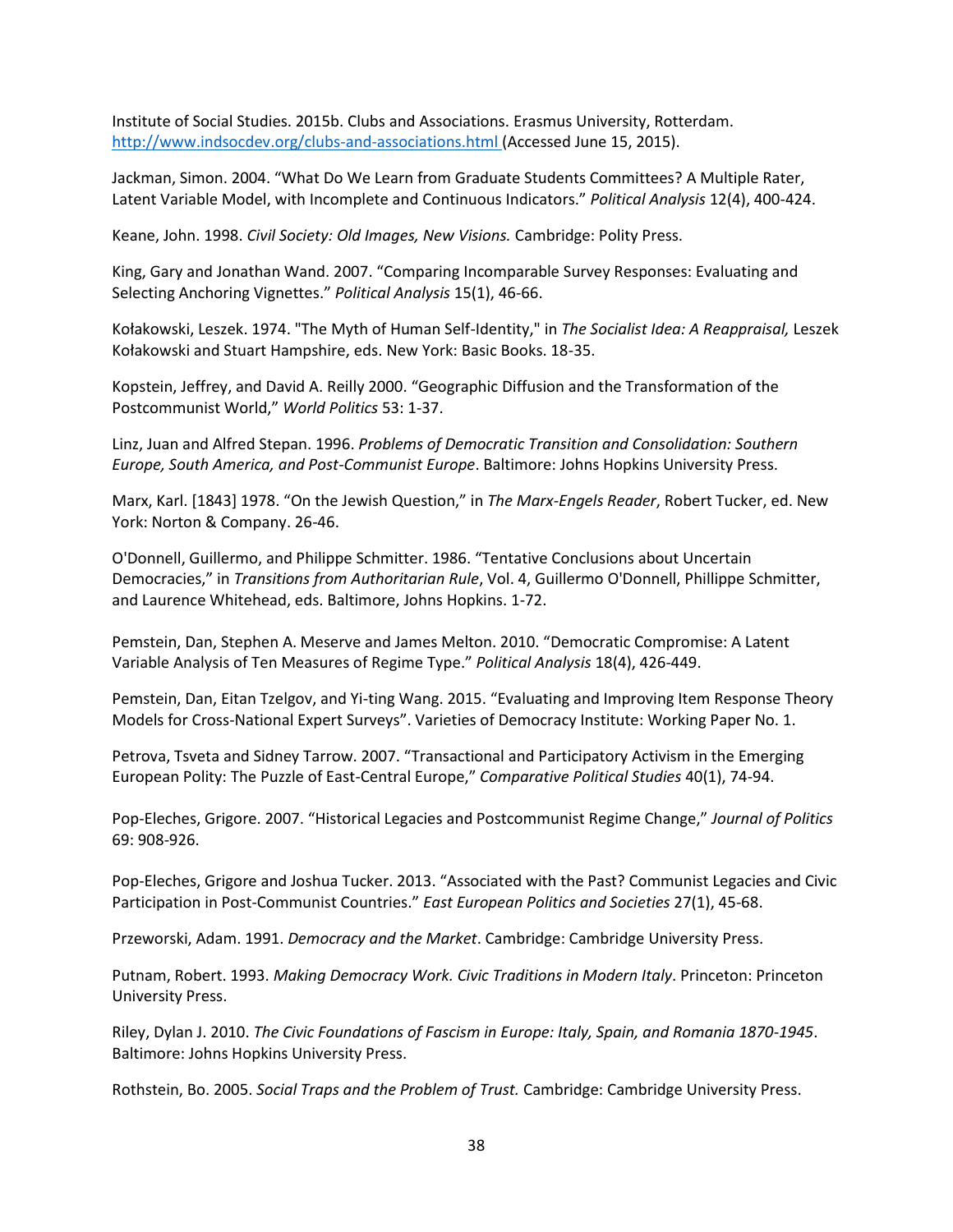Salamon, Lester M., S. Wojciech Sokolowski, and Associates. 2004. *Global Civil Society: Dimensions of the Nonprofit Sector*, Volume Two. Bloomfield, CT: Kumarian Press.

Schnakenberg, Keith E. and Christopher Farris J. 2014. "Dynamic Patterns of Human Rights Practices." *Political Science Research and Methods* 2(1), 1-31.

Schumpeter, Joseph. 2003. *Capitalism, Socialism and Democracy.* London: Routledge.

Seligson, Mitchell, and Edward Muller. 1994. "Civic Culture and Democracy: The Question of Causal Relationships." *American Political Science Review* 88(3), 635-654.

Smyth, Regina. 2006. *Candidate Strategies and Electoral Competition in the Russian Federation: Democracy without Foundation*. Cambridge: Cambridge University Press.

Stepan, Alfred. 1985. "State Power and the Strength of Civil Society in the Southern Cone of Latin America," in *Bringing the State Back In*, Peter B. Evans, Dietrich Rueschemeyer, and Theda Skocpol, eds. Cambridge: Cambridge University Press. 317-346.

Stepan, Alfred. 1988. *Rethinking Military Politics*. Princeton: Princeton University Press.

Tocqueville, Alexis de. [1820] 2004. *Democracy in America*. New York: Library of America.

USAID. 2012a. "2011 CSO Sustainability Index for Sub-Saharan Africa," [http://www.usaid.gov/africacivilsociety \(](http://www.usaid.gov/africacivilsociety)Accessed August 3, 2013).

USAID. 2012b. "The 2011 CSO Sustainability Index for Central and Eastern Europe and Eurasia," [http://transition.usaid.gov/locations/europe\\_eurasia/dem\\_gov/ngoindex/ \(](http://transition.usaid.gov/locations/europe_eurasia/dem_gov/ngoindex/)Accessed August 3, 2013).

V-Dem Institute. 2015. "How to Use V-Dem Online Analysis Tools," Varieties of Democracy (V-Dem) Project. [https://www.v-dem.net/media/filer\\_public/00/65/0065c989-43ee-4663-91ce-](https://www.v-dem.net/media/filer_public/00/65/0065c989-43ee-4663-91ce-449a88e90af0/manual_online_tools.pdf)[449a88e90af0/manual\\_online\\_tools.pdf \(](https://www.v-dem.net/media/filer_public/00/65/0065c989-43ee-4663-91ce-449a88e90af0/manual_online_tools.pdf)Accessed September 27, 2016).

V-Dem Institute. 2016. "Posteriors - Varieties of Democracy v.6." Varieties of Democracy (V-Dem) Project. https://curate.nd.edu/collections/und:kh04dn4278m

Vachudová, Milada Anna. 2005. *Europe Undivided: Democracy, Leverage, and Integration after Communism.* New York: Oxford University Press.

Welzel, Christian, Ronald F. Inglehart, and Franziska Deutsch. 2005. "Social Capital, Voluntary Associations and Collective Action: Which Aspects of Social Capital Have the Greatest 'Civic' Payoff?" *Journal of Civil Society* 1(2), 121-146.

World Values Survey. 2013. "Documentation of the Values Surveys," [http://www.wvsevsdb.com/wvs/WVSDocumentation.jsp?Idioma=I \(](http://www.wvsevsdb.com/wvs/WVSDocumentation.jsp?Idioma=I)accessed August 3, 2013).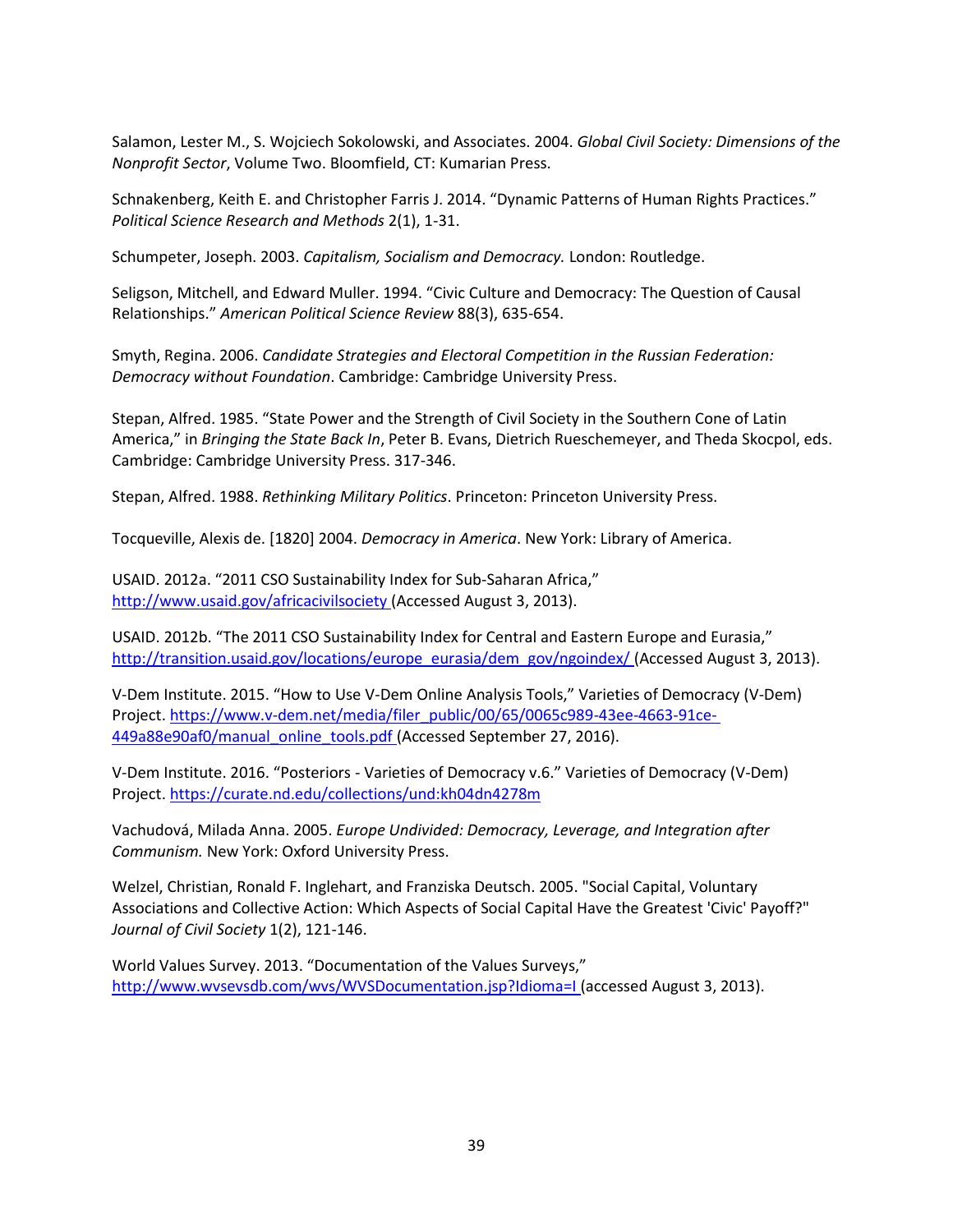# Making Embedded Knowledge Transparent: How the V-Dem Dataset Opens New Vistas in Civil Society Research

Michael Bernhard Ehrlich Chair of Political Science University of Florida

Dong-Joon Jung Senior Researcher Institute for Peace and Unification Studies Seoul National University

> Eitan Tzelgov Lecturer in Politics University of East Anglia

Michael Coppedge Professor of Political Science University of Notre Dame

Staffan I. Lindberg Professor of Political Science and Director, V-Dem Institute University of Gothenburg

Corresponding author: Bernhard at ufl dot edu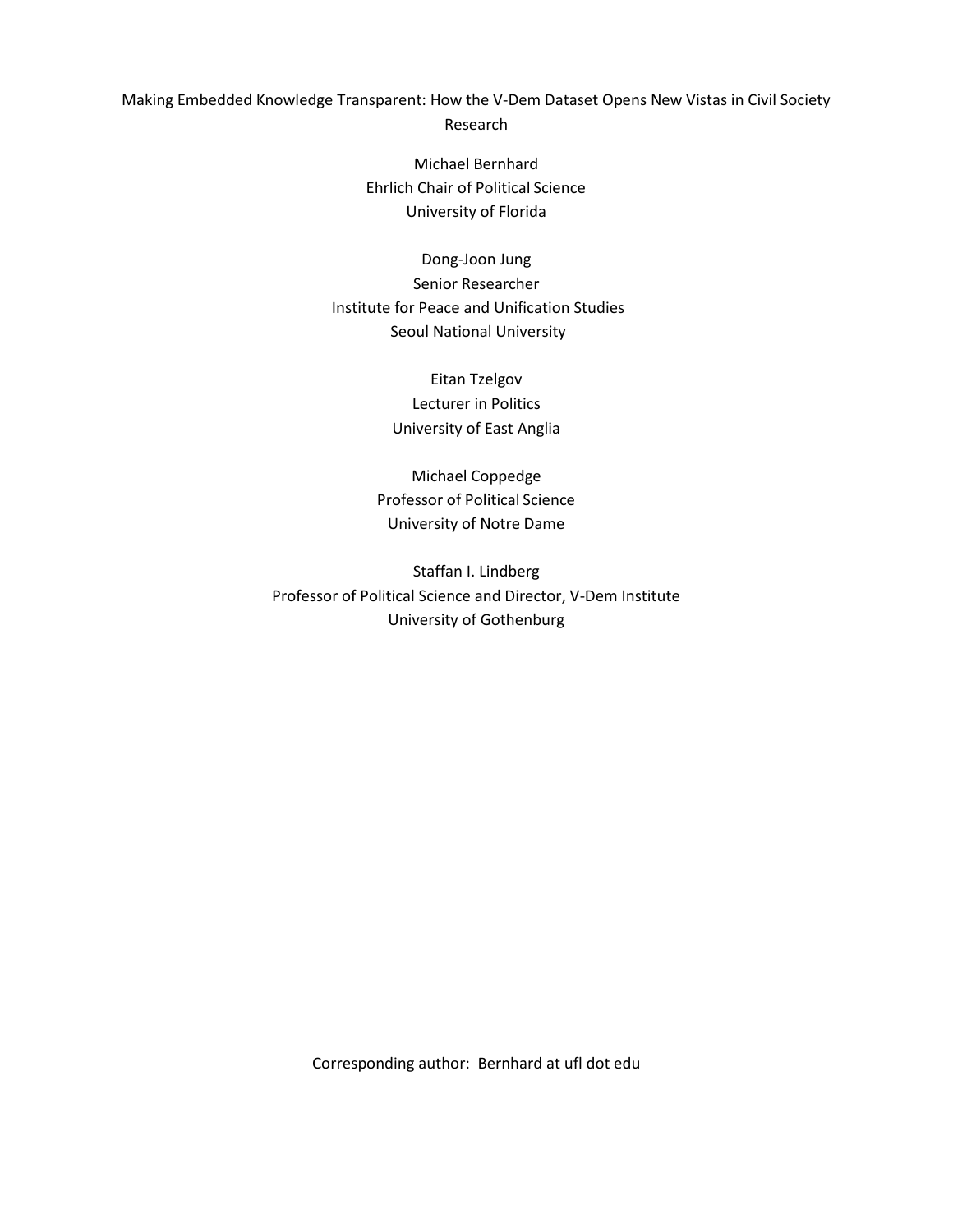## On-Line Appendix

Making Embedded Knowledge Transparent: How the V-Dem Opens New Vistas in Civil Society Research

Table A-1: Pairwise Correlations between the Civil Society Participatory Environment, the Core Civil Society Index, and Civil Society Participation Index Indicators

|                        |        | v2csprtcpt   v2xcs ccsi   v2x cspart |        |
|------------------------|--------|--------------------------------------|--------|
| v2csprtcpt             | 1.0000 |                                      |        |
| v <sub>2xcs</sub> ccsi | 0.8468 | 1.0000                               |        |
| v2x cspart             | 0.8876 | 0.9068                               | 1.0000 |

| Table A-2: Factor analysis scores for CSPI components |  |  |  |  |
|-------------------------------------------------------|--|--|--|--|
|-------------------------------------------------------|--|--|--|--|

| Variable   | Loading | <b>Uniqueness</b> |
|------------|---------|-------------------|
| v2cscnsult | 0.84    | 0.24              |
| v2csprtcpt | 0.81    | 0.31              |
| v2csgender | 0.62    | 0.58              |
| v2pscnslnl | 0.66    | 0.54              |

*10,000 MCMC iterations with 5,000 iterations as burn-in. Chains = 1, thin = 10. Examination of trace and posterior density plots provide evidence that the MCMC chain has reached its stationary distribution.*

| Variable   | Loadina | <b>Uniqueness</b> |
|------------|---------|-------------------|
| v2cseeorgs | 0.96    | 0.07              |
| v2csreprss | 0.89    | 0.19              |
| v2csprtcpt | በ.ጸ1    | 0.32              |

Table A-3: Factor analysis scores for CCSI components

*15,000 MCMC iterations with 10,000 iterations as burn-in. Chains = 1, thin = 10. Examination of trace and posterior density plots provide evidence that the MCMC chain has reached its stationary distribution.*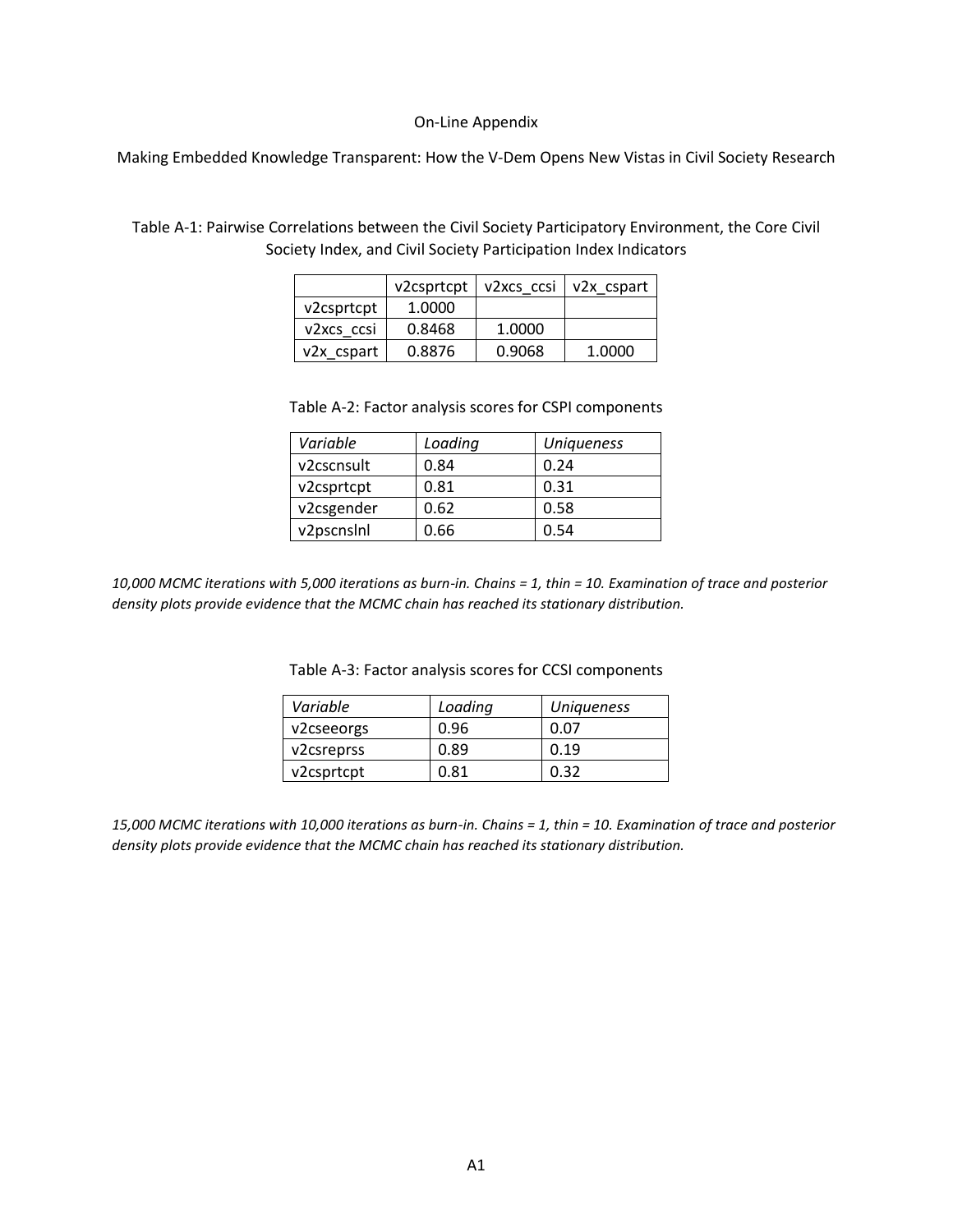| Model                               | 4.1           | 4.2         | 4.3         | 4.4         | 4.5                | 4.6          | 4.7         | 4.8                       | 4.9         | 4.10        | 4.11        | 4.12        |
|-------------------------------------|---------------|-------------|-------------|-------------|--------------------|--------------|-------------|---------------------------|-------------|-------------|-------------|-------------|
| <b>Reference Category</b>           | Postcommunist |             |             |             | Fomer Eastern Bloc |              |             | Former Soviet Union       |             |             |             |             |
| Lagged DV                           | $0.903$ ***   | $0.893$ *** | $0.922$ *** | $0.910$ *** | $0.909$ ***        | $0.894$ ***  | $0.923$ *** | $0.908$ **                | $0.899$ *** | $0.894$ *** | $0.917$ **  | $0.908$ *** |
|                                     | (0.017)       | (0.017)     | (0.015)     | (0.016)     | (0.015)            | (0.017)      | (0.015)     | (0.016)                   | (0.017)     | (0.017)     | (0.016)     | (0.016)     |
| Logged GDP/capita (Divided by 1000) | $-18.745**$   | $-1.969$    | $-11.403$   | 13.424      | $-20.626**$ -1.112 |              | $-16.882*$  | 12.432                    | $-16.272*$  | $-1.112$    | $-5.514$    | 12.432      |
|                                     | (9.215)       | (12.429)    | (10.060)    | (12.992)    | (8.781)            | (11.976)     | (9.162)     | (12.438)                  | (9.479)     | (11.976)    | (9.815)     | (12.438)    |
| <b>Clean Election Index</b>         | $0.181$ ***   | $0.166$ *** |             |             | $0.167$ ***        | $0.148$ ***  |             |                           | $0.176$ *** | $0.148$ *** |             |             |
|                                     | (0.040)       | (0.042)     |             |             | (0.039)            | (0.039)      |             |                           | (0.039)     | (0.039)     |             |             |
| Decades of Democracy                |               |             | $0.011$ *** | 0.005       |                    |              | $0.013$ *** | 0.004                     |             |             | $0.009$ **  | 0.004       |
|                                     |               |             | (0.004)     | (0.004)     |                    |              | (0.004)     | (0.004)                   |             |             | (0.004)     | (0.004)     |
| Regions                             |               |             |             |             |                    |              |             |                           |             |             |             |             |
| Postcommunist Eurasia               | $-0.027$      |             | 0.005       |             |                    |              |             |                           |             |             |             |             |
|                                     | (0.022)       |             | (0.024)     |             |                    |              |             |                           |             |             |             |             |
| Former Soviet Union                 |               |             |             |             |                    | $-0.111$ *** |             | $-0.135$ *** $-0.080$ *** |             |             | $-0.070$ ** |             |
|                                     |               |             |             |             |                    | (0.034)      |             | (0.035)                   | (0.029)     |             | (0.030)     |             |
| Former East Bloc                    |               |             |             |             | 0.035              |              | $0.081$ *** |                           |             | $0.111$ *** |             | $0.135$ *** |
|                                     |               |             |             |             | (0.022)            |              | (0.022)     |                           |             | (0.034)     |             | (0.035)     |
| Western Europe                      |               | $0.067$ **  |             | 0.049       |                    | 0.014        |             | $-0.015$                  |             | $0.124$ *** |             | $0.120$ *** |
|                                     |               | (0.034)     |             | (0.033)     |                    | (0.035)      |             | (0.035)                   |             | (0.042)     |             | (0.043)     |
| Asia                                |               | $-0.013$    |             | $-0.029$    |                    | $-0.073$ *   |             | $-0.101$ ***              |             | 0.038       |             | 0.034       |
|                                     |               | (0.037)     |             | (0.037)     |                    | (0.038)      |             | (0.037)                   |             | (0.041)     |             | (0.040)     |
| Oceania                             |               | 0.018       |             | $-0.006$    |                    | $-0.035$     |             | $-0.070$                  |             | 0.075       |             | 0.065       |
|                                     |               | (0.041)     |             | (0.046)     |                    | (0.042)      |             | (0.048)                   |             | (0.047)     |             | (0.051)     |
| Sub-Saharan Africa                  |               | $0.091$ *** |             | $0.070$ **  |                    | 0.029        |             | $-0.002$                  |             | $0.140$ *** |             | $0.133$ *** |
|                                     |               | (0.034)     |             | (0.033)     |                    | (0.035)      |             | (0.033)                   |             | (0.037)     |             | (0.036)     |
| Middle East/North Africa            |               | $-0.042$    |             | $-0.087$ ** |                    | $-0.105$ *** |             | $-0.160$ ***              |             | 0.006       |             | $-0.025$    |
|                                     |               | (0.034)     |             | (0.039)     |                    | (0.037)      |             | (0.042)                   |             | (0.036)     |             | (0.039)     |
| North America                       |               | 0.073       |             | 0.047       |                    | 0.017        |             | $-0.019$                  |             | $0.128$ *   |             | $0.116$ **  |
|                                     |               | (0.062)     |             | (0.047)     |                    | (0.063)      |             | (0.050)                   |             | (0.066)     |             | (0.054)     |
| Latin America                       |               | 0.017       |             | 0.021       |                    | $-0.039$     |             | $-0.049$                  |             | $0.072$ **  |             | $0.086$ **  |
|                                     |               | (0.029)     |             | (0.030)     |                    | (0.030)      |             | (0.030)                   |             | (0.035)     |             | (0.036)     |
| Constant                            | $0.176$ ***   | 0.018       | $0.177$ **  | $-0.023$    | $0.187$ ***        | 0.079        | $0.211$ *** | 0.057                     | $0.164$ **  | $-0.031$    | $0.140*$    | $-0.078$    |
|                                     | (0.065)       | (0.105)     | (0.077)     | (0.113)     | (0.063)            | (0.102)      | (0.072)     | (0.108)                   | (0.067)     | (0.102)     | (0.076)     | (0.106)     |
| Number of Observations              | 3038          | 3038        | 3011        | 3011        | 3038               | 3038         | 3011        | 3011                      | 3038        | 3038        | 3011        | 3011        |
| Number of Countries                 | 152           | 152         | 151         | 151         | 152                | 152          | 151         | 151                       | 152         | 152         | 151         | 151         |
| Within R-Square                     | 0.69          | 0.69        | 0.685       | 0.686       | 0.689              | 0.690        | 0.685       | 0.686                     | 0.690       | 0.690       | 0.685       | 0.686       |
| Between R-Square                    | 0.995         | 0.995       | 0.996       | 0.995       | 0.996              | 0.995        | 0.996       | 0.995                     | 0.995       | 0.995       | 0.995       | 0.995       |
| Overall R-Square                    | 0.956         | 0.956       | 0.956       | 0.956       | 0.956              | 0.957        | 0.956       | 0.956                     | 0.956       | 0.957       | 0.956       | 0.956       |

# Table A-4: Relative Strength of Civil Society Participatory Environment Using Random Effects TSCS Regressions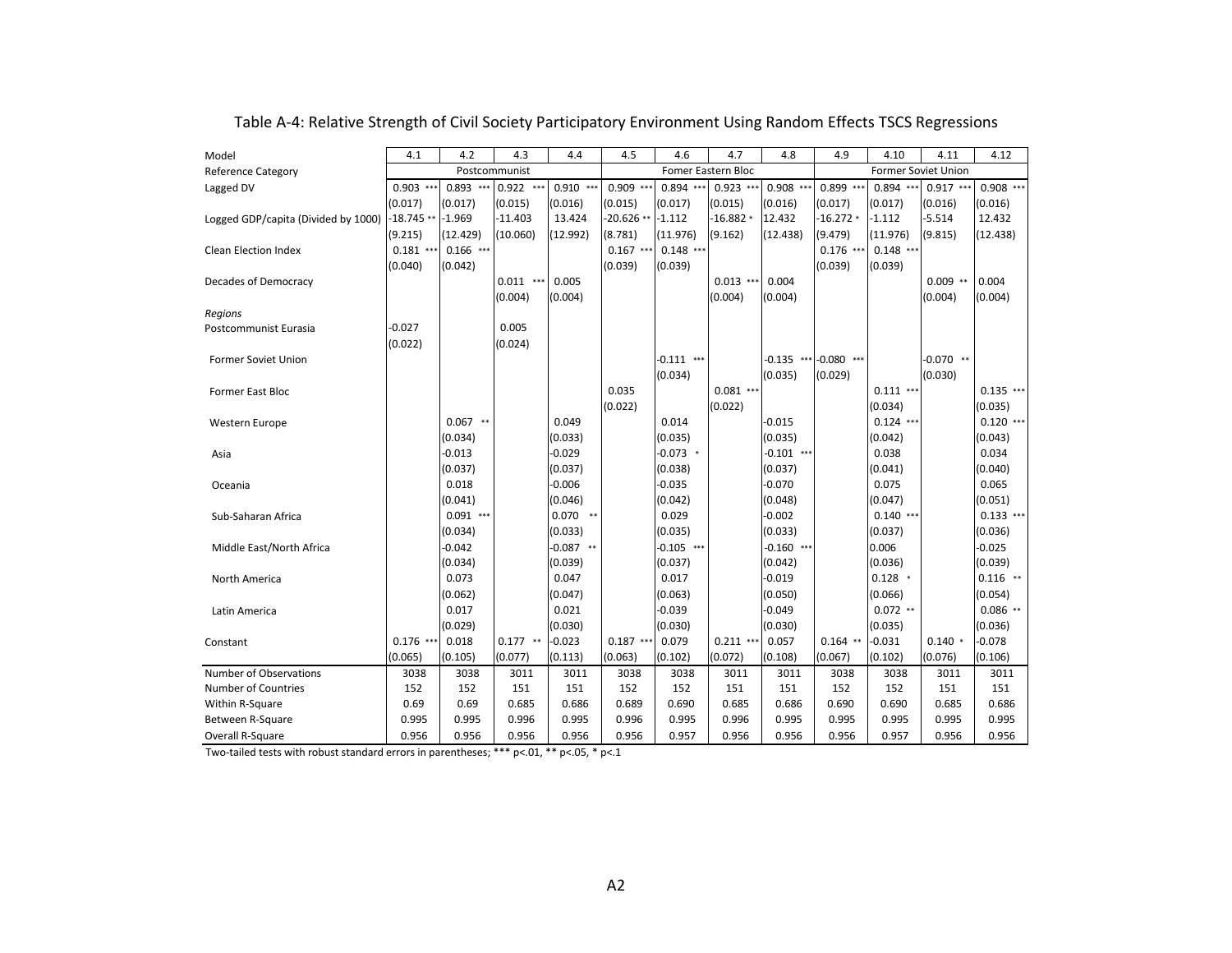

Figure 1: The Development of Civil Society in Venezuela, 1900-2012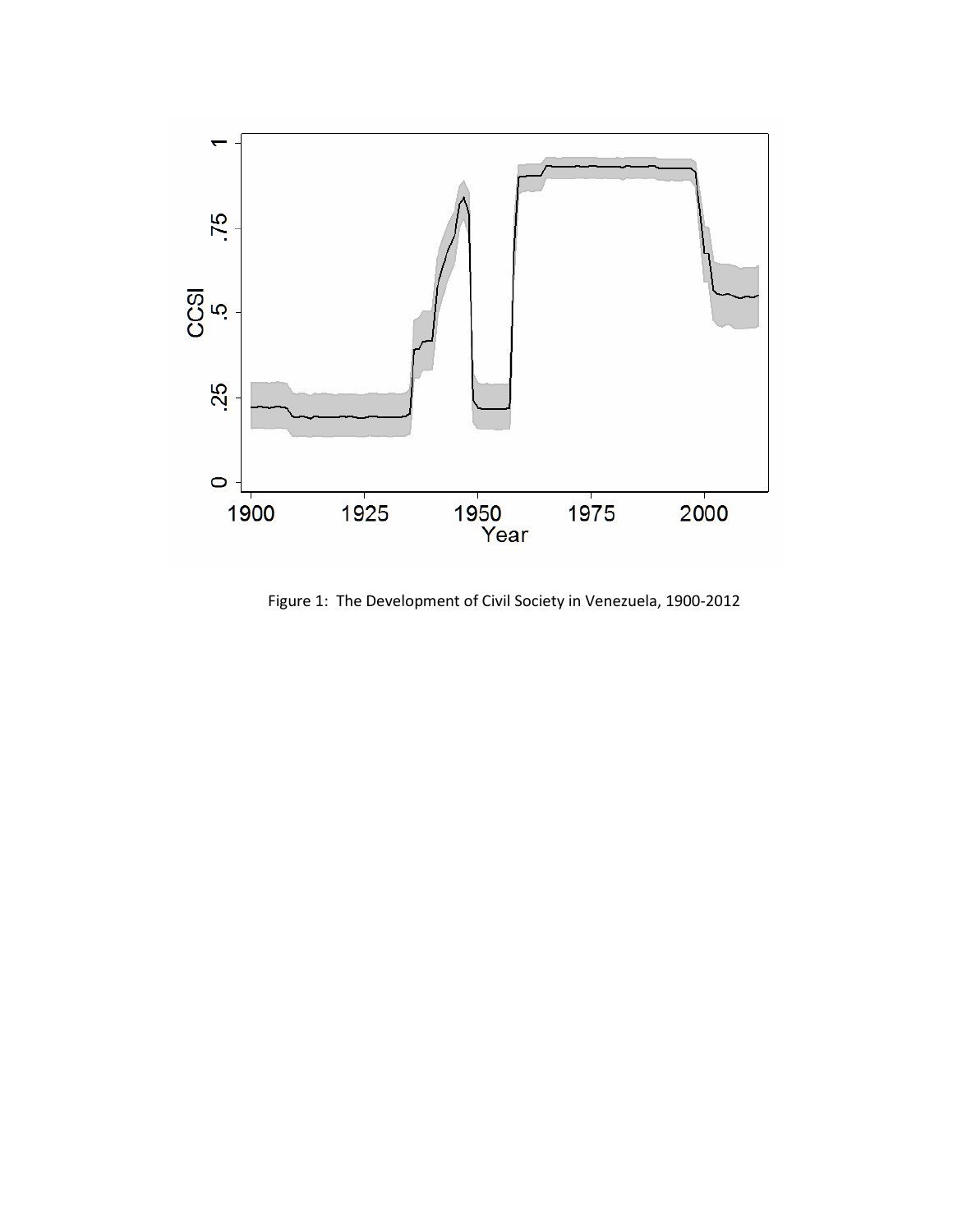

Figure 2: The Development of Civil Society in Ghana, 1900-2012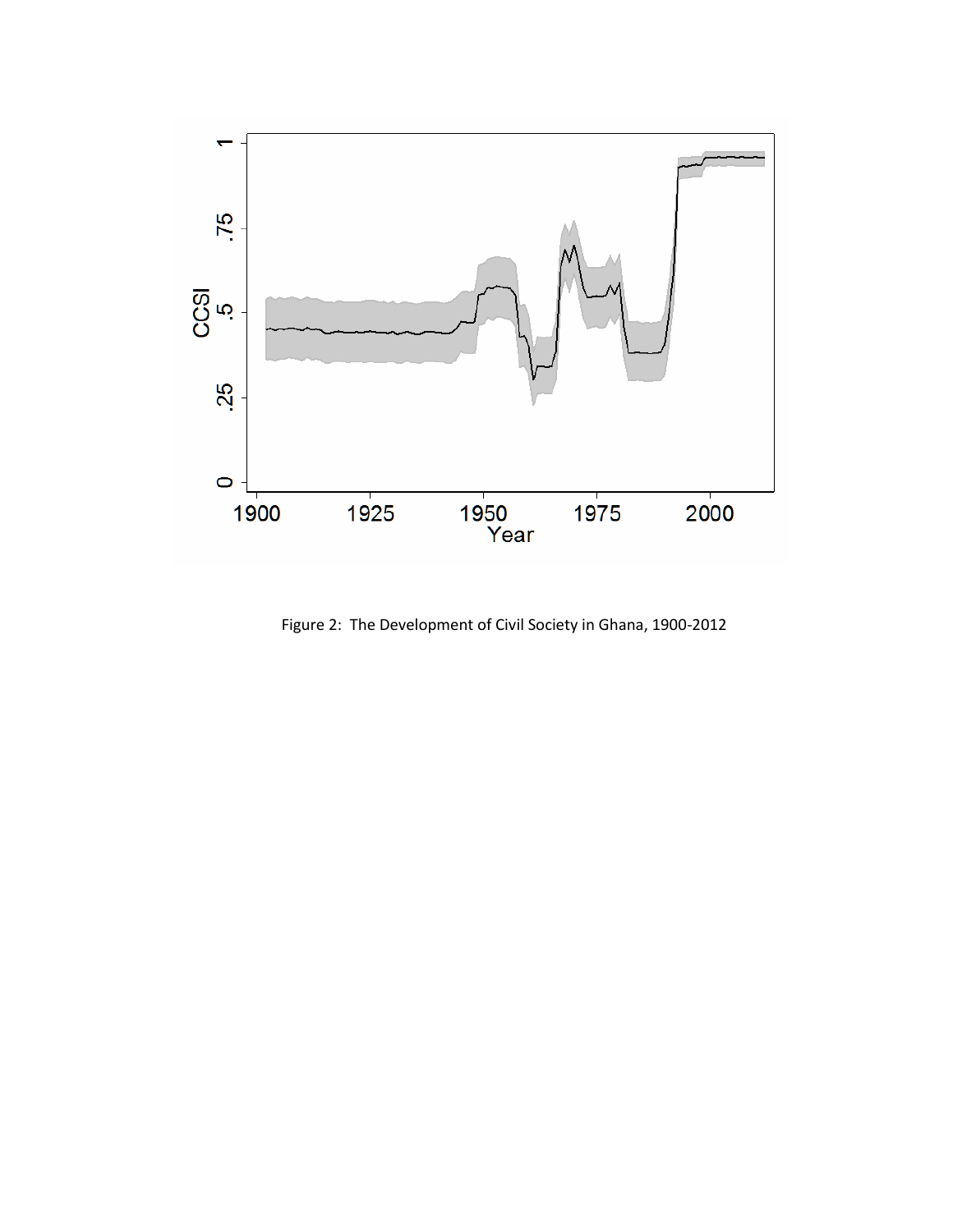

Figure 3: The Development of Civil Society in Russia, 1900-2012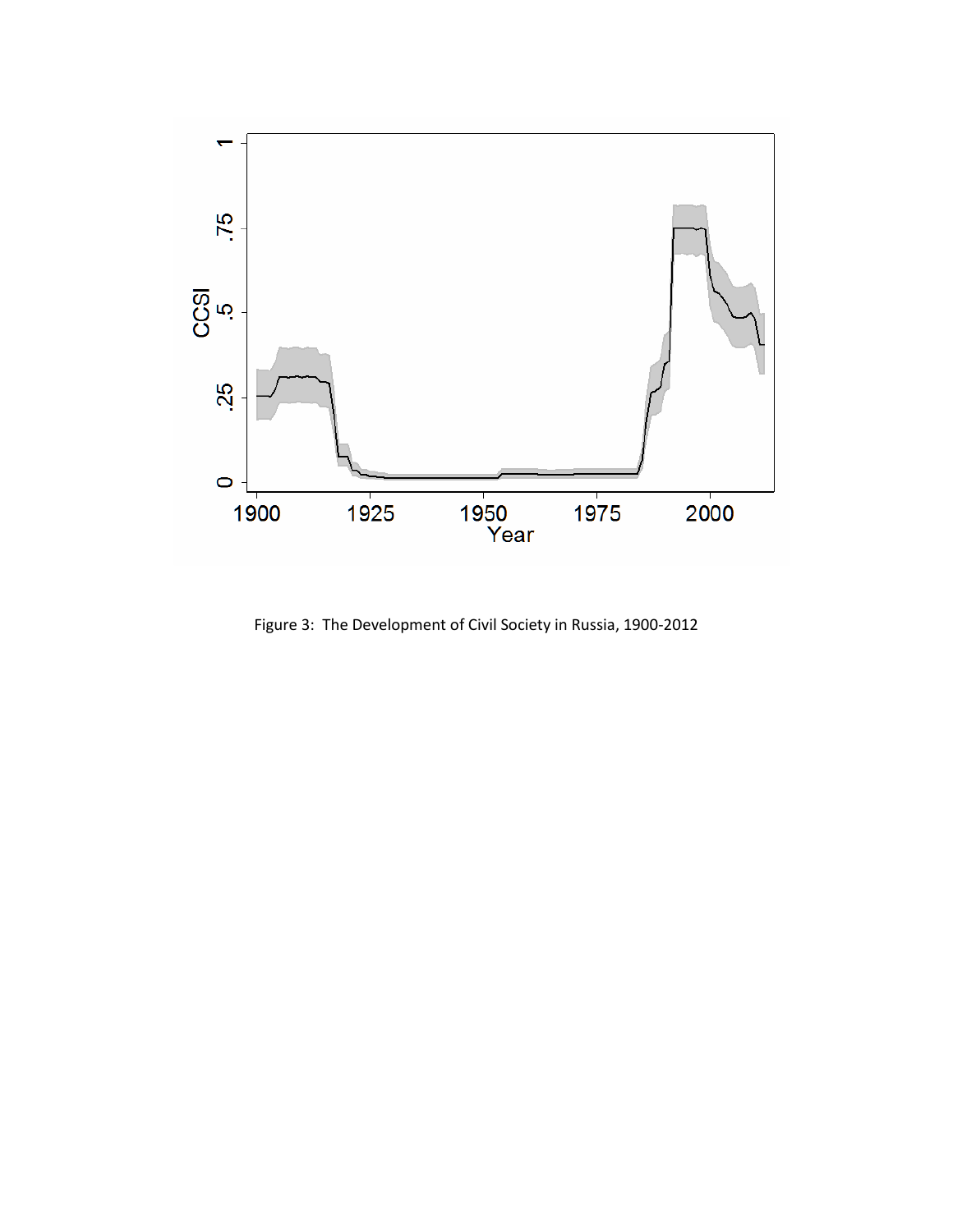

Figure 4: CCSI and CSPI over Time in Four Selected Regions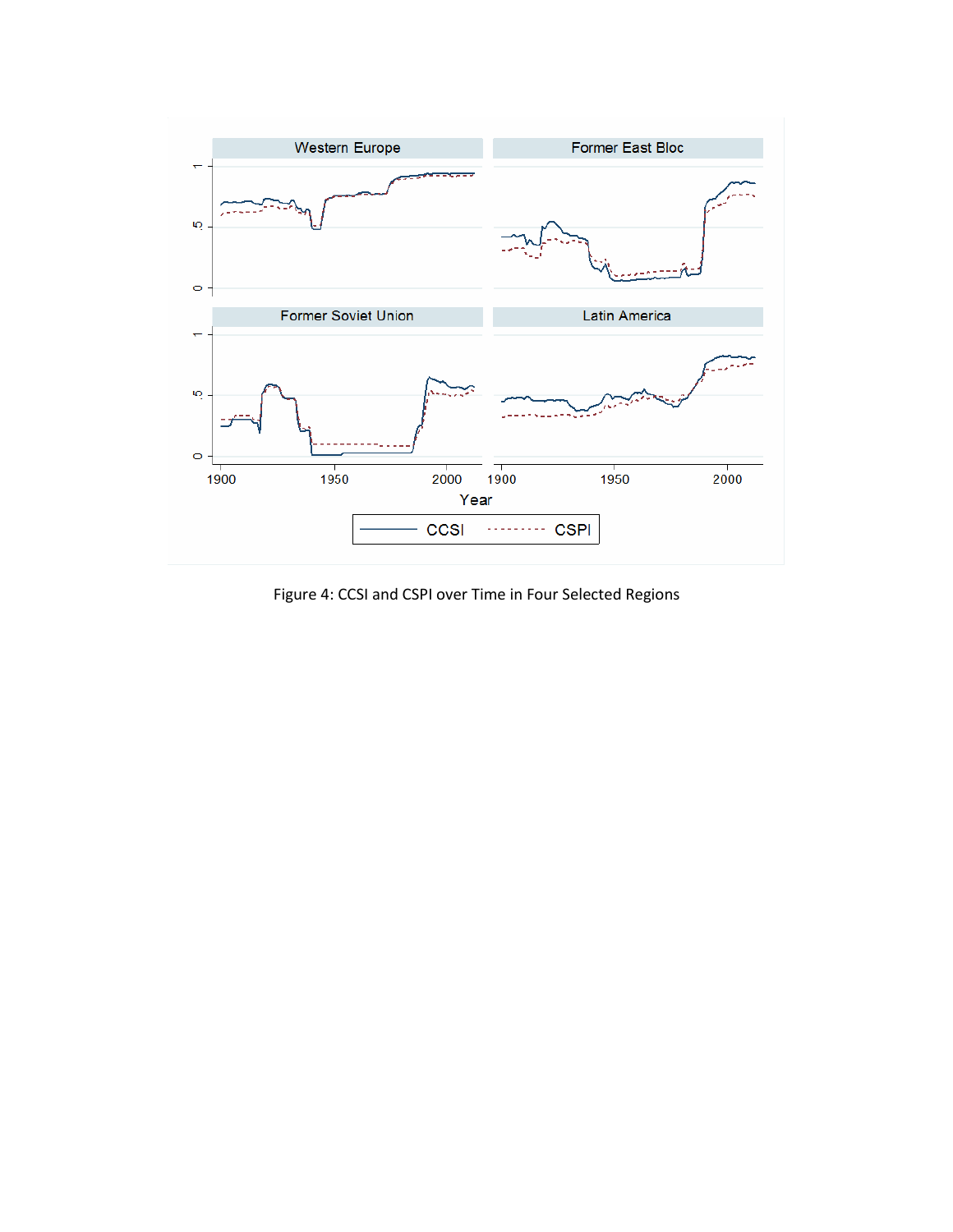| Model                               | 1.1                   | 1.2          | 1.3         | 1.4          | 1.5               | 1.6         | 1.7         | 1.8          |
|-------------------------------------|-----------------------|--------------|-------------|--------------|-------------------|-------------|-------------|--------------|
| <b>DV</b>                           | CCSI                  | CCSI         | CCSI        | CCSI         | <b>CSPI</b>       | <b>CSPI</b> | <b>CSPI</b> | <b>CSPI</b>  |
| Lagged DV                           | $0.876$ ***           | $0.854$ ***  | $0.946$ *** | $0.927$ ***  | $0.917$ ***       | $0.898$ *** | $0.953$ *** | $0.938$ ***  |
|                                     | (0.021)               | (0.024)      | (0.011)     | (0.015)      | (0.014)           | (0.016)     | (0.009)     | (0.011)      |
| Logged GDP/capita (Divided by 1000) | $-9.141$ *** $-1.948$ |              | $-2.313$    | 3.766        | -5.944 *** -1.414 |             | $-2.488*$   | 2.366        |
|                                     | (1.946)               | (2.850)      | (1.876)     | (2.918)      | (1.345)           | (2.004)     | (1.393)     | (2.075)      |
| <b>Clean Election Index</b>         | $0.081$ ***           | $0.084$ ***  |             |              | $0.046$ ***       | $0.049$ *** |             |              |
|                                     | (0.015)               | (0.015)      |             |              | (0.009)           | (0.010)     |             |              |
| Decades of Democracy                |                       |              | $0.001$ *   | 0.000        |                   |             | $0.001$ **  | 0.000        |
|                                     |                       |              | (0.001)     | (0.001)      |                   |             | (0.000)     | (0.000)      |
| Regions                             |                       |              |             |              |                   |             |             |              |
| Postcommunist Eurasia               | 0.008                 |              | $0.010$ *   |              | $-0.002$          |             | 0.002       |              |
|                                     | (0.006)               |              | (0.006)     |              | (0.003)           |             | (0.004)     |              |
| Western Europe                      |                       | $-0.009$ *   |             | $-0.004$     |                   | 0.005       |             | 0.003        |
|                                     |                       | (0.005)      |             | (0.006)      |                   | (0.004)     |             | (0.004)      |
| Asia                                |                       | $-0.018$ **  |             | $-0.016$ **  |                   | $-0.002$    |             | $-0.005$     |
|                                     |                       | (0.009)      |             | (0.008)      |                   | (0.006)     |             | (0.005)      |
| Oceania                             |                       | $-0.013$ **  |             | $-0.007$     |                   | 0.003       |             | 0.000        |
|                                     |                       | (0.005)      |             | (0.007)      |                   | (0.004)     |             | (0.005)      |
| Sub-Saharan Africa                  |                       | 0.012        |             | 0.004        |                   | $0.017$ *** |             | $0.010 *$    |
|                                     |                       | (0.009)      |             | (0.008)      |                   | (0.006)     |             | (0.006)      |
| Middle East/North Africa            |                       | $-0.030$ *** |             | $-0.032$ *** |                   | $-0.011$ *  |             | $-0.018$ *** |
|                                     |                       | (0.010)      |             | (0.010)      |                   | (0.006)     |             | (0.006)      |
| North America                       |                       | $-0.010$     |             | $-0.006$     |                   | 0.007       |             | 0.002        |
|                                     |                       | (0.007)      |             | (0.007)      |                   | (0.005)     |             | (0.004)      |
| Latin America                       |                       | $-0.006$     |             | $-0.002$     |                   | 0.001       |             | 0.002        |
|                                     |                       | (0.008)      |             | (0.007)      |                   | (0.005)     |             | (0.005)      |
| Constant                            | $0.125$ ***           | $0.103$ ***  | $0.064$ *** | 0.035        | $0.088$ ***       | $0.056$ *** | $0.058$ *** | 0.029        |
|                                     | (0.019)               | (0.026)      | (0.014)     | (0.023)      | (0.013)           | (0.018)     | (0.011)     | (0.018)      |
| <b>Number of Observations</b>       | 3044                  | 3044         | 3016        | 3016         | 3038              | 3038        | 3011        | 3011         |
| <b>Number of Countries</b>          | 152                   | 152          | 151         | 151          | 152               | 152         | 151         | 151          |
| Within R-Square                     | 0.684                 | 0.685        | 0.672       | 0.672        | 0.724             | 0.724       | 0.714       | 0.715        |
| Between R-Square                    | 0.994                 | 0.993        | 0.997       | 0.996        | 0.997             | 0.996       | 0.997       | 0.997        |
| Overall R-Square                    | 0.942                 | 0.944        | 0.942       | 0.943        | 0.956             | 0.957       | 0.955       | 0.956        |

Table 1: Relative Strength of Postcommunist Civil Societies Using Random Effects TSCS Regressions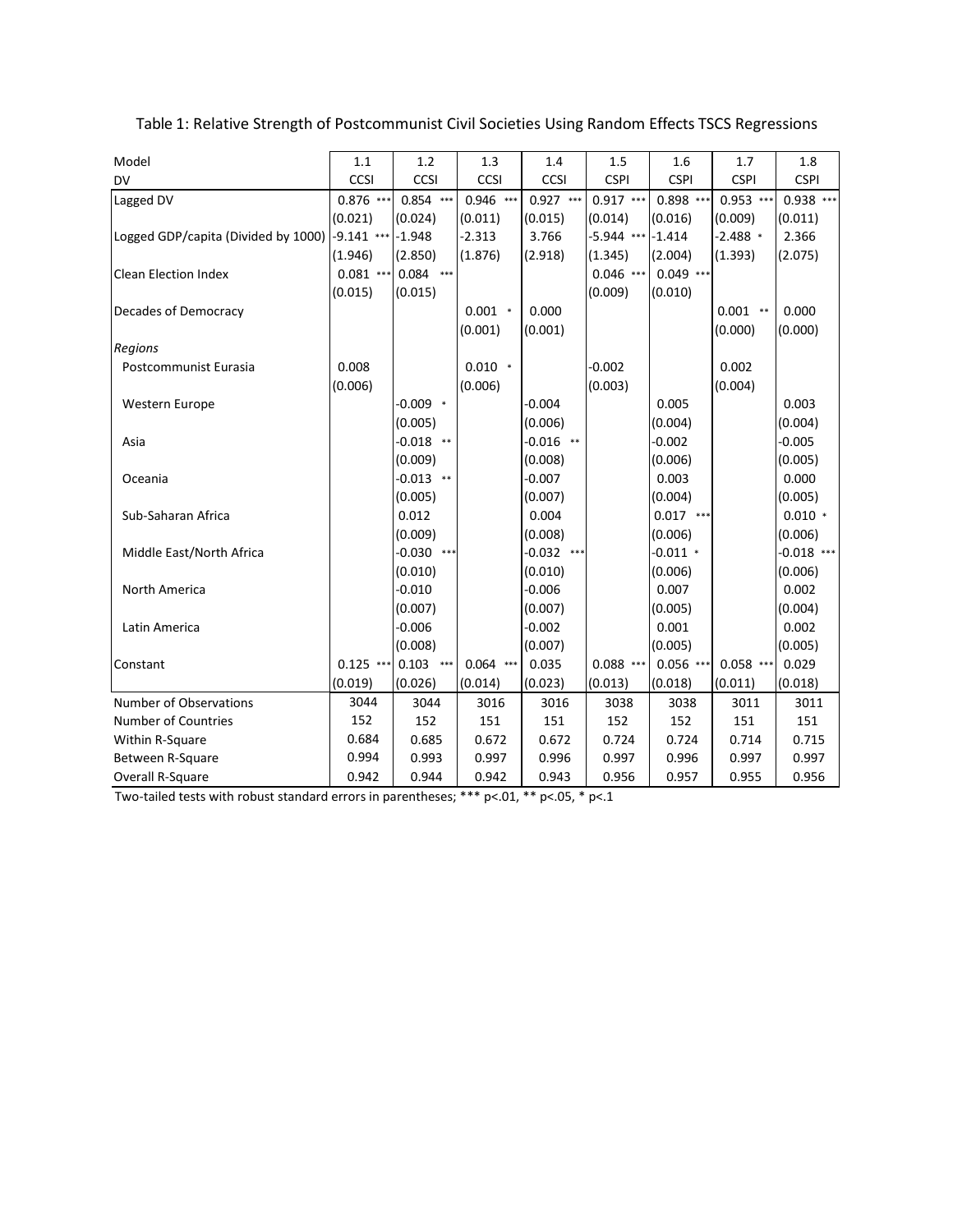| <b>DV</b><br>CCSI<br>CCSI<br>CCSI<br>CCSI<br><b>CSPI</b><br><b>CSPI</b><br><b>CSPI</b><br><b>CSPI</b>                               |  |
|-------------------------------------------------------------------------------------------------------------------------------------|--|
|                                                                                                                                     |  |
| $0.887$ ***<br>$0.941$ ***<br>$0.921$ ***<br>$0.899$ ***<br>$0.950$ ***<br>$0.931$ ***<br>$0.863$ ***<br>$0.922$ ***<br>Lagged DV   |  |
| (0.020)<br>(0.012)<br>(0.015)<br>(0.013)<br>(0.009)<br>(0.012)<br>(0.024)<br>(0.016)                                                |  |
| $-2.760$<br>3.908<br>$-3.391$ ***<br>2.503<br>Logged GDP/capita (Divided by 1000)<br>$-8.723$ *** $-1.813$<br>$-6.060$ *** $-1.157$ |  |
| (1.844)<br>(2.835)<br>(1.857)<br>(1.283)<br>(1.955)<br>(2.652)<br>(1.894)<br>(1.292)                                                |  |
| $0.072$ ***<br>$0.074$ ***<br>$0.042$ ***<br>$0.045$ ***<br><b>Clean Election Index</b>                                             |  |
| (0.014)<br>(0.015)<br>(0.009)<br>(0.009)                                                                                            |  |
| $0.001$ **<br>0.000<br>$0.002$ ***<br>0.000<br>Decades of Democracy                                                                 |  |
| (0.001)<br>(0.001)<br>(0.000)<br>(0.000)                                                                                            |  |
| Regions                                                                                                                             |  |
| $0.028$ ***<br>$0.017$ ***<br>Former East Bloc<br>$0.023$ ***<br>$0.010$ ***                                                        |  |
| (0.005)<br>(0.004)<br>(0.005)<br>(0.003)                                                                                            |  |
| <b>Former Soviet Union</b><br>$-0.029$ ***<br>$-0.036$ ***<br>$-0.022$ ***<br>$-0.028$ ***                                          |  |
| (0.010)<br>(0.006)<br>(0.006)<br>(0.010)                                                                                            |  |
| $-0.021$ ***<br>$-0.006$<br>$-0.010**$<br>$-0.024$ ***<br>Western Europe                                                            |  |
| (0.006)<br>(0.006)<br>(0.004)<br>(0.005)                                                                                            |  |
| $-0.020$ ***<br>$-0.034$ ***<br>$-0.036$ ***<br>$-0.015$ ***<br>Asia                                                                |  |
| (0.008)<br>(0.006)<br>(0.006)<br>(0.007)                                                                                            |  |
| $-0.027$ ***<br>$-0.024$ ***<br>$-0.008$ **<br>$-0.013$ **<br>Oceania                                                               |  |
| (0.006)<br>(0.007)<br>(0.004)<br>(0.005)                                                                                            |  |
| 0.005<br>$-0.004$<br>Sub-Saharan Africa<br>$-0.005$<br>$-0.015$ **                                                                  |  |
| (0.006)<br>(0.005)<br>(0.008)<br>(0.007)                                                                                            |  |
| $-0.023$ ***<br>$-0.034$ ***<br>Middle East/North Africa<br>$-0.045$ ***<br>$-0.053$ ***                                            |  |
| (0.007)<br>(0.010)<br>(0.010)<br>(0.006)                                                                                            |  |
| $-0.024$ ***<br>$-0.005$<br>$-0.011$ **<br>North America<br>$-0.025$ ***                                                            |  |
| (0.007)<br>(0.006)<br>(0.005)<br>(0.005)                                                                                            |  |
| $-0.020$ ***<br>$-0.010$ **<br>$-0.021$ ***<br>$-0.012$ **<br>Latin America                                                         |  |
| (0.007)<br>(0.006)<br>(0.005)<br>(0.005)                                                                                            |  |
| $0.119$ ***<br>0.099 ***<br>$0.069$ ***<br>$0.057$ ***<br>$0.086$ ***<br>$0.068$ ***<br>$0.066$ ***<br>$0.046$ ***<br>Constant      |  |
| (0.018)<br>(0.012)<br>(0.011)<br>(0.023)<br>(0.014)<br>(0.022)<br>(0.017)<br>(0.017)                                                |  |
| Number of Observations<br>3044<br>3044<br>3016<br>3011<br>3016<br>3038<br>3038<br>3011                                              |  |
| 152<br>151<br><b>Number of Countries</b><br>152<br>151<br>151<br>152<br>152<br>151                                                  |  |
| 0.683<br>0.672<br>0.715<br>0.684<br>0.672<br>0.723<br>0.724<br>0.714<br>Within R-Square                                             |  |
| 0.995<br>0.997<br>Between R-Square<br>0.994<br>0.997<br>0.996<br>0.997<br>0.997<br>0.998                                            |  |
| 0.943<br>0.956<br>0.957<br>Overall R-Square<br>0.944<br>0.942<br>0.943<br>0.956<br>0.956                                            |  |

Table 2: Relative Strength of Former East Bloc Civil Societies Using Random Effects TSCS Regressions